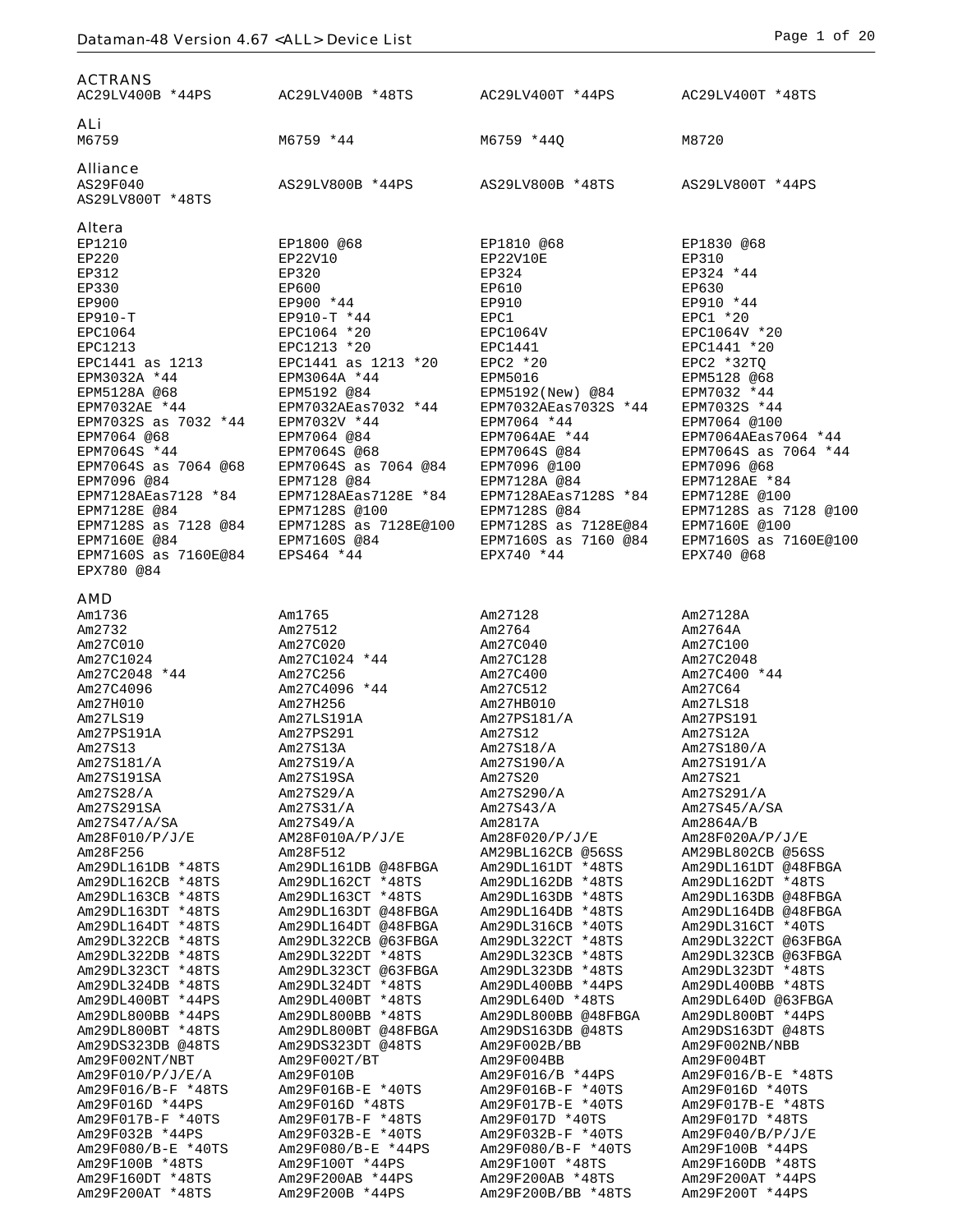| Am29F200T/BT *48TS   | Am29F400B/BB *44PS    | Am29F400B/BB *48TS    | Am29F400T/BT *44PS   |
|----------------------|-----------------------|-----------------------|----------------------|
| Am29F400T/BT *48TS   | Am29F800B/BB *44PS    | Am29F800B/BB *48TS    | Am29F800T/BT *44PS   |
| Am29F800T/BT *48TS   | Am29LV001BB           | Am29LV001BT           | Am29LV002B *40TS     |
| Am29LV002BB *40TS    | Am29LV002BT *40TS     | Am29LV002T *40TS      | Am29LV004B *40TS     |
| Am29LV004BB *40TS    | Am29LV004BT *40TS     | Am29LV004T *40TS      | Am29LV008B *40TS     |
| Am29LV008BB *40TS    | Am29LV008BT *40TS     | Am29LV008T *40TS      | Am29LV010B           |
| Am29LV017B *40TS     | Am29LV017D *40TS      | Am29LV033C *40TS      | Am29LV040B           |
|                      |                       |                       |                      |
| Am29LV065D *48TS     | Am29LV065D @63FBGA    | Am29LV081 *40TS       | Am29LV116BB *40TS    |
| Am29LV116BB-F *40TS  | Am29LV116BT *40TS     | Am29LV116BT-F *40TS   | Am29LV116DB *40TS    |
| Am29LV116DT *40TS    | Am29LV160B @48BGA     | Am29LV160BB *44PS     | Am29LV160BB *48TS    |
| Am29LV160BB @48BGA   | Am29LV160BB @48FBGA   | Am29LV160BT *44PS     | Am29LV160BT *48TS    |
| Am29LV160BT @48BGA   | Am29LV160BT @48FBGA   | Am29LV160DB *44PS     | Am29LV160DB *48TS    |
| Am29LV160DT *44PS    | Am29LV160DT *48TS     | Am29LV160T @48BGA     | Am29LV200AT *48TS    |
| Am29LV200B *44PS     | Am29LV200BB *44PS     | Am29LV200BB *48TS     | Am29LV200BT *44PS    |
| Am29LV200BT *48TS    | Am29LV200T *44PS      | Am29LV320DB *48TS     | Am29LV320DB @48FBGA  |
| Am29LV320DT *48TS    | Am29LV320DT @48FBGA   | Am29LV320FB *48TS     | Am29LV320FT *48TS    |
| Am29LV400B *44PS     | Am29LV400B *48TS      | Am29LV400B @48BGA     | Am29LV400BB *44PS    |
| Am29LV400BB *48TS    | Am29LV400BB @48BGA    | Am29LV400BT *44PS     | Am29LV400BT *48TS    |
| Am29LV400BT @48BGA   | Am29LV400T *44PS      | Am29LV400T *48TS      | Am29LV400T @48BGA    |
| Am29LV641DH *48TS    | Am29LV641DL *48TS     | Am29LV800B *44PS      | Am29LV800B *48TS     |
| Am29LV800B @48BGA    | Am29LV800BB *44PS     | Am29LV800BB *48TS     | Am29LV800BB @48BGA   |
| Am29LV800BB @48FBGA  | Am29LV800BT *44PS     | Am29LV800BT *48TS     | Am29LV800BT @48BGA   |
| Am29LV800BT @48FBGA  | Am29LV800T *44PS      | Am29LV800T *48TS      | Am29LV800T @48BGA    |
| AM29PL160CB *44PS    | AM29PL160CB *48TS     | AM29PL160CT *44PS     | AM29PL160CT *48TS    |
| Am8751H              | Am8753H               | Am87C51               | Am87C51 *44          |
| Am87C521             | Am87C521 *44          | Am87C52T2             | Am87C52T2 *44        |
| Am87C541             | Am87C541 *44          | Am9716/2716           | AmPAL18P8A/AL/L      |
| AmPAL18P8B/O         | AmPAL20L10B/-20/A     | AmPAL20R4A            | AmPAL20R4B/6B/8B     |
| AmPAL20RP10B/A/AL    | AmPAL20RP4B/A/AL      | AmPAL20RP6B/A/AL      | AmPAL20RP8B/A/AL     |
| AmPAL20XRP10         | AmPAL20XRP4           | AmPAL20XRP6           | AmPAL20XRP8          |
| AmPAL22P10/B/A/AL    | AmPAL22V10/A          | AmPAL22XP10           | M4-128N/64 @84       |
| M4LV-128N/64 @84     | MACH 110 *44          | MACH 110 @44          | MACH 111 *44         |
|                      | MACH 130 @84          | MACH 131 @84          | MACH 131/1 @84       |
| MACH 120 @68         |                       |                       | MACH 211 *44         |
| MACH 131SP @100      | MACH 210 *44          | MACH 210 @44          |                      |
| MACH 211SP *44       | MACH 215 *44          | MACH 215 @44          | MACH 220 @68         |
| MACH 221 @68         | MACH 230 @84          | MACH 231 @84          | MACH 231/1 @84       |
| MACH 231SP @100      | MACH 435 @84          | MACH LV210 *44        | MACH LV210 @44       |
| MACH5-128/104 @144   | MACH5-128/120 @160    | MACH5-128/68 @100Q    | MACH5-128/68 @100TQ  |
| MACH5-192/104 @144   | MACH5-192/120 @160    | MACH5-192/160 @208    | MACH5-192/68 @100Q   |
| MACH5-192/68 @100TQ  | MACH5-256/104 @144    | MACH5-256/120 @160    | MACH5-256/160 @208   |
| MACH5-256/68 @100Q   | MACH5-256/68 @100TQ   | MACH5-320/120 @160    | MACH5-320/160 @208   |
| MACH5-384/120 @160   | MACH5-384/160 @208    | MACH5LV-256/104 @144  | MACH5LV-256/120 @160 |
| MACH5LV-256/160 @208 | MACH5LV-256/68 @100Q  | MACH5LV-256/68 @100TQ | MACH5LV-320/120 @160 |
| MACH5LV-320/160 @208 | MACHLV5-384/120 @160  | MACHLV5-384/160 @208  | $PAL16L8-4$          |
| PAL16L8-5            | PAL16L8-7             | PAL16L8D/2            | PAL16R4-4            |
| <b>PAL16R4-5</b>     | PAL16R4-7             | PAL16R4D/2            | <b>PAL16R6-4</b>     |
| <b>PAL16R6-5</b>     | PAL16R6-7             | PAL16R6D/2            | <b>PAL16R8-4</b>     |
| PAL16R8-5            | PAL16R8-7             | PAL16R8D/2            | PAL20L8-10           |
| PAL20L8-10/2         | $PAL20L8-5$           | PAL20L8-7             | PAL20R4-10           |
| PAL20R4-10/2         | PAL20R4-5             | PAL20R4-7             | PAL20R6-10           |
| PAL20R6-10/2         | PAL20R6-5             | PAL20R6-7             | PAL20R8-10           |
| PAL20R8-10/2         | <b>PAL20R8-5</b>      | <b>PAL20R8-7</b>      | PAL22V10-10          |
| PAL22V10-15          | PALCE 16V8H-10/4      | <b>PALCE 16V8H-15</b> | PALCE 16V8H-15/4     |
| PALCE 16V8H-25       | PALCE 16V8H-25/4      | PALCE 16V8H-5/5       | PALCE 16V8H-7/5      |
| PALCE 16V80-10/4     | PALCE 16V8Q-15        | PALCE 16V8Q-15/4      | PALCE 16V80-25       |
| PALCE 16V8Q-25/4     | PALCE 16V8Z-15/5      | PALCE 16V8Z-25/4      | PALCE 20RA10/25/4    |
| PALCE 20RA10H        | PALCE 20RA10Q-15      | PALCE 20V8H-10        | PALCE 20V8H-15       |
| PALCE 20V8H-15/4     | <b>PALCE 20V8H-25</b> | PALCE 20V8H-25/4      | PALCE 20V8Q-15       |
| PALCE 20V8Q-15/4     | PALCE 20V8Q-25        | PALCE 20V8Q-25/4      | PALCE 22V10H-10/5    |
| PALCE 22V10H-15      | PALCE 22V10H-15/4     | PALCE 22V10H-25       | PALCE 22V10H-25/4    |
| PALCE 22V10H-5/5     | PALCE 22V10H-7/5      | PALCE 22V10Q-10/5     | PALCE 22V10Q-15/5    |
| PALCE 22V10Q-25      | PALCE 22V10Q-25/4     | PALCE 22V10Z-25       | PALCE 24V10          |
| PALCE 26V12H         | PALCE 26V12H/4        | PALCE 29MA16/4        | PALCE 610-25         |
|                      |                       |                       |                      |
| <b>PALCE 610H-15</b> | PALCE 610H-25         | PALCE 630H-15         | PALLV 22V10-10       |
| PALLV 22V10-15       | PALLV 22V10-7         | PALLV 22V10Z-25       | PALLV16V8-10/5       |
| PALLV16V8Z-25/5      | PALLV16V8Z-30/4       |                       |                      |
| <b>AMI (Gould)</b>   |                       |                       |                      |
| PEEL153              |                       |                       |                      |
|                      | PEEL173               | PEEL18CV8             | PEEL20CG10           |
| PEEL20CG10A          | PEEL22CV10<br>PEEL253 | PEEL22CV10A           | PEEL22CV10A+         |
| PEEL22CV10Z          |                       | PEEL273               |                      |
|                      |                       |                       |                      |
| <b>AMIC</b>          |                       |                       |                      |
|                      | A275308               | A276308/E             | A276308A             |
| A27020L<br>A277308   | A278308               | A278308A              | A29001               |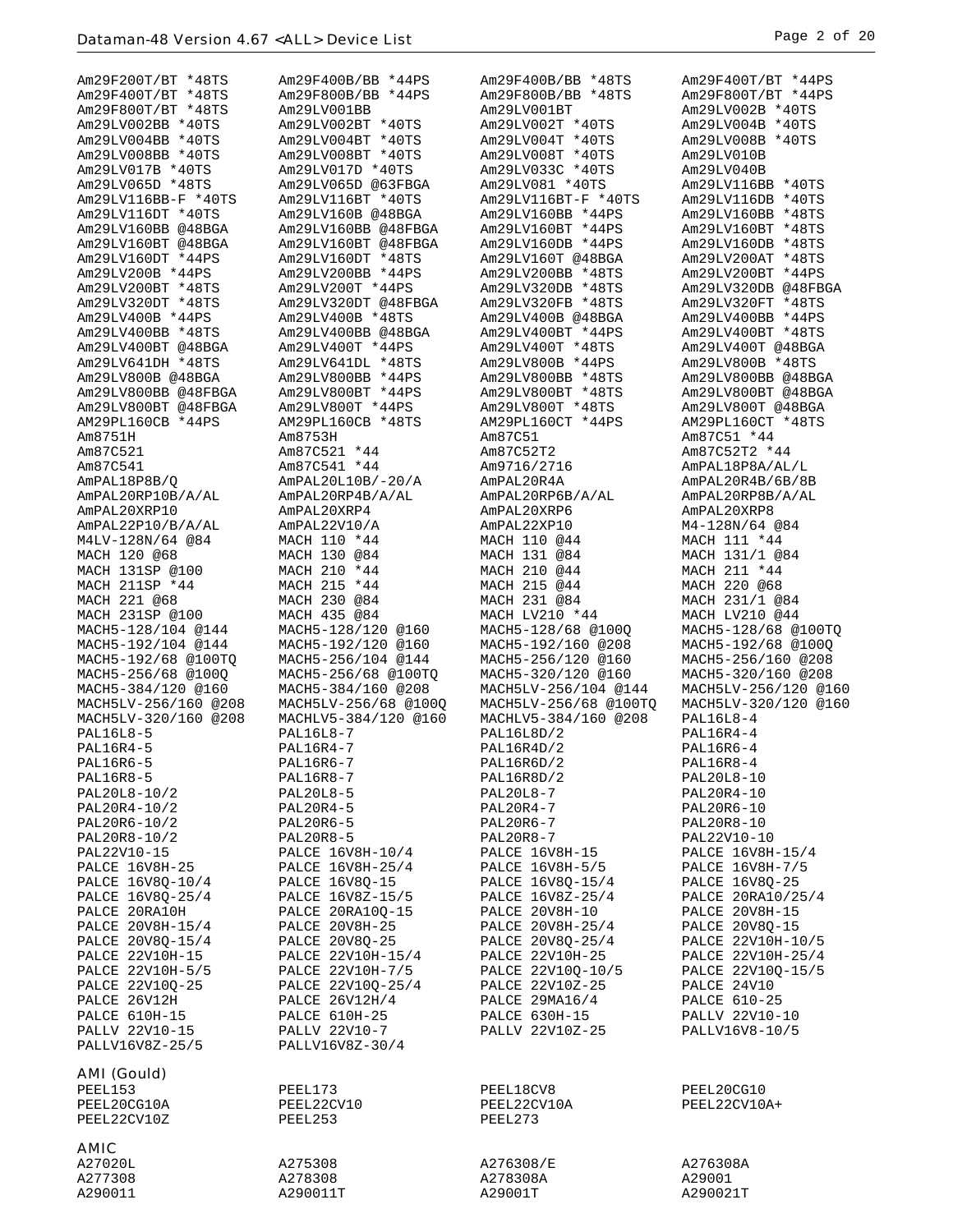| <b>Analog Devices</b><br>ADuC812 @52<br>ADuC824 @52<br><b>ASAHI KASEI</b><br>93C46<br>93C57<br>93C47<br>93C65A<br>93C67<br>AK27CX161<br>AK27CX162<br>AK27CX321<br>AK27CX322<br>AK27CX641<br>AK27CX642<br>AK28C16<br>AK28C64/F<br>AK93C45B<br>AK93C55B<br>AK93C65B<br>AK93C75B<br>AT&T<br>17128<br>17128F<br>1736<br>1736F<br>1765<br>1765F<br><b>ATC</b><br>24C02<br>24C04<br>24C08<br>24C02W<br>24LC02<br>24LC02W<br>24LC04<br>24LC08<br>93C46<br>93C56<br>93C66<br>93LC46<br>93LC56<br>93LC66<br>Atmel<br>17C002<br>17C002 *20<br>17C002 *44<br>17C002A *20<br>17C002A *32TQ<br>17C010<br>17C010 *20<br>17C010A<br>17C010A *20<br>17C010A *32<br>17C020 *20<br>17C020A *20<br>17C040A *32TQ<br>17C128<br>17C128 *20<br>17C256<br>17C256 *20<br>17C512<br>17C512 *20<br>17C512A<br>17C512A *20<br>17C65 *20<br>17LV002<br>17C65<br>17LV002 *20<br>17LV002 *44<br>17LV002A *20<br>17LV002A *32TQ<br>17LV010<br>17LV010 *20<br>17LV010A<br>17LV010A *20<br>17LV010A *32<br>17LV020A *20<br>17LV020 *20<br>17LV040 *44<br>17LV040A *32TQ<br>17LV128<br>17LV128 *20<br>17LV128A<br>17LV256<br>17LV256 *20<br>17LV256A<br>17LV128A *20<br>17LV512<br>17LV512 *20<br>17LV512A<br>17LV256A *20<br>17LV512A *20<br>17LV65 *20<br>17LV65<br>24C01<br>24C01A<br>24C02<br>24C04<br>24C08<br>24C128<br>24C16<br>24C21<br>24C256<br>24C32<br>24C64<br>24C512<br>25010<br>25020<br>34C128 *20<br>59C11<br>25040<br>59C12/22<br>59C13<br>93C46<br>93C46(x8)<br>93C56<br>93C66<br>93C56(x8)<br>93C66(x8)<br>AT22LV10/L<br>AT22V10/L<br>AT25080<br>AT25128<br>AT25160<br>AT25256<br>AT25320<br>AT25640<br>AT25F1024<br>AT25F512<br>AT27BV400 *44<br>AT27C010<br>AT27C020<br>AT27C040<br>AT27C010L<br>AT27C1024/L *44<br>AT27C080<br>AT27C1024/L<br>AT27C128<br>AT27C2048/L<br>AT27C2048/L *44<br>AT27C256R<br>AT27C256<br>AT27C4096<br>AT27C512<br>AT27C512R<br>AT27C4096 *44<br>AT27C516 *44<br>AT27C513<br>AT27C513R<br>AT27HC1024<br>AT27HC256RL<br>AT27HC1024 *44<br>AT27HC256/L<br>AT27HC256R<br>AT27LV010<br>AT27HC64/L<br>AT27HC641<br>AT27HC642<br>AT27LV1024/L<br>AT27LV020<br>AT27LV040<br>AT27LV080<br>AT27LV1024/L *44<br>AT27LV1026 *44<br>AT27LV256R<br>AT27LV4096<br>AT27LV4096 *44<br>AT27LV512R<br>AT27LV520 *20SO<br>AT28BV64<br>AT28C010<br>AT28C04<br>AT28C16<br>AT28C17<br>AT28C256/F<br>AT28C64/X<br>AT28C64B<br>AT28HC191/L<br>AT28HC256/L<br>AT28HC291/L<br>AT28HC64/L<br>AT28LV64B<br>AT28PC64<br>AT29BV010A<br>AT29BV020<br>AT29BV040A<br>AT29C010<br>AT29C010A<br>AT29C020<br>AT29C1024 *44<br>AT29C040<br>AT29C040A<br>AT29C257<br>AT29C256<br>AT29C512<br>AT29LV010A<br>AT29LV020<br>AT29LV040A<br>AT29LV1024 *44<br>AT29LV256<br>AT45D011 *32PLCC<br>AT45D011 *8SO<br>AT29LV512<br>AT45D021 *32PLCC<br>AT45D021 *28SO<br>AT45D021 *28TS<br>AT45D041 *28SO<br>AT45D041 *28TS<br>AT45D041 *32PLCC<br>AT45D081 *28SO<br>AT45D081 *32TS<br>AT45D161 *32PLCC<br>AT45D321 *32TS<br>AT45D161 *28SO<br>AT45D161 *28TS<br>AT45DB011B *32PLCC<br>AT45DB011B *8SO<br>AT45DB021B *28SO<br>AT45DB021B *32PLCC<br>AT45DB021B *8SO<br>AT45DB041B *28SO | A290021U<br>A29040A<br>A29400UV *48TS<br>A29800UM *44PS<br>A29L800UM *44PS | A29002T<br>A29400TM *44PS<br>A29512<br>A29800UV *48TS<br>A29L800UV *48TS | A29002U<br>A29400TV *48TS<br>A29800TM *44PS<br>A29L800TM *44PS<br>AP160L *44 | A29010<br>A29400UM *44PS<br>A29800TV *48TS<br>A29L800TV *48TS                                                         |
|-------------------------------------------------------------------------------------------------------------------------------------------------------------------------------------------------------------------------------------------------------------------------------------------------------------------------------------------------------------------------------------------------------------------------------------------------------------------------------------------------------------------------------------------------------------------------------------------------------------------------------------------------------------------------------------------------------------------------------------------------------------------------------------------------------------------------------------------------------------------------------------------------------------------------------------------------------------------------------------------------------------------------------------------------------------------------------------------------------------------------------------------------------------------------------------------------------------------------------------------------------------------------------------------------------------------------------------------------------------------------------------------------------------------------------------------------------------------------------------------------------------------------------------------------------------------------------------------------------------------------------------------------------------------------------------------------------------------------------------------------------------------------------------------------------------------------------------------------------------------------------------------------------------------------------------------------------------------------------------------------------------------------------------------------------------------------------------------------------------------------------------------------------------------------------------------------------------------------------------------------------------------------------------------------------------------------------------------------------------------------------------------------------------------------------------------------------------------------------------------------------------------------------------------------------------------------------------------------------------------------------------------------------------------------------------------------------------------------------------------------------------------------------------------------------------------------------------------------------------------------------------------------------------------------------------------------------------------------------------------------------------------------------------------------------|----------------------------------------------------------------------------|--------------------------------------------------------------------------|------------------------------------------------------------------------------|-----------------------------------------------------------------------------------------------------------------------|
|                                                                                                                                                                                                                                                                                                                                                                                                                                                                                                                                                                                                                                                                                                                                                                                                                                                                                                                                                                                                                                                                                                                                                                                                                                                                                                                                                                                                                                                                                                                                                                                                                                                                                                                                                                                                                                                                                                                                                                                                                                                                                                                                                                                                                                                                                                                                                                                                                                                                                                                                                                                                                                                                                                                                                                                                                                                                                                                                                                                                                                                       |                                                                            |                                                                          |                                                                              |                                                                                                                       |
|                                                                                                                                                                                                                                                                                                                                                                                                                                                                                                                                                                                                                                                                                                                                                                                                                                                                                                                                                                                                                                                                                                                                                                                                                                                                                                                                                                                                                                                                                                                                                                                                                                                                                                                                                                                                                                                                                                                                                                                                                                                                                                                                                                                                                                                                                                                                                                                                                                                                                                                                                                                                                                                                                                                                                                                                                                                                                                                                                                                                                                                       |                                                                            |                                                                          |                                                                              |                                                                                                                       |
|                                                                                                                                                                                                                                                                                                                                                                                                                                                                                                                                                                                                                                                                                                                                                                                                                                                                                                                                                                                                                                                                                                                                                                                                                                                                                                                                                                                                                                                                                                                                                                                                                                                                                                                                                                                                                                                                                                                                                                                                                                                                                                                                                                                                                                                                                                                                                                                                                                                                                                                                                                                                                                                                                                                                                                                                                                                                                                                                                                                                                                                       |                                                                            |                                                                          |                                                                              |                                                                                                                       |
|                                                                                                                                                                                                                                                                                                                                                                                                                                                                                                                                                                                                                                                                                                                                                                                                                                                                                                                                                                                                                                                                                                                                                                                                                                                                                                                                                                                                                                                                                                                                                                                                                                                                                                                                                                                                                                                                                                                                                                                                                                                                                                                                                                                                                                                                                                                                                                                                                                                                                                                                                                                                                                                                                                                                                                                                                                                                                                                                                                                                                                                       |                                                                            |                                                                          |                                                                              |                                                                                                                       |
|                                                                                                                                                                                                                                                                                                                                                                                                                                                                                                                                                                                                                                                                                                                                                                                                                                                                                                                                                                                                                                                                                                                                                                                                                                                                                                                                                                                                                                                                                                                                                                                                                                                                                                                                                                                                                                                                                                                                                                                                                                                                                                                                                                                                                                                                                                                                                                                                                                                                                                                                                                                                                                                                                                                                                                                                                                                                                                                                                                                                                                                       |                                                                            |                                                                          |                                                                              | AT27BV400 *44PS                                                                                                       |
|                                                                                                                                                                                                                                                                                                                                                                                                                                                                                                                                                                                                                                                                                                                                                                                                                                                                                                                                                                                                                                                                                                                                                                                                                                                                                                                                                                                                                                                                                                                                                                                                                                                                                                                                                                                                                                                                                                                                                                                                                                                                                                                                                                                                                                                                                                                                                                                                                                                                                                                                                                                                                                                                                                                                                                                                                                                                                                                                                                                                                                                       |                                                                            |                                                                          |                                                                              | AT27LV520 *20TSSOP                                                                                                    |
| AT45DB081B *32TS<br>AT45DB161B *28SO<br>AT45DB161B *28TS<br>AT45DB321B *32TS<br>AT49BV/LV001(N)<br>AT49BV/LVO01(N)T<br>AT49BV/LV002(N)                                                                                                                                                                                                                                                                                                                                                                                                                                                                                                                                                                                                                                                                                                                                                                                                                                                                                                                                                                                                                                                                                                                                                                                                                                                                                                                                                                                                                                                                                                                                                                                                                                                                                                                                                                                                                                                                                                                                                                                                                                                                                                                                                                                                                                                                                                                                                                                                                                                                                                                                                                                                                                                                                                                                                                                                                                                                                                                | AT45DB041B *32PLCC                                                         | AT45DB041B *8SO                                                          | AT45DB081B *28SO                                                             | AT29C1024 *48TS<br>AT29LV1024 *48TS<br>AT45DB021B *28TS<br>AT45DB041B *28TS<br>AT45DB081B *28TS<br>AT45DB161B *32PLCC |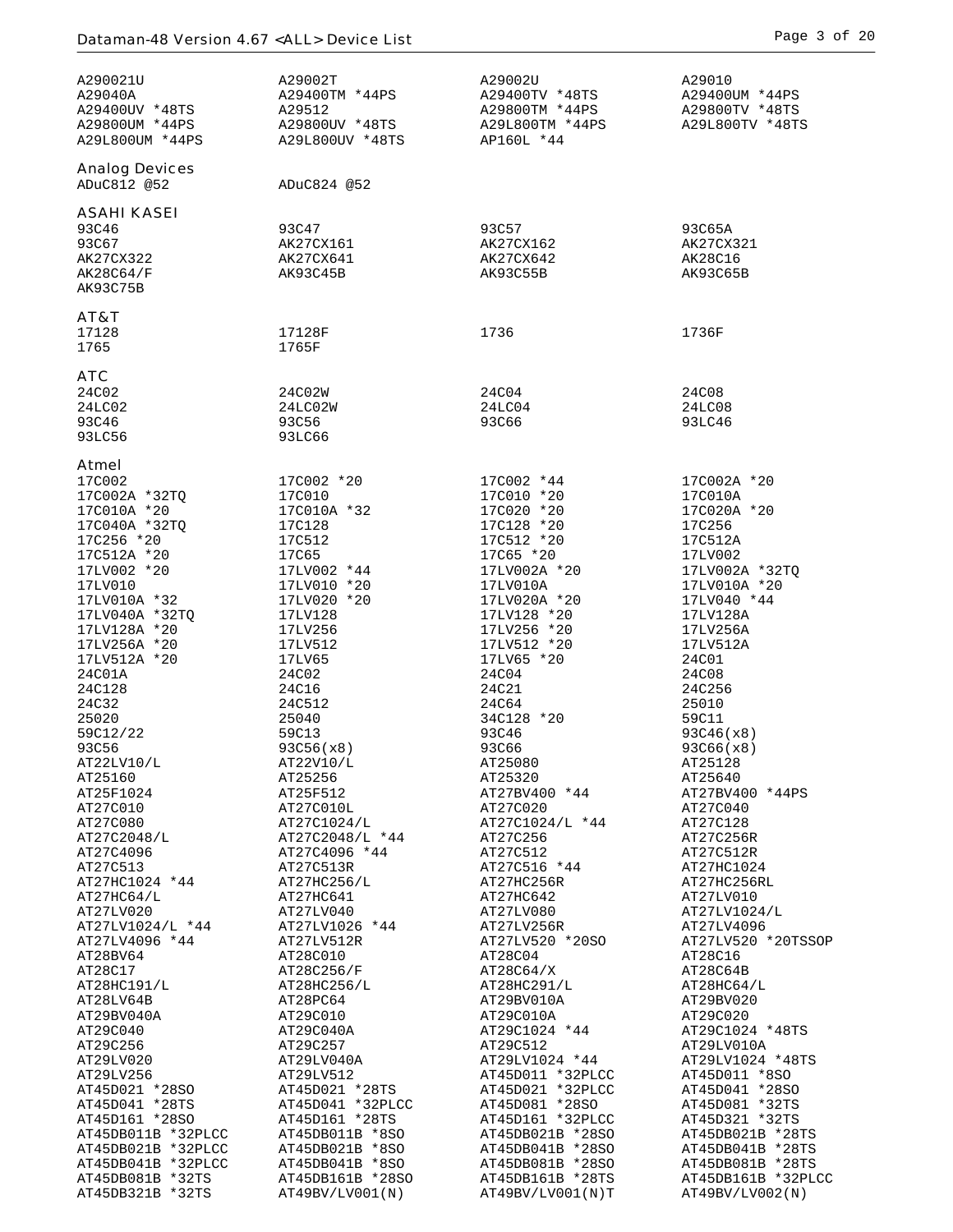$AT49BV/LVO02(N)T \quad\hbox{AT49BV/LVO80 *40TS} \quad\hbox{AT49BV/LVO80 *40TS} \quad\hbox{AT49BV/LVO80 *44PS} \quad\hbox{AT49BV/O080 *40TS} \quad\hbox{AT49BV/O080 *40TS} \quad\hbox{AT49BV008A *40TS} \quad\hbox{AT49BV008A *40TS} \quad\hbox{AT49BV008A *40TS} \quad\hbox{AT49BV008A *40TS} \quad\hbox{AT49BV008A *40TS} \quad\hbox{AT49BV008A *40TS$ AT49BV020/LV020 \*PLCC AT49BV040/LV040 \*32TS AT49BV040/LV040 \*PLCC AT49BV160 \*48TS<br>AT49BV1604 \*48TS AT49BV1604A \*48TS AT49BV1604AT \*48TS AT49BV1604T \*48TS AT49BV1614T \*48TS AT49BV1604 \*48TS AT49BV1604A \*48TS AT49BV1604AT \*48TS AT49BV1604T \*48TS AT49BV160T \*48TS AT49BV161 \*48TS AT49BV1614 \*48TS AT49BV1614T \*48TS AT49BV161T \*48TS AT49BV2048 \*44PS AT49BV2048 \*48TS AT49BV2048A \*44PS AT49BV2048A \*48TS AT49BV320 \*48TS AT49BV320T \*48TS AT49BV321 \*48TS AT49BV321T \*48TS AT49BV4096 \*44PS AT49BV4096 \*48TS AT49BV4096A \*44PS AT49BV4096A \*48TS AT49BV4096AT \*44PS AT49BV4096AT \*48TS AT49BV512 AT49BV8011 \*48TS AT49BV8011T \*48TS AT49BV8192 \*44PS AT49BV8192 \*48TS AT49BV8192A \*44PS AT49BV8192A \*48TS AT49BV8192AT \*44PS AT49BV8192AT \*48TS AT49F001(N) AT49F001(N)T AT49F002(N) AT49F002(N)T  $\begin{array}{cccccccccc} \texttt{AT49F008A} & *40\texttt{TS} & & & \texttt{AT49F010} & *40\texttt{TS} & & & \texttt{AT49F020} & *90\texttt{TS} & & & \texttt{AT49F080} & *40\texttt{TS} & & & \texttt{AT49F080} & *70\texttt{TS} & & & \texttt{AT49F080} & *10\texttt{TS} & & & \texttt{AT49F080} & *10\texttt{TS} & & & \texttt{AT49F080} & *10\texttt{TS} & & & \texttt{AT49F08$ AT49F040/P/J/E AT49F080 \*40TS AT49F080 \*44PS AT49F080/P/J/E AT49F080T \*40TS AT49F080T \*44PS AT49F1024 \*40TSW AT49F1024/1025 \*44 AT49F1025 \*40TSW AT49F1604 \*48TS AT49F1604T \*48TS AT49F1614 \*48TS AT49F1614T \*48TS AT49F2048 \*44PS AT49F2048 \*48TS AT49F4096 \*44PS AT49F4096 \*48TS AT49F4096A \*44PS AT49F4096A \*48TS AT49F4096AT \*44PS AT49F4096AT \*48TS AT49F512 AT49F516 \*40TSW AT49F8011 \*48TS AT49F8011T \*48TS AT49F8192 \*44PS AT49F8192 \*48TS AT49F8192A \*44PS AT49F8192A \*48TS AT49F8192AT \*44PS AT49F8192AT \*48TS AT49HF/F010 AT49LV1024 \*40TSW AT49LV1024/1025 \*44 AT49LV1025 \*40TSW AT49LW040 \*32PLCC AT49LW040 \*40TS AT49LW080 \*32PLCC AT49LW080 \*40TS AT52BR3244 @66CBGA AT52BR3244T @66CBGA AT52BR3248 @66CBGA AT52BR3248T @66CBGA AT87F51 AT87F51 \*44 AT87F51RC AT87F51RC \*44 AT87F52 AT87F51 \*44 <br>AT87F52 \*44 AT87F55WD AT87F55WD AT87F55WD \*44 AT89C1051/U<br>AT89C2051 AT89C4051 AT89C51 AT89C51 AT89C51 \*44 AT87F52 \*44<br>AT89C2051 AT89C4051 AT89C51 AT89C51 AT89C51 \*44<br>AT89C51-5 AT89C51-5 \*44 AT89C51RC AT89C51RC AT89C51RC \*44 AT89C51-5 AT89C51-5 \*44 AT89C51RC AT89C51RC \*44 AT89C52 AT89C52 \*44 AT89C52-5 AT89C52-5 \*44 AT89C55 AT89C55 \*44 AT89C55-5 AT89C55-5 \*44 AT89C55WD AT89C55WD \*44 AT89LS53 AT89LS53 \*44 AT89LS8252 AT89LS8252 \*44 AT89LV51 AT89LV51 \*44 AT89LV51-5 <br>AT89LV52-5 AT89LV52-5 \*44 AT89LV52 AT89LV52-5 AT89LV52-5 AT89LV52-5  $\frac{1}{2}$ <br>AT89S51  $\frac{1}{2}$ <br>AT89S51  $\frac{1}{2}$ AT89LV52-5 AT89LV52-5 \*44 AT89LV55 AT89LV55 \*44 AT89S51 AT89S51 \*44 AT89S52 AT89S52\* 44 AT89S53 AT89S53 \*44 AT89S53 \*44 AT89S8252 AT89S8252 AT89S8252 AT89S8252 AT90S/LS4433 AT90S/LS2323 AT90S/LS2333 AT90S/LS2343<br>AT90S1200 AT90S2313 AT90S4414 AT90S4434 AT90S8515 AT90S8515 AT90S8515 AT90S8515 AT90S8515 AT90S8535<br>AT90S8535 \*44 ATF1500/L \*44 ATF1500A \*44 ATF1502AS \*44<br>ATF1502ASV \*44 ATF1504AS \*44 ATF1504AS \*68 ATF1504AS \*84 AT90S8535 \*44 ATF1500/L \*44 ATF1500A \*44 ATF1502AS \*44 ATF1502ASV \*44 ATF1504AS \*44 ATF1504AS \*68 ATF1504AS \*84 ATF1504ASV \*44 ATF1504ASV \*68 ATF1504ASV \*84 ATF1508AS \*100Q ATF1502ASV \*44 ATF1504AS \*44 ATF1504AS \*44 ATF1504ASV \*84 ATF1508ASV \*84 ATF1508ASV \*84 ATF1508ASV \*84 ATF1508ASV \*84 ATF1508ASV \*84 ATF1508ASV \*84 ATF1508ASV \*84 ATF1508ASV \*84 ATF1608ASV \*84 ATF1608ASV \*84 ATF16V8C2 ATF16V8B/L ATF16V8BQ/BQL ATF16V8C ATF16V8CZ ATF20V8B/L ATF20V8BQ/BQL ATF22LV10C ATF22LV10C(UES) ATF22LV10CEXT ATF22LV10CZ/CQZ ATF22LV10CZ/CQZ(UES) ATF22V10B/L ATF22V10BQ/BQL ATF22V10C/CQ ATF22V10C/CQ(UES) ATF22V10CEXT ATF22V10CZ/CQZ ATF22V10CZ/CQZ(UES) ATF750C ATF750C as V750 ATF750C as V750B ATF750CEXT ATF750CL ATF750CL as V750 ATF750CL as V750B ATMega163/L ATMega163/L \*44 ATMega83/L ATMega83/L \*44 ATtiny11 ATtiny12/V/L ATtiny15L ATtiny22/L ATtiny28V/L ATtiny28V/L \*32TQ ATV2500B ATV2500B \*44 ATV2500BQ/BQL ATV2500BQ/BQL \*44 ATV2500H/L ATV2500H/L \*44 ATV5000 @68 ATV5100 @68 ATV750/L ATV750B/BL ATV750BQ/BQL T87C5111 T89C51AC2 \*44 T89C51AC2 \*44Q T89C51CC01 \*44 T89C51CC01 \*44Q T89C51CC02 \*24SO  $T89C51CC02$  \*28  $T89C51CC02$  \*28SO  $T89C51CC02$  \*32TQ  $T89C511B2$  \*44<br> $T89C51TC2$  \*44  $T89C51RB2$   $T89C51RB2$  \*44TO T89C51RC2 T89C51RC2 \*44 T89C51RC2 \*44TQ T89C51SND1 @80 BRIGHT

BM29F400B \*48TS BM29FS020T

## Catalyst

93C56(x8) 93C57 93C56<br>93C86 93C86(x8) 93C86(x8) 93C86(x8) CAT24C02AI CAT24C02I CAT24C04<br>
CAT24C08 CAT24C08I CAT24C16 CAT24C08 CAT24C08I CAT24C16I CAT24C16I CAT24C16I CAT24LC021<br>CAT24LC021 CAT24LC02A CAT24LC02AI CAT24LC02I CAT24LC04 CAT24LC04I CAT24LC08 CAT24LC08I CAT24LC16 CAT24LC16I CAT24WC01 CAT24WC02

T89C51RB2<br>
T89C51RC2 \*44 T89C51RC2 \*44TQ

AT49BV/LV1614AT \*48TS AT49BV008A \*40TS AT49BV008AT \*40TS AT49BV010/LV010 \*32TS AT49BV010/LV010 \*PLCC AT49BV020/LV020 \*32TS AT90S1200 AT90S2313 AT90S4414 AT90S4414 \*44 BM29F020B BM29F020T BM29F040 BM29F400B \*44PS  $24$ WC128 24WC256 59C11/A/H/I 93C46<br>93C46(x8) 93C46J 93C46J 93C46J(x8) 93C56 93C46(x8) 93C46J 93C46J 93C46J(x8) 93C56<br>93C56(x8) 93C57 93C66 93C66(x8) 93C86 93C86(x8) CAT24C02 CAT24C02A

CAT24LC02 CAT24LC02A CAT24LC02AI CAT24LC02I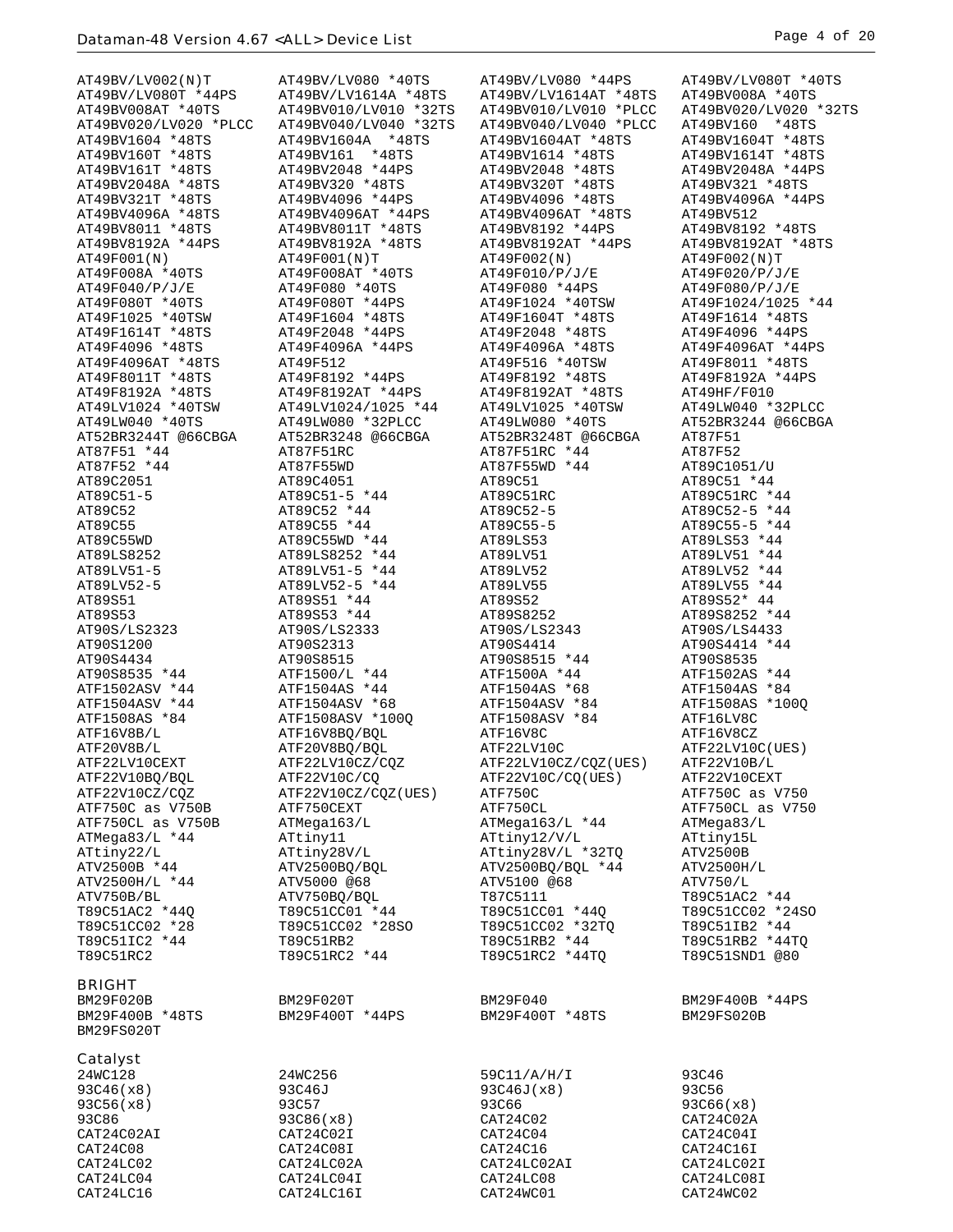| CAT24WC04              | CAT24WC08          | CAT24WC16           | CAT25C01           |
|------------------------|--------------------|---------------------|--------------------|
| CAT25C02               | CAT25C08           | CAT25C128           | CAT25C16           |
| CAT25C256              | CAT25C64           | CAT27010            | CAT27128A          |
| CAT27256               | CAT27512           | CAT2764A            | CAT27C210          |
| CAT27C210 *44          | CAT27HC256         | CAT28C16A/AI        | CAT28C17A/AI       |
| CAT28C256/I            | CAT28C64A/AI       | CAT28C64B/BI        | CAT28C65A/AI       |
| CAT28C65B/BI           | CAT28F001N-B       | CAT28F001N-T        | CAT28F010/I        |
| CAT28F020/I            | CAT28F512/I        | CAT35C102/I         |                    |
| <b>Cypress</b>         |                    |                     |                    |
| 27H010                 | CY2291             | CY2292F             | CY27C256           |
| CY27H256               | CY27H512           | CY37032 *44TO       | CY37032V *44TQ     |
| CY7C225                | CY7C235            | CY7C245             | CY7C245A           |
| CY7C251                | CY7C254            | CY7C261             | CY7C263            |
| CY7C264                | CY7C266            | CY7C271             | CY7C271A           |
| CY7C274                | CY7C281A           | CY7C282A            | CY7C291            |
| CY7C291A               | CY7C292            | CY7C292A            | CY7C293A           |
| CY7C330                | CY7C331            | CY7C332             | CY7C335            |
| CY7C341 @84            | CY7C342 @68        | CY7C342B @68        | CY7C343 *44        |
| CY7C344                | CY7C371 *44        | CY7C372 *44         | CY7C373 @84        |
| CY7C374 @84            | CY7C63000          | CY7C63001           | CY7C63100          |
| CY7C63100 *24SS/150    | CY7C63101          | CY7C63101 *24SS/150 | CY7C63200          |
| CY7C63201              | CY7C63221          | CY7C63231           | CY7C63411 (40DIP)  |
| CY7C63411 (48DIP)      | CY7C63411 *48SSOP  | CY7C63412 (40DIP)   | CY7C63412 (48DIP)  |
| CY7C63412 *48SSOP      | CY7C63413 (40DIP)  | CY7C63413 (48DIP)   | CY7C63413 *48SSOP  |
| CY7C63511 (48DIP)      | CY7C63511 *48SSOP  | CY7C63512 (48DIP)   | CY7C63512 *48SSOP  |
| CY7C63513 (48DIP)      | CY7C63513 *48SSOP  | CY7C63612 *24SOIC   | CY7C63613 *24SOIC  |
| CY7C63722              | CY7C63723          | CY7C63742           | CY7C63743          |
| CY7C64011              | CY7C64011(SOIC)    | CY7C64012           | CY7C64012(SOIC)    |
| CY7C64013              | CY7C64013(SOIC)    | CY7C64111           | CY7C64111 *48SSOP  |
| CY7C64112              | CY7C64112 *48SSOP  | CY7C64113           | CY7C64113 *48SSOP  |
| CY7C65013              | CY7C65013 *48SSOP  | CY7C65113           | CY7C65113(SOIC)    |
| CY7C66011              | CY7C66011 *48SSOP  | CY7C66012           | CY7C66012 *48SSOP  |
| CY7C66013              | CY7C66013 *48SSOP  | PAL22V10C           | PAL22V10G          |
| PAL22VP10C             | PAL22VP10G         | PALC16L8            | PALC16R4           |
| PALC16R6               | PALC16R8           | PALC22V10           | PALC22V10B         |
| PALC22V10D             | PALCE 16V8         | PALCE 20V8          | PALCE22V10         |
| PLD20G10C              | PLDC20G10          | PLDC20G10A          |                    |
|                        |                    |                     |                    |
| <b>Dallas</b>          |                    |                     |                    |
| DS1220AB               | DS1220Y            | DS1225AB/AD         | DS1225Y            |
| DS1230Y/AB             | DS1243Y            | DS1244Y             | DS1245Y/AB         |
| DS1248Y                | DS1250Y/AB         | DS12887             | DS12887A           |
| DS1386-32K             | DS1386-8K          | DS14285             | DS14287            |
| DS1486                 | DS1642             | DS1643              | DS1644             |
| DS1646                 | DS1647             | DS1687              | DS5000/T-32        |
| DS5000/T-8             | DS87C520           | DS87C520 *44        | DS87C530 @52       |
| DS87C550 @68           | DS89C420           | DS89C420 *44        |                    |
| <b>EFST</b>            |                    |                     |                    |
| F49B002UA              |                    |                     |                    |
|                        |                    |                     |                    |
| <b>EMC</b>             |                    |                     |                    |
| EM78P156E              | EM78P447SA         | EM78P447SB          | EM78P451           |
| EM78P458               |                    |                     |                    |
|                        |                    |                     |                    |
|                        |                    |                     |                    |
| <b>EON</b>             |                    |                     |                    |
| EN29F002(N)B           | EN29F002(N)T       | EN29F002C(N)B       | EN29F002C(N)T      |
| EN29F040/A             | EN29F080 *40TS     | EN29F800B *48TS     | EN29F800T *48TS    |
| EN29LV160JB *48TS      | EN29LV160JT *48TS  | EN29LV400JB *48TS   | EN29LV400JT *48TS  |
| EN29LV800B *48TS       | EN29LV800JB *48TS  | EN29LV800JT *48TS   | EN29LV800T *48TS   |
|                        |                    |                     |                    |
| Exel                   |                    |                     |                    |
| 93C46/P                | 93LC56             | 93LC66              | XL2864A            |
| XL2865A                | XL28C256           | XL28C64             | XL28C64B           |
| XLE28C64               | XLS2864A           | XLS28C16A           | XLS28C17A          |
| XLS28C64               | XLS28C64B          |                     |                    |
|                        |                    |                     |                    |
| <b>Fairchild</b>       |                    |                     |                    |
| NM27C020Q              | NM27C040Q          | NM27C128Q           | NM27C256Q          |
| NM27C512Q              | NM27LV010          | NMC27C16B/BQ        | NMC27C32B/BQ       |
| NMC27C64Q              |                    |                     |                    |
|                        |                    |                     |                    |
| <b>Fujitsu</b><br>8742 | MB84VD21081 @61BGA | MB84VD21082 @61BGA  | MB84VD21083 @61BGA |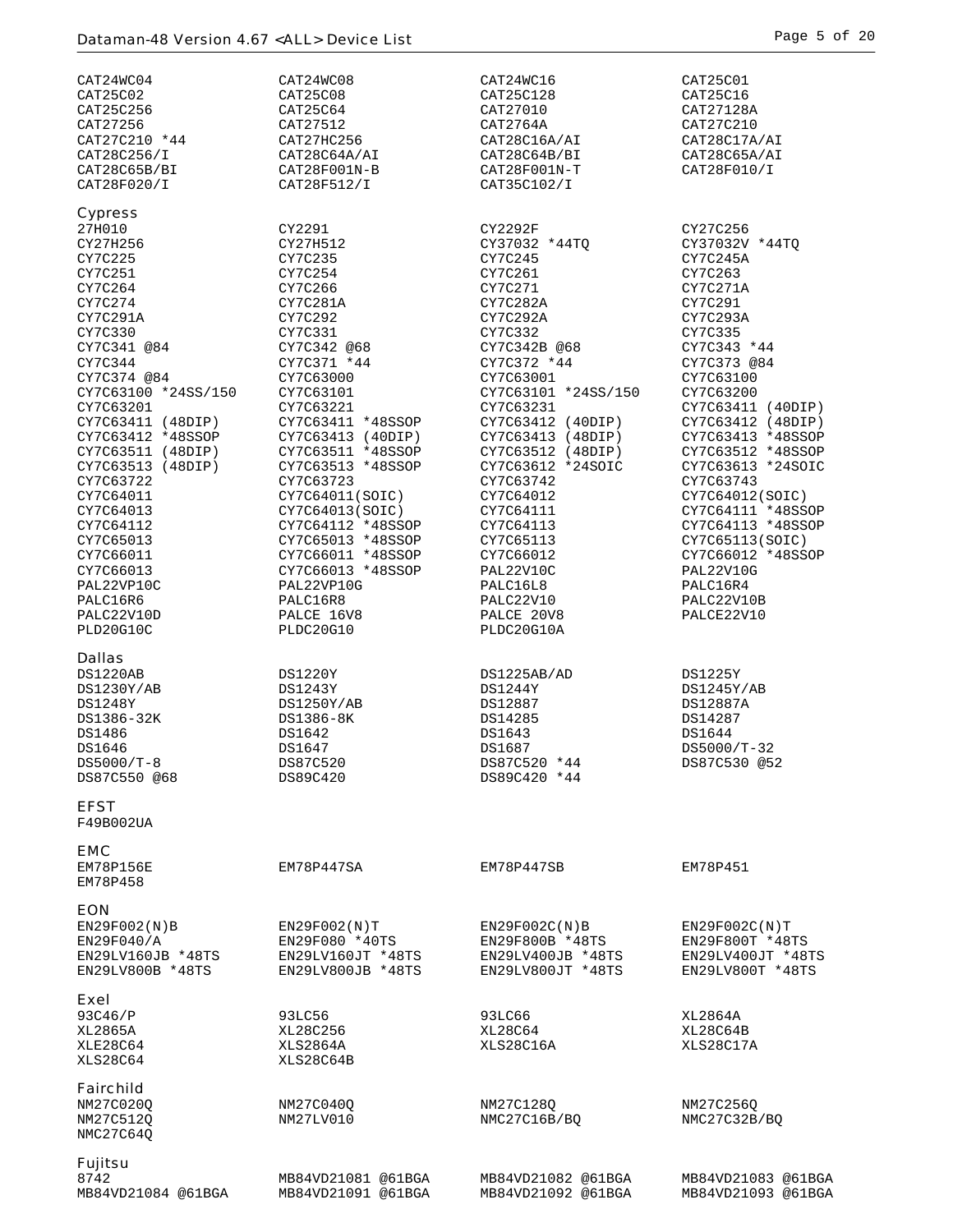| MB84VD21184A @69BGA<br>MB84VD21191A @69BGA<br>MB84VD21192A @69BGA<br>MB84VD21193A @69BGA<br>MB84VD21194A @69BGA<br>MB84VD22181A @77BGA<br>MB84VD22182A @77BGA<br>MB84VD22183A @77BGA<br>MB84VD22184A @77BGA<br>MB84VD22191A @77BGA<br>MB84VD22192A @77BGA<br>MB84VD22193A @77BGA<br>MB84VD22194A @77BGA<br>MB90F245H @80TQFP<br>MB90F428A @100QFP<br>MB90F443G @100QFP<br>MB90F474 @100OFP<br>MB90F497 @64LQFP<br>MB90F474 @100LQFP<br>MB90F497 @64QFP<br>MB90F523 @120LQFP<br>MB90F523 @120QFP<br>MB90F523B @120QFP<br>MB90F543 @100OFP<br>MB90F546GS @100QFP<br>MB90F548G @100QFP<br>MB90F549 @100QFP<br>MB90F553A @100LQFP<br>MB90F562 @64LOFP<br>MB90F562 @64SHDIP<br>MB90F562B @64SHDIP<br>MB90F568 @64LQFP<br>MB90F568 @64QFP<br>MB90F574 @120QFP<br>MB90F574A @120LQFP<br>MB90F583 @100LQFP<br>MB90F583B @100QFP<br>MB90F584CA @100LOFP<br>MB90F594A @100QFP<br>MB90F598 @100OFP<br>MB90F598G @100QFP<br>MB90F654A @100LQFP<br>MB90F654A @100OFP<br>MB91F109 @100LOFP<br>MB91F109 @100QFP<br>MB91F109 @112FBGA<br>MB91F133 @144FBGA<br>MB91F133 @144LQFP<br>MB91F155 @144LOFP<br>MB91F191 @120LOFP<br>MB91F192 @120LOFP<br>MB91F361 @208QFP<br>MBM27256<br>MBM2764<br>MBM27128<br>MBM27C1000<br>MBM27C1001<br>MBM27C1024<br>MBM27C1024 *44<br>MBM27C1028<br>MBM27C128/P<br>MBM27C256<br>MBM27C256A<br>MBM27C256AP<br>MBM27C256H<br>MBM27C4096<br>MBM27C512/P<br>MBM29DL161BD *48TS<br>MBM29DL162BD *48TS<br>MBM27C64<br>MBM29DL161TD *48TS<br>MBM29DL162TD *48TS<br>MBM29DL163BD *48TS<br>MBM29DL163TD *48TS<br>MBM29DL164BD *48TS<br>MBM29DL164TD *48TS<br>MBM29DL321BD *48TS<br>MBM29DL321TD *48TS<br>MBM29DL322BD *48TS<br>MBM29DL322TD *48TS<br>MBM29DL323BD *48TS<br>MBM29DL323TD *48TS<br>MBM29DL324BD *48TS<br>MBM29DL324TD *48TS<br>MBM29DL400B *44PS<br>MBM29DL400B *48TS<br>MBM29DL400T *44PS<br>MBM29DL400T *48TS<br>MBM29DL640E *48TS<br>MBM29DL640E @63FBGA<br>MBM29DL800B *44PS<br>MBM29DL800B *48TS<br>MBM29DL800T *44PS<br>MBM29DL800T *48TS<br>MBM29F002B<br>MBM29F002SB/E *40TS<br>MBM29F002ST/E *40TS<br>MBM29F002T<br>MBM29F016/E *48TS<br>MBM29F017B-E *48TS<br>MBM29F017B-F *48TS<br>MBM29F040 *32PLCC<br>MBM29F040<br>MBM29F040 *32TS<br>MBM29F080/E *40TS<br>MBM29F080/E *44PS<br>MBM29F080A *48TS<br>MBM29F160TE *48TS<br>MBM29F200B *44PS<br>MBM29F200B *48TS<br>MBM29F160BE *48TS<br>MBM29F200BA *44PS<br>MBM29F200BA *48TS<br>MBM29F200T *44PS<br>MBM29F200T *48TS<br>MBM29F200TA *48TS<br>MBM29F200TA *44PS<br>MBM29F400B *44PS<br>MBM29F400B *48TS<br>MBM29F400T *44PS<br>MBM29F400T *48TS<br>MBM29F800B *44PS<br>MBM29F800B *48TS<br>MBM29F800T *44PS<br>MBM29F800T *48TS<br>MBM29LV004B *40TS<br>MBM29LV004T *40TS<br>MBM29LV008B *40TS<br>MBM29LV008T *40TS<br>MBM29LV016B *40TS<br>MBM29LV016T *40TS<br>MBM29LV160B *48TS<br>MBM29LV160B @46SON<br>MBM29LV160B @48BGA<br>MBM29LV160DB *48TS<br>MBM29LV160T @48BGA<br>MBM29LV160DT *48TS<br>MBM29LV160T *48TS<br>MBM29LV160T @46SON<br>MBM29LV200B *48TS<br>MBM29LV200T *48TS<br>MBM29LV400B *48TS<br>MBM29LV400B @48BGA<br>MBM29LV400T *48TS<br>MBM29LV400T @48BGA<br>MBM29LV650UE *48TS<br>MBM29LV651UE *48TS<br>MBM29LV800B *48TS<br>MBM29LV800B @48BGA<br>MBM29LV800T *44PS<br>MBM29LV800B *44PS<br>MBM29LV800T @48BGA<br>MBM29LV800T *48TS<br>MBM29PL160BD *44PS<br>MBM29PL160BD *48TS<br>MBM29PL160TD *44PS<br>MBM29PL160TD *48TS<br>MBM30LV0064 *44TS<br>MBM30LV0032 *44TS<br>MBM8532/2732<br><b>Great Tek</b><br>ARF35LV020<br>ARF35LV040<br><b>HARRIS</b><br>HM-6617<br>HM-6642<br>Hitachi<br>27C4001G<br>462716<br>462732<br>HD404889<br>HD4074818FS @80<br>HD4074818H @80<br>HD407L4818FS @80<br>HD407L4818H @80<br>HD647180<br>HD64F2128FA @64 FP<br>HD64F2128PS @64 DP<br>HD64F2128TF @80 TFP<br>HD64F2132RFA @80 FP<br>HD64F2132RTF @80 TFP<br>HD64F2132RVFA @80 FP<br>HD64F2132RVTF @80 TFP<br>HD64F2134VFA @80 FP<br>HD64F2134VTF @80 TFP<br>HD64F2134FA @80 FP<br>HD64F2134TF @80 TFP<br>HD64F2138VTF @80 TFP<br>HD64F2138FA @80 FP<br>HD64F2138TF @80 TFP<br>HD64F2138VFA @80 FP<br>HD64F2142RFA @100 FP<br>HD64F2142RTE @100 TFP<br>HD64F2142RVFA @100 FP<br>HD64F2142RVTE @100TFP<br>HD64F2144TE @100 TFP<br>HD64F2144VTE @100 TFP<br>HD64F2144FA @100 FP<br>HD64F2144VFA @100 FP<br>HD64F2148FA @100 FP<br>HD64F2148TE @100 TFP<br>HD64F2148VFA @100 FP<br>HD64F2148VTE @100 TFP<br>HD64F2169YTE @144 TFP<br>HD64F2194CF @112 FP<br>HD64F2194F @112 FP<br>HD64F2199F @112 FP<br>HD64F2214BP @112 TBP<br>HD64F2214TE @100 TFP<br>HD64F2214TF @100 TFP<br>HD64F2215TYP @120 TFP<br>HD64F2238MBP @112 TBP<br>HD64F2238MF @100 FP<br>HD64F2238MFA @100 FP<br>HD64F2238MTE @100 TFP<br>HD64F2238MTF @100 TFP<br>HD64F2258F @100 FP<br>HD64F2258FA @100 FP<br>HD64F2258TE @100 TFP<br>HD64F2277RTE @100 TFP<br>HD64F2277RTF @100 TFP<br>HD64F2277TE @100 TFP<br>HD64F2277TF @100 TFP<br>HD64F2314TE @100 TFP<br>HD64F2315TE @100 TFP<br>HD64F2318VF @100 FP<br>HD64F2318VTE @100 TFP<br>HD64F2319VF @100 FP<br>HD64F2319VTE @100 TFP<br>HD64F2328F @128 FP<br>HD64F2328TE @120 TFP<br>HD64F2329VF @128 FP<br>HD64F2329BF @128 FP<br>HD64F2329BTE @120 TFP<br>HD64F2329EVF @128 FP<br>HD64F2329VTE @120 TFP<br>HD64F2338VF @144 FP<br>HD64F2339EVF @144 FP<br>HD64F2339VF @144 FP<br>HD64F2345F @100 FP<br>HD64F2345FA @100 FP<br>HD64F2345TF @100 TFP<br>HD64F2345TE @100 TFP<br>HD64F2357F @128 FP<br>HD64F2357TE @120 TFP<br>HD64F2395F @128 FP<br>HD64F2398F @128 FP<br>HD64F2398TE @120 TFP<br>HD64F2612F @80 FP<br>HD64F2623FA @100 FP<br>HD64F2626FA @100 FP<br>HD64F2633F @128 FP<br>HD64F2633TE @120 TFP<br>HD64F2636F @128 FP<br>HD64F2643FC @144 FP<br>HD64F2646FC @144 FP<br>HD64F2667VFQ @144LQFP<br>HD64F2676 @144 FP<br>HD64F3022F<br>@80 FP | MB84VD21094 @61BGA | MB84VD21181A @69BGA | MB84VD21182A @69BGA | MB84VD21183A @69BGA |
|-------------------------------------------------------------------------------------------------------------------------------------------------------------------------------------------------------------------------------------------------------------------------------------------------------------------------------------------------------------------------------------------------------------------------------------------------------------------------------------------------------------------------------------------------------------------------------------------------------------------------------------------------------------------------------------------------------------------------------------------------------------------------------------------------------------------------------------------------------------------------------------------------------------------------------------------------------------------------------------------------------------------------------------------------------------------------------------------------------------------------------------------------------------------------------------------------------------------------------------------------------------------------------------------------------------------------------------------------------------------------------------------------------------------------------------------------------------------------------------------------------------------------------------------------------------------------------------------------------------------------------------------------------------------------------------------------------------------------------------------------------------------------------------------------------------------------------------------------------------------------------------------------------------------------------------------------------------------------------------------------------------------------------------------------------------------------------------------------------------------------------------------------------------------------------------------------------------------------------------------------------------------------------------------------------------------------------------------------------------------------------------------------------------------------------------------------------------------------------------------------------------------------------------------------------------------------------------------------------------------------------------------------------------------------------------------------------------------------------------------------------------------------------------------------------------------------------------------------------------------------------------------------------------------------------------------------------------------------------------------------------------------------------------------------------------------------------------------------------------------------------------------------------------------------------------------------------------------------------------------------------------------------------------------------------------------------------------------------------------------------------------------------------------------------------------------------------------------------------------------------------------------------------------------------------------------------------------------------------------------------------------------------------------------------------------------------------------------------------------------------------------------------------------------------------------------------------------------------------------------------------------------------------------------------------------------------------------------------------------------------------------------------------------------------------------------------------------------------------------------------------------------------------------------------------------------------------------------------------------------------------------------------------------------------------------------------------------------------------------------------------------------------------------------------------------------------------------------------------------------------------------------------------------------------------------------------------------------------------------------------------------------------------------------------------------------------------------------------------------------------------------------------------------------------------------------------------------------------------------------------------------------------------------------------------------------------------------------------------------------------------------------------------------------------------------------------------------------------------------------------------------------------------------------------------------------------------------------------------------------------------------------------------------------------------------------------------------------------------------------------------------------------------------------------------------------------------------------------------------------------------------------------------------------------------------------------------------------------------------------------------------------------------------------|--------------------|---------------------|---------------------|---------------------|
|                                                                                                                                                                                                                                                                                                                                                                                                                                                                                                                                                                                                                                                                                                                                                                                                                                                                                                                                                                                                                                                                                                                                                                                                                                                                                                                                                                                                                                                                                                                                                                                                                                                                                                                                                                                                                                                                                                                                                                                                                                                                                                                                                                                                                                                                                                                                                                                                                                                                                                                                                                                                                                                                                                                                                                                                                                                                                                                                                                                                                                                                                                                                                                                                                                                                                                                                                                                                                                                                                                                                                                                                                                                                                                                                                                                                                                                                                                                                                                                                                                                                                                                                                                                                                                                                                                                                                                                                                                                                                                                                                                                                                                                                                                                                                                                                                                                                                                                                                                                                                                                                                                                                                                                                                                                                                                                                                                                                                                                                                                                                                                                                                                                                   |                    |                     |                     |                     |
|                                                                                                                                                                                                                                                                                                                                                                                                                                                                                                                                                                                                                                                                                                                                                                                                                                                                                                                                                                                                                                                                                                                                                                                                                                                                                                                                                                                                                                                                                                                                                                                                                                                                                                                                                                                                                                                                                                                                                                                                                                                                                                                                                                                                                                                                                                                                                                                                                                                                                                                                                                                                                                                                                                                                                                                                                                                                                                                                                                                                                                                                                                                                                                                                                                                                                                                                                                                                                                                                                                                                                                                                                                                                                                                                                                                                                                                                                                                                                                                                                                                                                                                                                                                                                                                                                                                                                                                                                                                                                                                                                                                                                                                                                                                                                                                                                                                                                                                                                                                                                                                                                                                                                                                                                                                                                                                                                                                                                                                                                                                                                                                                                                                                   |                    |                     |                     |                     |
|                                                                                                                                                                                                                                                                                                                                                                                                                                                                                                                                                                                                                                                                                                                                                                                                                                                                                                                                                                                                                                                                                                                                                                                                                                                                                                                                                                                                                                                                                                                                                                                                                                                                                                                                                                                                                                                                                                                                                                                                                                                                                                                                                                                                                                                                                                                                                                                                                                                                                                                                                                                                                                                                                                                                                                                                                                                                                                                                                                                                                                                                                                                                                                                                                                                                                                                                                                                                                                                                                                                                                                                                                                                                                                                                                                                                                                                                                                                                                                                                                                                                                                                                                                                                                                                                                                                                                                                                                                                                                                                                                                                                                                                                                                                                                                                                                                                                                                                                                                                                                                                                                                                                                                                                                                                                                                                                                                                                                                                                                                                                                                                                                                                                   |                    |                     |                     |                     |
|                                                                                                                                                                                                                                                                                                                                                                                                                                                                                                                                                                                                                                                                                                                                                                                                                                                                                                                                                                                                                                                                                                                                                                                                                                                                                                                                                                                                                                                                                                                                                                                                                                                                                                                                                                                                                                                                                                                                                                                                                                                                                                                                                                                                                                                                                                                                                                                                                                                                                                                                                                                                                                                                                                                                                                                                                                                                                                                                                                                                                                                                                                                                                                                                                                                                                                                                                                                                                                                                                                                                                                                                                                                                                                                                                                                                                                                                                                                                                                                                                                                                                                                                                                                                                                                                                                                                                                                                                                                                                                                                                                                                                                                                                                                                                                                                                                                                                                                                                                                                                                                                                                                                                                                                                                                                                                                                                                                                                                                                                                                                                                                                                                                                   |                    |                     |                     |                     |
|                                                                                                                                                                                                                                                                                                                                                                                                                                                                                                                                                                                                                                                                                                                                                                                                                                                                                                                                                                                                                                                                                                                                                                                                                                                                                                                                                                                                                                                                                                                                                                                                                                                                                                                                                                                                                                                                                                                                                                                                                                                                                                                                                                                                                                                                                                                                                                                                                                                                                                                                                                                                                                                                                                                                                                                                                                                                                                                                                                                                                                                                                                                                                                                                                                                                                                                                                                                                                                                                                                                                                                                                                                                                                                                                                                                                                                                                                                                                                                                                                                                                                                                                                                                                                                                                                                                                                                                                                                                                                                                                                                                                                                                                                                                                                                                                                                                                                                                                                                                                                                                                                                                                                                                                                                                                                                                                                                                                                                                                                                                                                                                                                                                                   |                    |                     |                     |                     |
|                                                                                                                                                                                                                                                                                                                                                                                                                                                                                                                                                                                                                                                                                                                                                                                                                                                                                                                                                                                                                                                                                                                                                                                                                                                                                                                                                                                                                                                                                                                                                                                                                                                                                                                                                                                                                                                                                                                                                                                                                                                                                                                                                                                                                                                                                                                                                                                                                                                                                                                                                                                                                                                                                                                                                                                                                                                                                                                                                                                                                                                                                                                                                                                                                                                                                                                                                                                                                                                                                                                                                                                                                                                                                                                                                                                                                                                                                                                                                                                                                                                                                                                                                                                                                                                                                                                                                                                                                                                                                                                                                                                                                                                                                                                                                                                                                                                                                                                                                                                                                                                                                                                                                                                                                                                                                                                                                                                                                                                                                                                                                                                                                                                                   |                    |                     |                     |                     |
|                                                                                                                                                                                                                                                                                                                                                                                                                                                                                                                                                                                                                                                                                                                                                                                                                                                                                                                                                                                                                                                                                                                                                                                                                                                                                                                                                                                                                                                                                                                                                                                                                                                                                                                                                                                                                                                                                                                                                                                                                                                                                                                                                                                                                                                                                                                                                                                                                                                                                                                                                                                                                                                                                                                                                                                                                                                                                                                                                                                                                                                                                                                                                                                                                                                                                                                                                                                                                                                                                                                                                                                                                                                                                                                                                                                                                                                                                                                                                                                                                                                                                                                                                                                                                                                                                                                                                                                                                                                                                                                                                                                                                                                                                                                                                                                                                                                                                                                                                                                                                                                                                                                                                                                                                                                                                                                                                                                                                                                                                                                                                                                                                                                                   |                    |                     |                     |                     |
|                                                                                                                                                                                                                                                                                                                                                                                                                                                                                                                                                                                                                                                                                                                                                                                                                                                                                                                                                                                                                                                                                                                                                                                                                                                                                                                                                                                                                                                                                                                                                                                                                                                                                                                                                                                                                                                                                                                                                                                                                                                                                                                                                                                                                                                                                                                                                                                                                                                                                                                                                                                                                                                                                                                                                                                                                                                                                                                                                                                                                                                                                                                                                                                                                                                                                                                                                                                                                                                                                                                                                                                                                                                                                                                                                                                                                                                                                                                                                                                                                                                                                                                                                                                                                                                                                                                                                                                                                                                                                                                                                                                                                                                                                                                                                                                                                                                                                                                                                                                                                                                                                                                                                                                                                                                                                                                                                                                                                                                                                                                                                                                                                                                                   | MB90F553A @100OFP  |                     |                     |                     |
|                                                                                                                                                                                                                                                                                                                                                                                                                                                                                                                                                                                                                                                                                                                                                                                                                                                                                                                                                                                                                                                                                                                                                                                                                                                                                                                                                                                                                                                                                                                                                                                                                                                                                                                                                                                                                                                                                                                                                                                                                                                                                                                                                                                                                                                                                                                                                                                                                                                                                                                                                                                                                                                                                                                                                                                                                                                                                                                                                                                                                                                                                                                                                                                                                                                                                                                                                                                                                                                                                                                                                                                                                                                                                                                                                                                                                                                                                                                                                                                                                                                                                                                                                                                                                                                                                                                                                                                                                                                                                                                                                                                                                                                                                                                                                                                                                                                                                                                                                                                                                                                                                                                                                                                                                                                                                                                                                                                                                                                                                                                                                                                                                                                                   |                    |                     |                     |                     |
|                                                                                                                                                                                                                                                                                                                                                                                                                                                                                                                                                                                                                                                                                                                                                                                                                                                                                                                                                                                                                                                                                                                                                                                                                                                                                                                                                                                                                                                                                                                                                                                                                                                                                                                                                                                                                                                                                                                                                                                                                                                                                                                                                                                                                                                                                                                                                                                                                                                                                                                                                                                                                                                                                                                                                                                                                                                                                                                                                                                                                                                                                                                                                                                                                                                                                                                                                                                                                                                                                                                                                                                                                                                                                                                                                                                                                                                                                                                                                                                                                                                                                                                                                                                                                                                                                                                                                                                                                                                                                                                                                                                                                                                                                                                                                                                                                                                                                                                                                                                                                                                                                                                                                                                                                                                                                                                                                                                                                                                                                                                                                                                                                                                                   |                    |                     |                     |                     |
|                                                                                                                                                                                                                                                                                                                                                                                                                                                                                                                                                                                                                                                                                                                                                                                                                                                                                                                                                                                                                                                                                                                                                                                                                                                                                                                                                                                                                                                                                                                                                                                                                                                                                                                                                                                                                                                                                                                                                                                                                                                                                                                                                                                                                                                                                                                                                                                                                                                                                                                                                                                                                                                                                                                                                                                                                                                                                                                                                                                                                                                                                                                                                                                                                                                                                                                                                                                                                                                                                                                                                                                                                                                                                                                                                                                                                                                                                                                                                                                                                                                                                                                                                                                                                                                                                                                                                                                                                                                                                                                                                                                                                                                                                                                                                                                                                                                                                                                                                                                                                                                                                                                                                                                                                                                                                                                                                                                                                                                                                                                                                                                                                                                                   |                    |                     |                     |                     |
|                                                                                                                                                                                                                                                                                                                                                                                                                                                                                                                                                                                                                                                                                                                                                                                                                                                                                                                                                                                                                                                                                                                                                                                                                                                                                                                                                                                                                                                                                                                                                                                                                                                                                                                                                                                                                                                                                                                                                                                                                                                                                                                                                                                                                                                                                                                                                                                                                                                                                                                                                                                                                                                                                                                                                                                                                                                                                                                                                                                                                                                                                                                                                                                                                                                                                                                                                                                                                                                                                                                                                                                                                                                                                                                                                                                                                                                                                                                                                                                                                                                                                                                                                                                                                                                                                                                                                                                                                                                                                                                                                                                                                                                                                                                                                                                                                                                                                                                                                                                                                                                                                                                                                                                                                                                                                                                                                                                                                                                                                                                                                                                                                                                                   |                    |                     |                     |                     |
|                                                                                                                                                                                                                                                                                                                                                                                                                                                                                                                                                                                                                                                                                                                                                                                                                                                                                                                                                                                                                                                                                                                                                                                                                                                                                                                                                                                                                                                                                                                                                                                                                                                                                                                                                                                                                                                                                                                                                                                                                                                                                                                                                                                                                                                                                                                                                                                                                                                                                                                                                                                                                                                                                                                                                                                                                                                                                                                                                                                                                                                                                                                                                                                                                                                                                                                                                                                                                                                                                                                                                                                                                                                                                                                                                                                                                                                                                                                                                                                                                                                                                                                                                                                                                                                                                                                                                                                                                                                                                                                                                                                                                                                                                                                                                                                                                                                                                                                                                                                                                                                                                                                                                                                                                                                                                                                                                                                                                                                                                                                                                                                                                                                                   |                    |                     |                     |                     |
|                                                                                                                                                                                                                                                                                                                                                                                                                                                                                                                                                                                                                                                                                                                                                                                                                                                                                                                                                                                                                                                                                                                                                                                                                                                                                                                                                                                                                                                                                                                                                                                                                                                                                                                                                                                                                                                                                                                                                                                                                                                                                                                                                                                                                                                                                                                                                                                                                                                                                                                                                                                                                                                                                                                                                                                                                                                                                                                                                                                                                                                                                                                                                                                                                                                                                                                                                                                                                                                                                                                                                                                                                                                                                                                                                                                                                                                                                                                                                                                                                                                                                                                                                                                                                                                                                                                                                                                                                                                                                                                                                                                                                                                                                                                                                                                                                                                                                                                                                                                                                                                                                                                                                                                                                                                                                                                                                                                                                                                                                                                                                                                                                                                                   |                    |                     |                     |                     |
|                                                                                                                                                                                                                                                                                                                                                                                                                                                                                                                                                                                                                                                                                                                                                                                                                                                                                                                                                                                                                                                                                                                                                                                                                                                                                                                                                                                                                                                                                                                                                                                                                                                                                                                                                                                                                                                                                                                                                                                                                                                                                                                                                                                                                                                                                                                                                                                                                                                                                                                                                                                                                                                                                                                                                                                                                                                                                                                                                                                                                                                                                                                                                                                                                                                                                                                                                                                                                                                                                                                                                                                                                                                                                                                                                                                                                                                                                                                                                                                                                                                                                                                                                                                                                                                                                                                                                                                                                                                                                                                                                                                                                                                                                                                                                                                                                                                                                                                                                                                                                                                                                                                                                                                                                                                                                                                                                                                                                                                                                                                                                                                                                                                                   |                    |                     |                     |                     |
|                                                                                                                                                                                                                                                                                                                                                                                                                                                                                                                                                                                                                                                                                                                                                                                                                                                                                                                                                                                                                                                                                                                                                                                                                                                                                                                                                                                                                                                                                                                                                                                                                                                                                                                                                                                                                                                                                                                                                                                                                                                                                                                                                                                                                                                                                                                                                                                                                                                                                                                                                                                                                                                                                                                                                                                                                                                                                                                                                                                                                                                                                                                                                                                                                                                                                                                                                                                                                                                                                                                                                                                                                                                                                                                                                                                                                                                                                                                                                                                                                                                                                                                                                                                                                                                                                                                                                                                                                                                                                                                                                                                                                                                                                                                                                                                                                                                                                                                                                                                                                                                                                                                                                                                                                                                                                                                                                                                                                                                                                                                                                                                                                                                                   |                    |                     |                     |                     |
|                                                                                                                                                                                                                                                                                                                                                                                                                                                                                                                                                                                                                                                                                                                                                                                                                                                                                                                                                                                                                                                                                                                                                                                                                                                                                                                                                                                                                                                                                                                                                                                                                                                                                                                                                                                                                                                                                                                                                                                                                                                                                                                                                                                                                                                                                                                                                                                                                                                                                                                                                                                                                                                                                                                                                                                                                                                                                                                                                                                                                                                                                                                                                                                                                                                                                                                                                                                                                                                                                                                                                                                                                                                                                                                                                                                                                                                                                                                                                                                                                                                                                                                                                                                                                                                                                                                                                                                                                                                                                                                                                                                                                                                                                                                                                                                                                                                                                                                                                                                                                                                                                                                                                                                                                                                                                                                                                                                                                                                                                                                                                                                                                                                                   |                    |                     |                     |                     |
|                                                                                                                                                                                                                                                                                                                                                                                                                                                                                                                                                                                                                                                                                                                                                                                                                                                                                                                                                                                                                                                                                                                                                                                                                                                                                                                                                                                                                                                                                                                                                                                                                                                                                                                                                                                                                                                                                                                                                                                                                                                                                                                                                                                                                                                                                                                                                                                                                                                                                                                                                                                                                                                                                                                                                                                                                                                                                                                                                                                                                                                                                                                                                                                                                                                                                                                                                                                                                                                                                                                                                                                                                                                                                                                                                                                                                                                                                                                                                                                                                                                                                                                                                                                                                                                                                                                                                                                                                                                                                                                                                                                                                                                                                                                                                                                                                                                                                                                                                                                                                                                                                                                                                                                                                                                                                                                                                                                                                                                                                                                                                                                                                                                                   |                    |                     |                     |                     |
|                                                                                                                                                                                                                                                                                                                                                                                                                                                                                                                                                                                                                                                                                                                                                                                                                                                                                                                                                                                                                                                                                                                                                                                                                                                                                                                                                                                                                                                                                                                                                                                                                                                                                                                                                                                                                                                                                                                                                                                                                                                                                                                                                                                                                                                                                                                                                                                                                                                                                                                                                                                                                                                                                                                                                                                                                                                                                                                                                                                                                                                                                                                                                                                                                                                                                                                                                                                                                                                                                                                                                                                                                                                                                                                                                                                                                                                                                                                                                                                                                                                                                                                                                                                                                                                                                                                                                                                                                                                                                                                                                                                                                                                                                                                                                                                                                                                                                                                                                                                                                                                                                                                                                                                                                                                                                                                                                                                                                                                                                                                                                                                                                                                                   |                    |                     |                     |                     |
|                                                                                                                                                                                                                                                                                                                                                                                                                                                                                                                                                                                                                                                                                                                                                                                                                                                                                                                                                                                                                                                                                                                                                                                                                                                                                                                                                                                                                                                                                                                                                                                                                                                                                                                                                                                                                                                                                                                                                                                                                                                                                                                                                                                                                                                                                                                                                                                                                                                                                                                                                                                                                                                                                                                                                                                                                                                                                                                                                                                                                                                                                                                                                                                                                                                                                                                                                                                                                                                                                                                                                                                                                                                                                                                                                                                                                                                                                                                                                                                                                                                                                                                                                                                                                                                                                                                                                                                                                                                                                                                                                                                                                                                                                                                                                                                                                                                                                                                                                                                                                                                                                                                                                                                                                                                                                                                                                                                                                                                                                                                                                                                                                                                                   |                    |                     |                     |                     |
|                                                                                                                                                                                                                                                                                                                                                                                                                                                                                                                                                                                                                                                                                                                                                                                                                                                                                                                                                                                                                                                                                                                                                                                                                                                                                                                                                                                                                                                                                                                                                                                                                                                                                                                                                                                                                                                                                                                                                                                                                                                                                                                                                                                                                                                                                                                                                                                                                                                                                                                                                                                                                                                                                                                                                                                                                                                                                                                                                                                                                                                                                                                                                                                                                                                                                                                                                                                                                                                                                                                                                                                                                                                                                                                                                                                                                                                                                                                                                                                                                                                                                                                                                                                                                                                                                                                                                                                                                                                                                                                                                                                                                                                                                                                                                                                                                                                                                                                                                                                                                                                                                                                                                                                                                                                                                                                                                                                                                                                                                                                                                                                                                                                                   |                    |                     |                     |                     |
|                                                                                                                                                                                                                                                                                                                                                                                                                                                                                                                                                                                                                                                                                                                                                                                                                                                                                                                                                                                                                                                                                                                                                                                                                                                                                                                                                                                                                                                                                                                                                                                                                                                                                                                                                                                                                                                                                                                                                                                                                                                                                                                                                                                                                                                                                                                                                                                                                                                                                                                                                                                                                                                                                                                                                                                                                                                                                                                                                                                                                                                                                                                                                                                                                                                                                                                                                                                                                                                                                                                                                                                                                                                                                                                                                                                                                                                                                                                                                                                                                                                                                                                                                                                                                                                                                                                                                                                                                                                                                                                                                                                                                                                                                                                                                                                                                                                                                                                                                                                                                                                                                                                                                                                                                                                                                                                                                                                                                                                                                                                                                                                                                                                                   |                    |                     |                     |                     |
|                                                                                                                                                                                                                                                                                                                                                                                                                                                                                                                                                                                                                                                                                                                                                                                                                                                                                                                                                                                                                                                                                                                                                                                                                                                                                                                                                                                                                                                                                                                                                                                                                                                                                                                                                                                                                                                                                                                                                                                                                                                                                                                                                                                                                                                                                                                                                                                                                                                                                                                                                                                                                                                                                                                                                                                                                                                                                                                                                                                                                                                                                                                                                                                                                                                                                                                                                                                                                                                                                                                                                                                                                                                                                                                                                                                                                                                                                                                                                                                                                                                                                                                                                                                                                                                                                                                                                                                                                                                                                                                                                                                                                                                                                                                                                                                                                                                                                                                                                                                                                                                                                                                                                                                                                                                                                                                                                                                                                                                                                                                                                                                                                                                                   |                    |                     |                     |                     |
|                                                                                                                                                                                                                                                                                                                                                                                                                                                                                                                                                                                                                                                                                                                                                                                                                                                                                                                                                                                                                                                                                                                                                                                                                                                                                                                                                                                                                                                                                                                                                                                                                                                                                                                                                                                                                                                                                                                                                                                                                                                                                                                                                                                                                                                                                                                                                                                                                                                                                                                                                                                                                                                                                                                                                                                                                                                                                                                                                                                                                                                                                                                                                                                                                                                                                                                                                                                                                                                                                                                                                                                                                                                                                                                                                                                                                                                                                                                                                                                                                                                                                                                                                                                                                                                                                                                                                                                                                                                                                                                                                                                                                                                                                                                                                                                                                                                                                                                                                                                                                                                                                                                                                                                                                                                                                                                                                                                                                                                                                                                                                                                                                                                                   |                    |                     |                     |                     |
|                                                                                                                                                                                                                                                                                                                                                                                                                                                                                                                                                                                                                                                                                                                                                                                                                                                                                                                                                                                                                                                                                                                                                                                                                                                                                                                                                                                                                                                                                                                                                                                                                                                                                                                                                                                                                                                                                                                                                                                                                                                                                                                                                                                                                                                                                                                                                                                                                                                                                                                                                                                                                                                                                                                                                                                                                                                                                                                                                                                                                                                                                                                                                                                                                                                                                                                                                                                                                                                                                                                                                                                                                                                                                                                                                                                                                                                                                                                                                                                                                                                                                                                                                                                                                                                                                                                                                                                                                                                                                                                                                                                                                                                                                                                                                                                                                                                                                                                                                                                                                                                                                                                                                                                                                                                                                                                                                                                                                                                                                                                                                                                                                                                                   |                    |                     |                     |                     |
|                                                                                                                                                                                                                                                                                                                                                                                                                                                                                                                                                                                                                                                                                                                                                                                                                                                                                                                                                                                                                                                                                                                                                                                                                                                                                                                                                                                                                                                                                                                                                                                                                                                                                                                                                                                                                                                                                                                                                                                                                                                                                                                                                                                                                                                                                                                                                                                                                                                                                                                                                                                                                                                                                                                                                                                                                                                                                                                                                                                                                                                                                                                                                                                                                                                                                                                                                                                                                                                                                                                                                                                                                                                                                                                                                                                                                                                                                                                                                                                                                                                                                                                                                                                                                                                                                                                                                                                                                                                                                                                                                                                                                                                                                                                                                                                                                                                                                                                                                                                                                                                                                                                                                                                                                                                                                                                                                                                                                                                                                                                                                                                                                                                                   |                    |                     |                     |                     |
|                                                                                                                                                                                                                                                                                                                                                                                                                                                                                                                                                                                                                                                                                                                                                                                                                                                                                                                                                                                                                                                                                                                                                                                                                                                                                                                                                                                                                                                                                                                                                                                                                                                                                                                                                                                                                                                                                                                                                                                                                                                                                                                                                                                                                                                                                                                                                                                                                                                                                                                                                                                                                                                                                                                                                                                                                                                                                                                                                                                                                                                                                                                                                                                                                                                                                                                                                                                                                                                                                                                                                                                                                                                                                                                                                                                                                                                                                                                                                                                                                                                                                                                                                                                                                                                                                                                                                                                                                                                                                                                                                                                                                                                                                                                                                                                                                                                                                                                                                                                                                                                                                                                                                                                                                                                                                                                                                                                                                                                                                                                                                                                                                                                                   |                    |                     |                     |                     |
|                                                                                                                                                                                                                                                                                                                                                                                                                                                                                                                                                                                                                                                                                                                                                                                                                                                                                                                                                                                                                                                                                                                                                                                                                                                                                                                                                                                                                                                                                                                                                                                                                                                                                                                                                                                                                                                                                                                                                                                                                                                                                                                                                                                                                                                                                                                                                                                                                                                                                                                                                                                                                                                                                                                                                                                                                                                                                                                                                                                                                                                                                                                                                                                                                                                                                                                                                                                                                                                                                                                                                                                                                                                                                                                                                                                                                                                                                                                                                                                                                                                                                                                                                                                                                                                                                                                                                                                                                                                                                                                                                                                                                                                                                                                                                                                                                                                                                                                                                                                                                                                                                                                                                                                                                                                                                                                                                                                                                                                                                                                                                                                                                                                                   |                    |                     |                     |                     |
|                                                                                                                                                                                                                                                                                                                                                                                                                                                                                                                                                                                                                                                                                                                                                                                                                                                                                                                                                                                                                                                                                                                                                                                                                                                                                                                                                                                                                                                                                                                                                                                                                                                                                                                                                                                                                                                                                                                                                                                                                                                                                                                                                                                                                                                                                                                                                                                                                                                                                                                                                                                                                                                                                                                                                                                                                                                                                                                                                                                                                                                                                                                                                                                                                                                                                                                                                                                                                                                                                                                                                                                                                                                                                                                                                                                                                                                                                                                                                                                                                                                                                                                                                                                                                                                                                                                                                                                                                                                                                                                                                                                                                                                                                                                                                                                                                                                                                                                                                                                                                                                                                                                                                                                                                                                                                                                                                                                                                                                                                                                                                                                                                                                                   |                    |                     |                     |                     |
|                                                                                                                                                                                                                                                                                                                                                                                                                                                                                                                                                                                                                                                                                                                                                                                                                                                                                                                                                                                                                                                                                                                                                                                                                                                                                                                                                                                                                                                                                                                                                                                                                                                                                                                                                                                                                                                                                                                                                                                                                                                                                                                                                                                                                                                                                                                                                                                                                                                                                                                                                                                                                                                                                                                                                                                                                                                                                                                                                                                                                                                                                                                                                                                                                                                                                                                                                                                                                                                                                                                                                                                                                                                                                                                                                                                                                                                                                                                                                                                                                                                                                                                                                                                                                                                                                                                                                                                                                                                                                                                                                                                                                                                                                                                                                                                                                                                                                                                                                                                                                                                                                                                                                                                                                                                                                                                                                                                                                                                                                                                                                                                                                                                                   |                    |                     |                     |                     |
|                                                                                                                                                                                                                                                                                                                                                                                                                                                                                                                                                                                                                                                                                                                                                                                                                                                                                                                                                                                                                                                                                                                                                                                                                                                                                                                                                                                                                                                                                                                                                                                                                                                                                                                                                                                                                                                                                                                                                                                                                                                                                                                                                                                                                                                                                                                                                                                                                                                                                                                                                                                                                                                                                                                                                                                                                                                                                                                                                                                                                                                                                                                                                                                                                                                                                                                                                                                                                                                                                                                                                                                                                                                                                                                                                                                                                                                                                                                                                                                                                                                                                                                                                                                                                                                                                                                                                                                                                                                                                                                                                                                                                                                                                                                                                                                                                                                                                                                                                                                                                                                                                                                                                                                                                                                                                                                                                                                                                                                                                                                                                                                                                                                                   |                    |                     |                     |                     |
|                                                                                                                                                                                                                                                                                                                                                                                                                                                                                                                                                                                                                                                                                                                                                                                                                                                                                                                                                                                                                                                                                                                                                                                                                                                                                                                                                                                                                                                                                                                                                                                                                                                                                                                                                                                                                                                                                                                                                                                                                                                                                                                                                                                                                                                                                                                                                                                                                                                                                                                                                                                                                                                                                                                                                                                                                                                                                                                                                                                                                                                                                                                                                                                                                                                                                                                                                                                                                                                                                                                                                                                                                                                                                                                                                                                                                                                                                                                                                                                                                                                                                                                                                                                                                                                                                                                                                                                                                                                                                                                                                                                                                                                                                                                                                                                                                                                                                                                                                                                                                                                                                                                                                                                                                                                                                                                                                                                                                                                                                                                                                                                                                                                                   |                    |                     |                     |                     |
|                                                                                                                                                                                                                                                                                                                                                                                                                                                                                                                                                                                                                                                                                                                                                                                                                                                                                                                                                                                                                                                                                                                                                                                                                                                                                                                                                                                                                                                                                                                                                                                                                                                                                                                                                                                                                                                                                                                                                                                                                                                                                                                                                                                                                                                                                                                                                                                                                                                                                                                                                                                                                                                                                                                                                                                                                                                                                                                                                                                                                                                                                                                                                                                                                                                                                                                                                                                                                                                                                                                                                                                                                                                                                                                                                                                                                                                                                                                                                                                                                                                                                                                                                                                                                                                                                                                                                                                                                                                                                                                                                                                                                                                                                                                                                                                                                                                                                                                                                                                                                                                                                                                                                                                                                                                                                                                                                                                                                                                                                                                                                                                                                                                                   |                    |                     |                     |                     |
|                                                                                                                                                                                                                                                                                                                                                                                                                                                                                                                                                                                                                                                                                                                                                                                                                                                                                                                                                                                                                                                                                                                                                                                                                                                                                                                                                                                                                                                                                                                                                                                                                                                                                                                                                                                                                                                                                                                                                                                                                                                                                                                                                                                                                                                                                                                                                                                                                                                                                                                                                                                                                                                                                                                                                                                                                                                                                                                                                                                                                                                                                                                                                                                                                                                                                                                                                                                                                                                                                                                                                                                                                                                                                                                                                                                                                                                                                                                                                                                                                                                                                                                                                                                                                                                                                                                                                                                                                                                                                                                                                                                                                                                                                                                                                                                                                                                                                                                                                                                                                                                                                                                                                                                                                                                                                                                                                                                                                                                                                                                                                                                                                                                                   |                    |                     |                     |                     |
|                                                                                                                                                                                                                                                                                                                                                                                                                                                                                                                                                                                                                                                                                                                                                                                                                                                                                                                                                                                                                                                                                                                                                                                                                                                                                                                                                                                                                                                                                                                                                                                                                                                                                                                                                                                                                                                                                                                                                                                                                                                                                                                                                                                                                                                                                                                                                                                                                                                                                                                                                                                                                                                                                                                                                                                                                                                                                                                                                                                                                                                                                                                                                                                                                                                                                                                                                                                                                                                                                                                                                                                                                                                                                                                                                                                                                                                                                                                                                                                                                                                                                                                                                                                                                                                                                                                                                                                                                                                                                                                                                                                                                                                                                                                                                                                                                                                                                                                                                                                                                                                                                                                                                                                                                                                                                                                                                                                                                                                                                                                                                                                                                                                                   |                    |                     |                     |                     |
|                                                                                                                                                                                                                                                                                                                                                                                                                                                                                                                                                                                                                                                                                                                                                                                                                                                                                                                                                                                                                                                                                                                                                                                                                                                                                                                                                                                                                                                                                                                                                                                                                                                                                                                                                                                                                                                                                                                                                                                                                                                                                                                                                                                                                                                                                                                                                                                                                                                                                                                                                                                                                                                                                                                                                                                                                                                                                                                                                                                                                                                                                                                                                                                                                                                                                                                                                                                                                                                                                                                                                                                                                                                                                                                                                                                                                                                                                                                                                                                                                                                                                                                                                                                                                                                                                                                                                                                                                                                                                                                                                                                                                                                                                                                                                                                                                                                                                                                                                                                                                                                                                                                                                                                                                                                                                                                                                                                                                                                                                                                                                                                                                                                                   |                    |                     |                     |                     |
|                                                                                                                                                                                                                                                                                                                                                                                                                                                                                                                                                                                                                                                                                                                                                                                                                                                                                                                                                                                                                                                                                                                                                                                                                                                                                                                                                                                                                                                                                                                                                                                                                                                                                                                                                                                                                                                                                                                                                                                                                                                                                                                                                                                                                                                                                                                                                                                                                                                                                                                                                                                                                                                                                                                                                                                                                                                                                                                                                                                                                                                                                                                                                                                                                                                                                                                                                                                                                                                                                                                                                                                                                                                                                                                                                                                                                                                                                                                                                                                                                                                                                                                                                                                                                                                                                                                                                                                                                                                                                                                                                                                                                                                                                                                                                                                                                                                                                                                                                                                                                                                                                                                                                                                                                                                                                                                                                                                                                                                                                                                                                                                                                                                                   |                    |                     |                     |                     |
|                                                                                                                                                                                                                                                                                                                                                                                                                                                                                                                                                                                                                                                                                                                                                                                                                                                                                                                                                                                                                                                                                                                                                                                                                                                                                                                                                                                                                                                                                                                                                                                                                                                                                                                                                                                                                                                                                                                                                                                                                                                                                                                                                                                                                                                                                                                                                                                                                                                                                                                                                                                                                                                                                                                                                                                                                                                                                                                                                                                                                                                                                                                                                                                                                                                                                                                                                                                                                                                                                                                                                                                                                                                                                                                                                                                                                                                                                                                                                                                                                                                                                                                                                                                                                                                                                                                                                                                                                                                                                                                                                                                                                                                                                                                                                                                                                                                                                                                                                                                                                                                                                                                                                                                                                                                                                                                                                                                                                                                                                                                                                                                                                                                                   |                    |                     |                     |                     |
|                                                                                                                                                                                                                                                                                                                                                                                                                                                                                                                                                                                                                                                                                                                                                                                                                                                                                                                                                                                                                                                                                                                                                                                                                                                                                                                                                                                                                                                                                                                                                                                                                                                                                                                                                                                                                                                                                                                                                                                                                                                                                                                                                                                                                                                                                                                                                                                                                                                                                                                                                                                                                                                                                                                                                                                                                                                                                                                                                                                                                                                                                                                                                                                                                                                                                                                                                                                                                                                                                                                                                                                                                                                                                                                                                                                                                                                                                                                                                                                                                                                                                                                                                                                                                                                                                                                                                                                                                                                                                                                                                                                                                                                                                                                                                                                                                                                                                                                                                                                                                                                                                                                                                                                                                                                                                                                                                                                                                                                                                                                                                                                                                                                                   |                    |                     |                     |                     |
|                                                                                                                                                                                                                                                                                                                                                                                                                                                                                                                                                                                                                                                                                                                                                                                                                                                                                                                                                                                                                                                                                                                                                                                                                                                                                                                                                                                                                                                                                                                                                                                                                                                                                                                                                                                                                                                                                                                                                                                                                                                                                                                                                                                                                                                                                                                                                                                                                                                                                                                                                                                                                                                                                                                                                                                                                                                                                                                                                                                                                                                                                                                                                                                                                                                                                                                                                                                                                                                                                                                                                                                                                                                                                                                                                                                                                                                                                                                                                                                                                                                                                                                                                                                                                                                                                                                                                                                                                                                                                                                                                                                                                                                                                                                                                                                                                                                                                                                                                                                                                                                                                                                                                                                                                                                                                                                                                                                                                                                                                                                                                                                                                                                                   |                    |                     |                     |                     |
|                                                                                                                                                                                                                                                                                                                                                                                                                                                                                                                                                                                                                                                                                                                                                                                                                                                                                                                                                                                                                                                                                                                                                                                                                                                                                                                                                                                                                                                                                                                                                                                                                                                                                                                                                                                                                                                                                                                                                                                                                                                                                                                                                                                                                                                                                                                                                                                                                                                                                                                                                                                                                                                                                                                                                                                                                                                                                                                                                                                                                                                                                                                                                                                                                                                                                                                                                                                                                                                                                                                                                                                                                                                                                                                                                                                                                                                                                                                                                                                                                                                                                                                                                                                                                                                                                                                                                                                                                                                                                                                                                                                                                                                                                                                                                                                                                                                                                                                                                                                                                                                                                                                                                                                                                                                                                                                                                                                                                                                                                                                                                                                                                                                                   |                    |                     |                     |                     |
|                                                                                                                                                                                                                                                                                                                                                                                                                                                                                                                                                                                                                                                                                                                                                                                                                                                                                                                                                                                                                                                                                                                                                                                                                                                                                                                                                                                                                                                                                                                                                                                                                                                                                                                                                                                                                                                                                                                                                                                                                                                                                                                                                                                                                                                                                                                                                                                                                                                                                                                                                                                                                                                                                                                                                                                                                                                                                                                                                                                                                                                                                                                                                                                                                                                                                                                                                                                                                                                                                                                                                                                                                                                                                                                                                                                                                                                                                                                                                                                                                                                                                                                                                                                                                                                                                                                                                                                                                                                                                                                                                                                                                                                                                                                                                                                                                                                                                                                                                                                                                                                                                                                                                                                                                                                                                                                                                                                                                                                                                                                                                                                                                                                                   |                    |                     |                     |                     |
|                                                                                                                                                                                                                                                                                                                                                                                                                                                                                                                                                                                                                                                                                                                                                                                                                                                                                                                                                                                                                                                                                                                                                                                                                                                                                                                                                                                                                                                                                                                                                                                                                                                                                                                                                                                                                                                                                                                                                                                                                                                                                                                                                                                                                                                                                                                                                                                                                                                                                                                                                                                                                                                                                                                                                                                                                                                                                                                                                                                                                                                                                                                                                                                                                                                                                                                                                                                                                                                                                                                                                                                                                                                                                                                                                                                                                                                                                                                                                                                                                                                                                                                                                                                                                                                                                                                                                                                                                                                                                                                                                                                                                                                                                                                                                                                                                                                                                                                                                                                                                                                                                                                                                                                                                                                                                                                                                                                                                                                                                                                                                                                                                                                                   |                    |                     |                     |                     |
|                                                                                                                                                                                                                                                                                                                                                                                                                                                                                                                                                                                                                                                                                                                                                                                                                                                                                                                                                                                                                                                                                                                                                                                                                                                                                                                                                                                                                                                                                                                                                                                                                                                                                                                                                                                                                                                                                                                                                                                                                                                                                                                                                                                                                                                                                                                                                                                                                                                                                                                                                                                                                                                                                                                                                                                                                                                                                                                                                                                                                                                                                                                                                                                                                                                                                                                                                                                                                                                                                                                                                                                                                                                                                                                                                                                                                                                                                                                                                                                                                                                                                                                                                                                                                                                                                                                                                                                                                                                                                                                                                                                                                                                                                                                                                                                                                                                                                                                                                                                                                                                                                                                                                                                                                                                                                                                                                                                                                                                                                                                                                                                                                                                                   |                    |                     |                     |                     |
|                                                                                                                                                                                                                                                                                                                                                                                                                                                                                                                                                                                                                                                                                                                                                                                                                                                                                                                                                                                                                                                                                                                                                                                                                                                                                                                                                                                                                                                                                                                                                                                                                                                                                                                                                                                                                                                                                                                                                                                                                                                                                                                                                                                                                                                                                                                                                                                                                                                                                                                                                                                                                                                                                                                                                                                                                                                                                                                                                                                                                                                                                                                                                                                                                                                                                                                                                                                                                                                                                                                                                                                                                                                                                                                                                                                                                                                                                                                                                                                                                                                                                                                                                                                                                                                                                                                                                                                                                                                                                                                                                                                                                                                                                                                                                                                                                                                                                                                                                                                                                                                                                                                                                                                                                                                                                                                                                                                                                                                                                                                                                                                                                                                                   |                    |                     |                     |                     |
|                                                                                                                                                                                                                                                                                                                                                                                                                                                                                                                                                                                                                                                                                                                                                                                                                                                                                                                                                                                                                                                                                                                                                                                                                                                                                                                                                                                                                                                                                                                                                                                                                                                                                                                                                                                                                                                                                                                                                                                                                                                                                                                                                                                                                                                                                                                                                                                                                                                                                                                                                                                                                                                                                                                                                                                                                                                                                                                                                                                                                                                                                                                                                                                                                                                                                                                                                                                                                                                                                                                                                                                                                                                                                                                                                                                                                                                                                                                                                                                                                                                                                                                                                                                                                                                                                                                                                                                                                                                                                                                                                                                                                                                                                                                                                                                                                                                                                                                                                                                                                                                                                                                                                                                                                                                                                                                                                                                                                                                                                                                                                                                                                                                                   |                    |                     |                     |                     |
|                                                                                                                                                                                                                                                                                                                                                                                                                                                                                                                                                                                                                                                                                                                                                                                                                                                                                                                                                                                                                                                                                                                                                                                                                                                                                                                                                                                                                                                                                                                                                                                                                                                                                                                                                                                                                                                                                                                                                                                                                                                                                                                                                                                                                                                                                                                                                                                                                                                                                                                                                                                                                                                                                                                                                                                                                                                                                                                                                                                                                                                                                                                                                                                                                                                                                                                                                                                                                                                                                                                                                                                                                                                                                                                                                                                                                                                                                                                                                                                                                                                                                                                                                                                                                                                                                                                                                                                                                                                                                                                                                                                                                                                                                                                                                                                                                                                                                                                                                                                                                                                                                                                                                                                                                                                                                                                                                                                                                                                                                                                                                                                                                                                                   |                    |                     |                     |                     |
|                                                                                                                                                                                                                                                                                                                                                                                                                                                                                                                                                                                                                                                                                                                                                                                                                                                                                                                                                                                                                                                                                                                                                                                                                                                                                                                                                                                                                                                                                                                                                                                                                                                                                                                                                                                                                                                                                                                                                                                                                                                                                                                                                                                                                                                                                                                                                                                                                                                                                                                                                                                                                                                                                                                                                                                                                                                                                                                                                                                                                                                                                                                                                                                                                                                                                                                                                                                                                                                                                                                                                                                                                                                                                                                                                                                                                                                                                                                                                                                                                                                                                                                                                                                                                                                                                                                                                                                                                                                                                                                                                                                                                                                                                                                                                                                                                                                                                                                                                                                                                                                                                                                                                                                                                                                                                                                                                                                                                                                                                                                                                                                                                                                                   |                    |                     |                     |                     |
|                                                                                                                                                                                                                                                                                                                                                                                                                                                                                                                                                                                                                                                                                                                                                                                                                                                                                                                                                                                                                                                                                                                                                                                                                                                                                                                                                                                                                                                                                                                                                                                                                                                                                                                                                                                                                                                                                                                                                                                                                                                                                                                                                                                                                                                                                                                                                                                                                                                                                                                                                                                                                                                                                                                                                                                                                                                                                                                                                                                                                                                                                                                                                                                                                                                                                                                                                                                                                                                                                                                                                                                                                                                                                                                                                                                                                                                                                                                                                                                                                                                                                                                                                                                                                                                                                                                                                                                                                                                                                                                                                                                                                                                                                                                                                                                                                                                                                                                                                                                                                                                                                                                                                                                                                                                                                                                                                                                                                                                                                                                                                                                                                                                                   |                    |                     |                     |                     |
|                                                                                                                                                                                                                                                                                                                                                                                                                                                                                                                                                                                                                                                                                                                                                                                                                                                                                                                                                                                                                                                                                                                                                                                                                                                                                                                                                                                                                                                                                                                                                                                                                                                                                                                                                                                                                                                                                                                                                                                                                                                                                                                                                                                                                                                                                                                                                                                                                                                                                                                                                                                                                                                                                                                                                                                                                                                                                                                                                                                                                                                                                                                                                                                                                                                                                                                                                                                                                                                                                                                                                                                                                                                                                                                                                                                                                                                                                                                                                                                                                                                                                                                                                                                                                                                                                                                                                                                                                                                                                                                                                                                                                                                                                                                                                                                                                                                                                                                                                                                                                                                                                                                                                                                                                                                                                                                                                                                                                                                                                                                                                                                                                                                                   |                    |                     |                     |                     |
|                                                                                                                                                                                                                                                                                                                                                                                                                                                                                                                                                                                                                                                                                                                                                                                                                                                                                                                                                                                                                                                                                                                                                                                                                                                                                                                                                                                                                                                                                                                                                                                                                                                                                                                                                                                                                                                                                                                                                                                                                                                                                                                                                                                                                                                                                                                                                                                                                                                                                                                                                                                                                                                                                                                                                                                                                                                                                                                                                                                                                                                                                                                                                                                                                                                                                                                                                                                                                                                                                                                                                                                                                                                                                                                                                                                                                                                                                                                                                                                                                                                                                                                                                                                                                                                                                                                                                                                                                                                                                                                                                                                                                                                                                                                                                                                                                                                                                                                                                                                                                                                                                                                                                                                                                                                                                                                                                                                                                                                                                                                                                                                                                                                                   |                    |                     |                     |                     |
|                                                                                                                                                                                                                                                                                                                                                                                                                                                                                                                                                                                                                                                                                                                                                                                                                                                                                                                                                                                                                                                                                                                                                                                                                                                                                                                                                                                                                                                                                                                                                                                                                                                                                                                                                                                                                                                                                                                                                                                                                                                                                                                                                                                                                                                                                                                                                                                                                                                                                                                                                                                                                                                                                                                                                                                                                                                                                                                                                                                                                                                                                                                                                                                                                                                                                                                                                                                                                                                                                                                                                                                                                                                                                                                                                                                                                                                                                                                                                                                                                                                                                                                                                                                                                                                                                                                                                                                                                                                                                                                                                                                                                                                                                                                                                                                                                                                                                                                                                                                                                                                                                                                                                                                                                                                                                                                                                                                                                                                                                                                                                                                                                                                                   |                    |                     |                     |                     |
|                                                                                                                                                                                                                                                                                                                                                                                                                                                                                                                                                                                                                                                                                                                                                                                                                                                                                                                                                                                                                                                                                                                                                                                                                                                                                                                                                                                                                                                                                                                                                                                                                                                                                                                                                                                                                                                                                                                                                                                                                                                                                                                                                                                                                                                                                                                                                                                                                                                                                                                                                                                                                                                                                                                                                                                                                                                                                                                                                                                                                                                                                                                                                                                                                                                                                                                                                                                                                                                                                                                                                                                                                                                                                                                                                                                                                                                                                                                                                                                                                                                                                                                                                                                                                                                                                                                                                                                                                                                                                                                                                                                                                                                                                                                                                                                                                                                                                                                                                                                                                                                                                                                                                                                                                                                                                                                                                                                                                                                                                                                                                                                                                                                                   |                    |                     |                     |                     |
|                                                                                                                                                                                                                                                                                                                                                                                                                                                                                                                                                                                                                                                                                                                                                                                                                                                                                                                                                                                                                                                                                                                                                                                                                                                                                                                                                                                                                                                                                                                                                                                                                                                                                                                                                                                                                                                                                                                                                                                                                                                                                                                                                                                                                                                                                                                                                                                                                                                                                                                                                                                                                                                                                                                                                                                                                                                                                                                                                                                                                                                                                                                                                                                                                                                                                                                                                                                                                                                                                                                                                                                                                                                                                                                                                                                                                                                                                                                                                                                                                                                                                                                                                                                                                                                                                                                                                                                                                                                                                                                                                                                                                                                                                                                                                                                                                                                                                                                                                                                                                                                                                                                                                                                                                                                                                                                                                                                                                                                                                                                                                                                                                                                                   |                    |                     |                     |                     |
|                                                                                                                                                                                                                                                                                                                                                                                                                                                                                                                                                                                                                                                                                                                                                                                                                                                                                                                                                                                                                                                                                                                                                                                                                                                                                                                                                                                                                                                                                                                                                                                                                                                                                                                                                                                                                                                                                                                                                                                                                                                                                                                                                                                                                                                                                                                                                                                                                                                                                                                                                                                                                                                                                                                                                                                                                                                                                                                                                                                                                                                                                                                                                                                                                                                                                                                                                                                                                                                                                                                                                                                                                                                                                                                                                                                                                                                                                                                                                                                                                                                                                                                                                                                                                                                                                                                                                                                                                                                                                                                                                                                                                                                                                                                                                                                                                                                                                                                                                                                                                                                                                                                                                                                                                                                                                                                                                                                                                                                                                                                                                                                                                                                                   |                    |                     |                     |                     |
|                                                                                                                                                                                                                                                                                                                                                                                                                                                                                                                                                                                                                                                                                                                                                                                                                                                                                                                                                                                                                                                                                                                                                                                                                                                                                                                                                                                                                                                                                                                                                                                                                                                                                                                                                                                                                                                                                                                                                                                                                                                                                                                                                                                                                                                                                                                                                                                                                                                                                                                                                                                                                                                                                                                                                                                                                                                                                                                                                                                                                                                                                                                                                                                                                                                                                                                                                                                                                                                                                                                                                                                                                                                                                                                                                                                                                                                                                                                                                                                                                                                                                                                                                                                                                                                                                                                                                                                                                                                                                                                                                                                                                                                                                                                                                                                                                                                                                                                                                                                                                                                                                                                                                                                                                                                                                                                                                                                                                                                                                                                                                                                                                                                                   |                    |                     |                     |                     |
|                                                                                                                                                                                                                                                                                                                                                                                                                                                                                                                                                                                                                                                                                                                                                                                                                                                                                                                                                                                                                                                                                                                                                                                                                                                                                                                                                                                                                                                                                                                                                                                                                                                                                                                                                                                                                                                                                                                                                                                                                                                                                                                                                                                                                                                                                                                                                                                                                                                                                                                                                                                                                                                                                                                                                                                                                                                                                                                                                                                                                                                                                                                                                                                                                                                                                                                                                                                                                                                                                                                                                                                                                                                                                                                                                                                                                                                                                                                                                                                                                                                                                                                                                                                                                                                                                                                                                                                                                                                                                                                                                                                                                                                                                                                                                                                                                                                                                                                                                                                                                                                                                                                                                                                                                                                                                                                                                                                                                                                                                                                                                                                                                                                                   |                    |                     |                     |                     |
|                                                                                                                                                                                                                                                                                                                                                                                                                                                                                                                                                                                                                                                                                                                                                                                                                                                                                                                                                                                                                                                                                                                                                                                                                                                                                                                                                                                                                                                                                                                                                                                                                                                                                                                                                                                                                                                                                                                                                                                                                                                                                                                                                                                                                                                                                                                                                                                                                                                                                                                                                                                                                                                                                                                                                                                                                                                                                                                                                                                                                                                                                                                                                                                                                                                                                                                                                                                                                                                                                                                                                                                                                                                                                                                                                                                                                                                                                                                                                                                                                                                                                                                                                                                                                                                                                                                                                                                                                                                                                                                                                                                                                                                                                                                                                                                                                                                                                                                                                                                                                                                                                                                                                                                                                                                                                                                                                                                                                                                                                                                                                                                                                                                                   |                    |                     |                     |                     |
|                                                                                                                                                                                                                                                                                                                                                                                                                                                                                                                                                                                                                                                                                                                                                                                                                                                                                                                                                                                                                                                                                                                                                                                                                                                                                                                                                                                                                                                                                                                                                                                                                                                                                                                                                                                                                                                                                                                                                                                                                                                                                                                                                                                                                                                                                                                                                                                                                                                                                                                                                                                                                                                                                                                                                                                                                                                                                                                                                                                                                                                                                                                                                                                                                                                                                                                                                                                                                                                                                                                                                                                                                                                                                                                                                                                                                                                                                                                                                                                                                                                                                                                                                                                                                                                                                                                                                                                                                                                                                                                                                                                                                                                                                                                                                                                                                                                                                                                                                                                                                                                                                                                                                                                                                                                                                                                                                                                                                                                                                                                                                                                                                                                                   |                    |                     |                     |                     |
|                                                                                                                                                                                                                                                                                                                                                                                                                                                                                                                                                                                                                                                                                                                                                                                                                                                                                                                                                                                                                                                                                                                                                                                                                                                                                                                                                                                                                                                                                                                                                                                                                                                                                                                                                                                                                                                                                                                                                                                                                                                                                                                                                                                                                                                                                                                                                                                                                                                                                                                                                                                                                                                                                                                                                                                                                                                                                                                                                                                                                                                                                                                                                                                                                                                                                                                                                                                                                                                                                                                                                                                                                                                                                                                                                                                                                                                                                                                                                                                                                                                                                                                                                                                                                                                                                                                                                                                                                                                                                                                                                                                                                                                                                                                                                                                                                                                                                                                                                                                                                                                                                                                                                                                                                                                                                                                                                                                                                                                                                                                                                                                                                                                                   |                    |                     |                     |                     |
|                                                                                                                                                                                                                                                                                                                                                                                                                                                                                                                                                                                                                                                                                                                                                                                                                                                                                                                                                                                                                                                                                                                                                                                                                                                                                                                                                                                                                                                                                                                                                                                                                                                                                                                                                                                                                                                                                                                                                                                                                                                                                                                                                                                                                                                                                                                                                                                                                                                                                                                                                                                                                                                                                                                                                                                                                                                                                                                                                                                                                                                                                                                                                                                                                                                                                                                                                                                                                                                                                                                                                                                                                                                                                                                                                                                                                                                                                                                                                                                                                                                                                                                                                                                                                                                                                                                                                                                                                                                                                                                                                                                                                                                                                                                                                                                                                                                                                                                                                                                                                                                                                                                                                                                                                                                                                                                                                                                                                                                                                                                                                                                                                                                                   |                    |                     |                     |                     |
|                                                                                                                                                                                                                                                                                                                                                                                                                                                                                                                                                                                                                                                                                                                                                                                                                                                                                                                                                                                                                                                                                                                                                                                                                                                                                                                                                                                                                                                                                                                                                                                                                                                                                                                                                                                                                                                                                                                                                                                                                                                                                                                                                                                                                                                                                                                                                                                                                                                                                                                                                                                                                                                                                                                                                                                                                                                                                                                                                                                                                                                                                                                                                                                                                                                                                                                                                                                                                                                                                                                                                                                                                                                                                                                                                                                                                                                                                                                                                                                                                                                                                                                                                                                                                                                                                                                                                                                                                                                                                                                                                                                                                                                                                                                                                                                                                                                                                                                                                                                                                                                                                                                                                                                                                                                                                                                                                                                                                                                                                                                                                                                                                                                                   |                    |                     |                     |                     |
|                                                                                                                                                                                                                                                                                                                                                                                                                                                                                                                                                                                                                                                                                                                                                                                                                                                                                                                                                                                                                                                                                                                                                                                                                                                                                                                                                                                                                                                                                                                                                                                                                                                                                                                                                                                                                                                                                                                                                                                                                                                                                                                                                                                                                                                                                                                                                                                                                                                                                                                                                                                                                                                                                                                                                                                                                                                                                                                                                                                                                                                                                                                                                                                                                                                                                                                                                                                                                                                                                                                                                                                                                                                                                                                                                                                                                                                                                                                                                                                                                                                                                                                                                                                                                                                                                                                                                                                                                                                                                                                                                                                                                                                                                                                                                                                                                                                                                                                                                                                                                                                                                                                                                                                                                                                                                                                                                                                                                                                                                                                                                                                                                                                                   |                    |                     |                     |                     |
|                                                                                                                                                                                                                                                                                                                                                                                                                                                                                                                                                                                                                                                                                                                                                                                                                                                                                                                                                                                                                                                                                                                                                                                                                                                                                                                                                                                                                                                                                                                                                                                                                                                                                                                                                                                                                                                                                                                                                                                                                                                                                                                                                                                                                                                                                                                                                                                                                                                                                                                                                                                                                                                                                                                                                                                                                                                                                                                                                                                                                                                                                                                                                                                                                                                                                                                                                                                                                                                                                                                                                                                                                                                                                                                                                                                                                                                                                                                                                                                                                                                                                                                                                                                                                                                                                                                                                                                                                                                                                                                                                                                                                                                                                                                                                                                                                                                                                                                                                                                                                                                                                                                                                                                                                                                                                                                                                                                                                                                                                                                                                                                                                                                                   |                    |                     |                     |                     |
|                                                                                                                                                                                                                                                                                                                                                                                                                                                                                                                                                                                                                                                                                                                                                                                                                                                                                                                                                                                                                                                                                                                                                                                                                                                                                                                                                                                                                                                                                                                                                                                                                                                                                                                                                                                                                                                                                                                                                                                                                                                                                                                                                                                                                                                                                                                                                                                                                                                                                                                                                                                                                                                                                                                                                                                                                                                                                                                                                                                                                                                                                                                                                                                                                                                                                                                                                                                                                                                                                                                                                                                                                                                                                                                                                                                                                                                                                                                                                                                                                                                                                                                                                                                                                                                                                                                                                                                                                                                                                                                                                                                                                                                                                                                                                                                                                                                                                                                                                                                                                                                                                                                                                                                                                                                                                                                                                                                                                                                                                                                                                                                                                                                                   |                    |                     |                     |                     |
|                                                                                                                                                                                                                                                                                                                                                                                                                                                                                                                                                                                                                                                                                                                                                                                                                                                                                                                                                                                                                                                                                                                                                                                                                                                                                                                                                                                                                                                                                                                                                                                                                                                                                                                                                                                                                                                                                                                                                                                                                                                                                                                                                                                                                                                                                                                                                                                                                                                                                                                                                                                                                                                                                                                                                                                                                                                                                                                                                                                                                                                                                                                                                                                                                                                                                                                                                                                                                                                                                                                                                                                                                                                                                                                                                                                                                                                                                                                                                                                                                                                                                                                                                                                                                                                                                                                                                                                                                                                                                                                                                                                                                                                                                                                                                                                                                                                                                                                                                                                                                                                                                                                                                                                                                                                                                                                                                                                                                                                                                                                                                                                                                                                                   |                    |                     |                     |                     |
|                                                                                                                                                                                                                                                                                                                                                                                                                                                                                                                                                                                                                                                                                                                                                                                                                                                                                                                                                                                                                                                                                                                                                                                                                                                                                                                                                                                                                                                                                                                                                                                                                                                                                                                                                                                                                                                                                                                                                                                                                                                                                                                                                                                                                                                                                                                                                                                                                                                                                                                                                                                                                                                                                                                                                                                                                                                                                                                                                                                                                                                                                                                                                                                                                                                                                                                                                                                                                                                                                                                                                                                                                                                                                                                                                                                                                                                                                                                                                                                                                                                                                                                                                                                                                                                                                                                                                                                                                                                                                                                                                                                                                                                                                                                                                                                                                                                                                                                                                                                                                                                                                                                                                                                                                                                                                                                                                                                                                                                                                                                                                                                                                                                                   |                    |                     |                     |                     |
|                                                                                                                                                                                                                                                                                                                                                                                                                                                                                                                                                                                                                                                                                                                                                                                                                                                                                                                                                                                                                                                                                                                                                                                                                                                                                                                                                                                                                                                                                                                                                                                                                                                                                                                                                                                                                                                                                                                                                                                                                                                                                                                                                                                                                                                                                                                                                                                                                                                                                                                                                                                                                                                                                                                                                                                                                                                                                                                                                                                                                                                                                                                                                                                                                                                                                                                                                                                                                                                                                                                                                                                                                                                                                                                                                                                                                                                                                                                                                                                                                                                                                                                                                                                                                                                                                                                                                                                                                                                                                                                                                                                                                                                                                                                                                                                                                                                                                                                                                                                                                                                                                                                                                                                                                                                                                                                                                                                                                                                                                                                                                                                                                                                                   |                    |                     |                     |                     |
|                                                                                                                                                                                                                                                                                                                                                                                                                                                                                                                                                                                                                                                                                                                                                                                                                                                                                                                                                                                                                                                                                                                                                                                                                                                                                                                                                                                                                                                                                                                                                                                                                                                                                                                                                                                                                                                                                                                                                                                                                                                                                                                                                                                                                                                                                                                                                                                                                                                                                                                                                                                                                                                                                                                                                                                                                                                                                                                                                                                                                                                                                                                                                                                                                                                                                                                                                                                                                                                                                                                                                                                                                                                                                                                                                                                                                                                                                                                                                                                                                                                                                                                                                                                                                                                                                                                                                                                                                                                                                                                                                                                                                                                                                                                                                                                                                                                                                                                                                                                                                                                                                                                                                                                                                                                                                                                                                                                                                                                                                                                                                                                                                                                                   |                    |                     |                     |                     |
|                                                                                                                                                                                                                                                                                                                                                                                                                                                                                                                                                                                                                                                                                                                                                                                                                                                                                                                                                                                                                                                                                                                                                                                                                                                                                                                                                                                                                                                                                                                                                                                                                                                                                                                                                                                                                                                                                                                                                                                                                                                                                                                                                                                                                                                                                                                                                                                                                                                                                                                                                                                                                                                                                                                                                                                                                                                                                                                                                                                                                                                                                                                                                                                                                                                                                                                                                                                                                                                                                                                                                                                                                                                                                                                                                                                                                                                                                                                                                                                                                                                                                                                                                                                                                                                                                                                                                                                                                                                                                                                                                                                                                                                                                                                                                                                                                                                                                                                                                                                                                                                                                                                                                                                                                                                                                                                                                                                                                                                                                                                                                                                                                                                                   |                    |                     |                     |                     |
|                                                                                                                                                                                                                                                                                                                                                                                                                                                                                                                                                                                                                                                                                                                                                                                                                                                                                                                                                                                                                                                                                                                                                                                                                                                                                                                                                                                                                                                                                                                                                                                                                                                                                                                                                                                                                                                                                                                                                                                                                                                                                                                                                                                                                                                                                                                                                                                                                                                                                                                                                                                                                                                                                                                                                                                                                                                                                                                                                                                                                                                                                                                                                                                                                                                                                                                                                                                                                                                                                                                                                                                                                                                                                                                                                                                                                                                                                                                                                                                                                                                                                                                                                                                                                                                                                                                                                                                                                                                                                                                                                                                                                                                                                                                                                                                                                                                                                                                                                                                                                                                                                                                                                                                                                                                                                                                                                                                                                                                                                                                                                                                                                                                                   |                    |                     |                     |                     |
|                                                                                                                                                                                                                                                                                                                                                                                                                                                                                                                                                                                                                                                                                                                                                                                                                                                                                                                                                                                                                                                                                                                                                                                                                                                                                                                                                                                                                                                                                                                                                                                                                                                                                                                                                                                                                                                                                                                                                                                                                                                                                                                                                                                                                                                                                                                                                                                                                                                                                                                                                                                                                                                                                                                                                                                                                                                                                                                                                                                                                                                                                                                                                                                                                                                                                                                                                                                                                                                                                                                                                                                                                                                                                                                                                                                                                                                                                                                                                                                                                                                                                                                                                                                                                                                                                                                                                                                                                                                                                                                                                                                                                                                                                                                                                                                                                                                                                                                                                                                                                                                                                                                                                                                                                                                                                                                                                                                                                                                                                                                                                                                                                                                                   |                    |                     |                     |                     |

HD64F3022TE @80 TFP HD64F3039F @80 FP HD64F3039TE @80 TFP HD64F3052F @100 FP HD64F3052TE @100 TFP HD64F3062AF @100 FP HD64F3062AFP @100 FP HD64F3062ATE @100 TFP HD64F3062RF @100 TFP HD64F3062RFP @100 FP HD64F3062RTE @100 FP HD64F3064BF @100 FP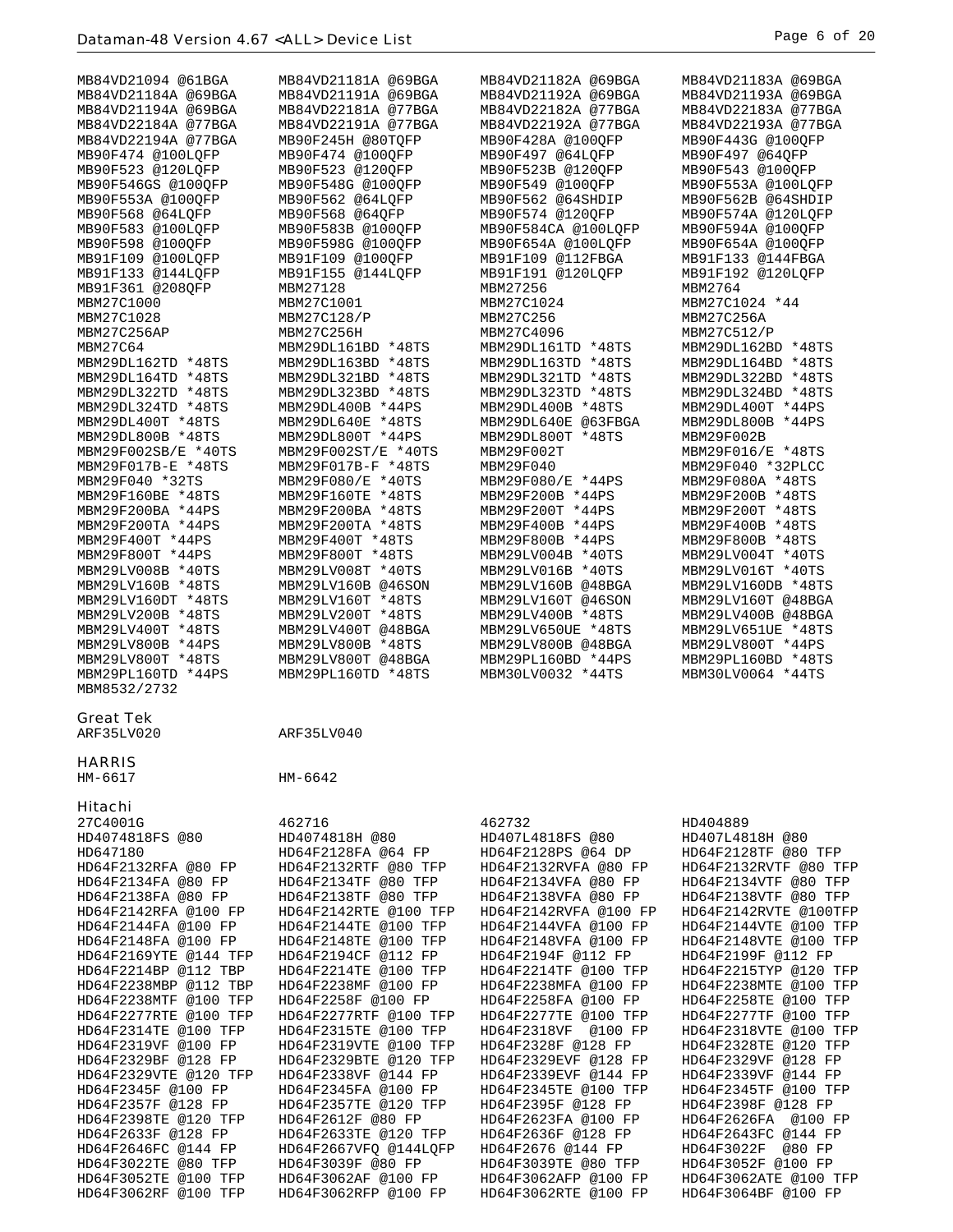| HD64F3064F @100 FP<br>HD64F3067RFP @100 FP<br>HD64F3337F @80 FP<br>HD64F3664BP @42 DP<br>HD64F3854W @100 TFP<br>HD64F7018X @100 TFP<br>HD64F7050SF @168 FP<br>HD64F7054F @208 FP<br>HD64N3664FP @64 FP<br>HN27C101 (uP only)<br>HN27C1024HG *44<br>HN27C256 (uP only)<br>HN27C301G/P<br>HN27C64G<br>HN4827128G/P<br>HN58C65                                                                                                                                                                          | HD64F3064FP @100 FP<br>HD64F3067RTE @100 TFP<br>HD64F3337TF @80 TFP<br>HD64F3664FP @64 FP<br>HD64F3857FO @144 FP<br>HD64F7044F @112 FP<br>HD64F7051F @168 FP<br>HD64F7055RBP @256PBGA<br>HN27128AG/AP<br>HN27C101AG/AP<br>HN27C128 (uP 10Bit)<br>HN27C256AG/HG<br>HN27C4000G<br>HN28F101P<br>HN482764G/P                                                                                                                                                                                   | HD64F3064TE @100 TFP<br>HD64F3068F @100 FP<br>HD64F3437SF @100 FP<br>HD64F3664H @64 FP<br>HD64F3857TG @144 TFP<br>HD64F7045F @144 FP<br>HD64F7052F @208 FP<br>HD64F7055RF @256 FP<br>HN27256G/P<br>HN27C101G/P<br>HN27C128 (uP only)<br>HN27C256G/FP<br>HN27C4096G/FP<br>HN29WB800 *48TS<br>HN58C1001                                                                                                                                                            | HD64F3067RF @100 FP<br>HD64F3068TE @100 TFP<br>HD64F3437STF @100 TFP<br>HD64F3854H @100 FP<br>HD64F7017F @112 FP<br>HD64F7047F @100 FP<br>HD64F7053F @208 FP<br>HD64F7065AF @176 LQFP<br>HN27512G/P<br>HN27C1024HG<br>HN27C256 (uP 10Bit)<br>HN27C301AG/AP<br>HN27C4096G/FP *44<br>HN29WT800 *48TS<br>HN58C256                                                                                                                                                                |
|------------------------------------------------------------------------------------------------------------------------------------------------------------------------------------------------------------------------------------------------------------------------------------------------------------------------------------------------------------------------------------------------------------------------------------------------------------------------------------------------------|--------------------------------------------------------------------------------------------------------------------------------------------------------------------------------------------------------------------------------------------------------------------------------------------------------------------------------------------------------------------------------------------------------------------------------------------------------------------------------------------|------------------------------------------------------------------------------------------------------------------------------------------------------------------------------------------------------------------------------------------------------------------------------------------------------------------------------------------------------------------------------------------------------------------------------------------------------------------|-------------------------------------------------------------------------------------------------------------------------------------------------------------------------------------------------------------------------------------------------------------------------------------------------------------------------------------------------------------------------------------------------------------------------------------------------------------------------------|
| <b>HOLTEK</b><br>HT24LC01<br>HT24LC16<br>HT27C040-A<br>HT27LC010<br>HT27LC512<br>$HT48R11-F *18DIP$<br>HT48R12-B *20SOIC<br>HT48R31-B *20SOIC<br>HT48R32-B *28DIP<br>HT93LC46-A<br>HT93LC56-A                                                                                                                                                                                                                                                                                                        | HT24LC02<br>HT27C010<br>HT27C4096<br>HT27LC020<br>HT48R10-B *18DIP<br>HT48R11-F *20DIP<br>HT48R12-B *24SDIP<br>HT48R31-B *28DIP<br>HT48R32-F *20SOIC<br>$HT93LC46 - A(x8)$<br>$HT93LC56 - A(x8)$                                                                                                                                                                                                                                                                                           | HT24LC04<br>HT27C020<br>HT27C4096 *44<br>HT27LC4096<br>HT48R10-B *20DIP<br>HT48R12-B *18DIP<br>HT48R31-B *18DIP<br>HT48R32-B *18DIP<br>HT48R50-B *28DIP<br>HT93LC46-B<br>HT93LC56-B                                                                                                                                                                                                                                                                              | HT24LC08<br>HT27C040<br>HT27C512<br>HT27LC4096 *44<br>HT48R11-B *24DIP<br>HT48R12-B *20DIP<br>HT48R31-B *20DIP<br>HT48R32-B *20DIP<br>HT48R50-B *40DIP<br>$HT93LC46-B(X8)$<br>$HT93LC56-B(X8)$                                                                                                                                                                                                                                                                                |
| HT93LC66-A<br>Hyundai(Hynix)                                                                                                                                                                                                                                                                                                                                                                                                                                                                         | $HT93LCG6 - A(x8)$                                                                                                                                                                                                                                                                                                                                                                                                                                                                         | HT93LC66-B                                                                                                                                                                                                                                                                                                                                                                                                                                                       | HT93LC66-B(x8)                                                                                                                                                                                                                                                                                                                                                                                                                                                                |
| 93C46<br>GMS34112TM<br>GMS36004TM<br>GMS36140TM<br>GMS37112TM<br>GMS77C1000A<br>GMS80C701 *44<br>GMS81004T *44<br>GMS81008T *44<br>GMS81016T *44<br>GMS81024T *44<br>GMS81032T *44<br>GMS81032TL *44<br>GMS87C1202<br>GMS97C/L51<br>GMS97C/L56<br>GMS97C1051<br>GMS97C8032<br>GMS99C58 *44<br>HMS87C1204A<br>HY18CV8<br>HY29DL162B @48FBGA<br>HY29DL163B @48FBGA<br>HY29F002T<br>HY29F400BG *44PS<br>HY29F800BG *44PS<br>HY29LV160BF @48FBGA<br>HY29LV320BT *48TS<br>HY29LV800BT *48TS<br><b>ICE</b> | GMS34004TK<br>GMS34140TK<br>GMS36112TK<br>GMS37004TK<br>GMS37140TK<br>GMS77C1001<br>GMS81004T *20<br>GMS81008T *20<br>GMS81016T *20<br>GMS81024T *20<br>GMS81032T *20<br>GMS81032TL *20<br>GMS81504T<br>GMS87C1408<br>GMS97C/L51 *44<br>GMS97C/L56 *44<br>GMS97C2051<br>GMS97L1051<br>HMS87C1102A<br>HMS87C1302A<br>HY2764<br>HY29DL162T *48TS<br>HY29DL163T *48TS<br>HY29F040A<br>HY29F400BT/ABT *48TS<br>HY29F800BT *48TS<br>HY29LV160BT *48TS<br>HY29LV320TT *48TS<br>HY29LV800TT *48TS | GMS34004TM<br>GMS34140TM<br>GMS36112TM<br>GMS37004TM<br>GMS37140TM<br>GMS77C1001A<br>GMS81004T *24<br>GMS81008T *24<br>GMS81016T *24<br>GMS81024T *24<br>GMS81032T *24<br>GMS81032TL *24<br>GMS81608T<br>GMS87C2020<br>GMS97C/L54<br>GMS97C/L58<br>GMS97C52<br>GMS97L2051<br>HMS87C1104A<br>HMS87C1304A<br>HY27C64A<br>HY29DL162T @48FBGA<br>HY29DL163T @48FBGA<br>HY29F040T<br>HY29F400TG *44PS<br>HY29F800TG *44PS<br>HY29LV160TF @48FBGA<br>HY29LV400BT *48TS | GMS34112TK<br>GMS36004TK<br>GMS36140TK<br>GMS37112TK<br>GMS77C1000<br>GMS80C701<br>GMS81004T *28<br>GMS81008T *28<br>GMS81016T *28<br>GMS81024T *28<br>GMS81032T *28<br>GMS81032TL *28<br>GMS87C1102<br>GMS87C5032<br>GMS97C/L54 *44<br>GMS97C/L58 *44<br>GMS97C52 *44<br>GMS99C58<br>HMS87C1202A<br>HMS87C5216<br>HY29DL162B *48TS<br>HY29DL163B *48TS<br>HY29F002B<br>HY29F080T *40TS<br>HY29F400TT/ATT *48TS<br>HY29F800TT *48TS<br>HY29LV160TT *48TS<br>HY29LV400TT *48TS |
| 25P05                                                                                                                                                                                                                                                                                                                                                                                                                                                                                                | 28LF010                                                                                                                                                                                                                                                                                                                                                                                                                                                                                    |                                                                                                                                                                                                                                                                                                                                                                                                                                                                  |                                                                                                                                                                                                                                                                                                                                                                                                                                                                               |
| <b>ICT</b><br>27CX010<br>93C66<br>AK27CX321<br>PA7024<br>PA7572<br>PEEL18CV8<br>PEEL20CG10A<br>PEEL22CV10A++<br>PEEL22CV10Z<br>PEEL22LV10AZ++                                                                                                                                                                                                                                                                                                                                                        | 27CX256<br>93CX46/AP<br>AK27CX322<br>PA7128<br>PA7572 *44<br>PEEL18CV8ZP<br>PEEL22CV10<br>PEEL22CV10AZ<br>PEEL22CV8<br>PEEL253                                                                                                                                                                                                                                                                                                                                                             | 93C46/AP<br>93CX56<br>AK27CX641<br>PA7140<br>PEEL153<br>PEEL18LV8ZP<br>PEEL22CV10A<br>PEEL22CV10AZ+<br>PEEL22LV10AZ<br>PEEL273                                                                                                                                                                                                                                                                                                                                   | 93C56<br>93CX66<br>AK27CX642<br>PA7140 *44<br>PEEL173<br>PEEL20CG10<br>PEEL22CV10A+<br>PEEL22CV10AZ++<br>PEEL22LV10AZ+                                                                                                                                                                                                                                                                                                                                                        |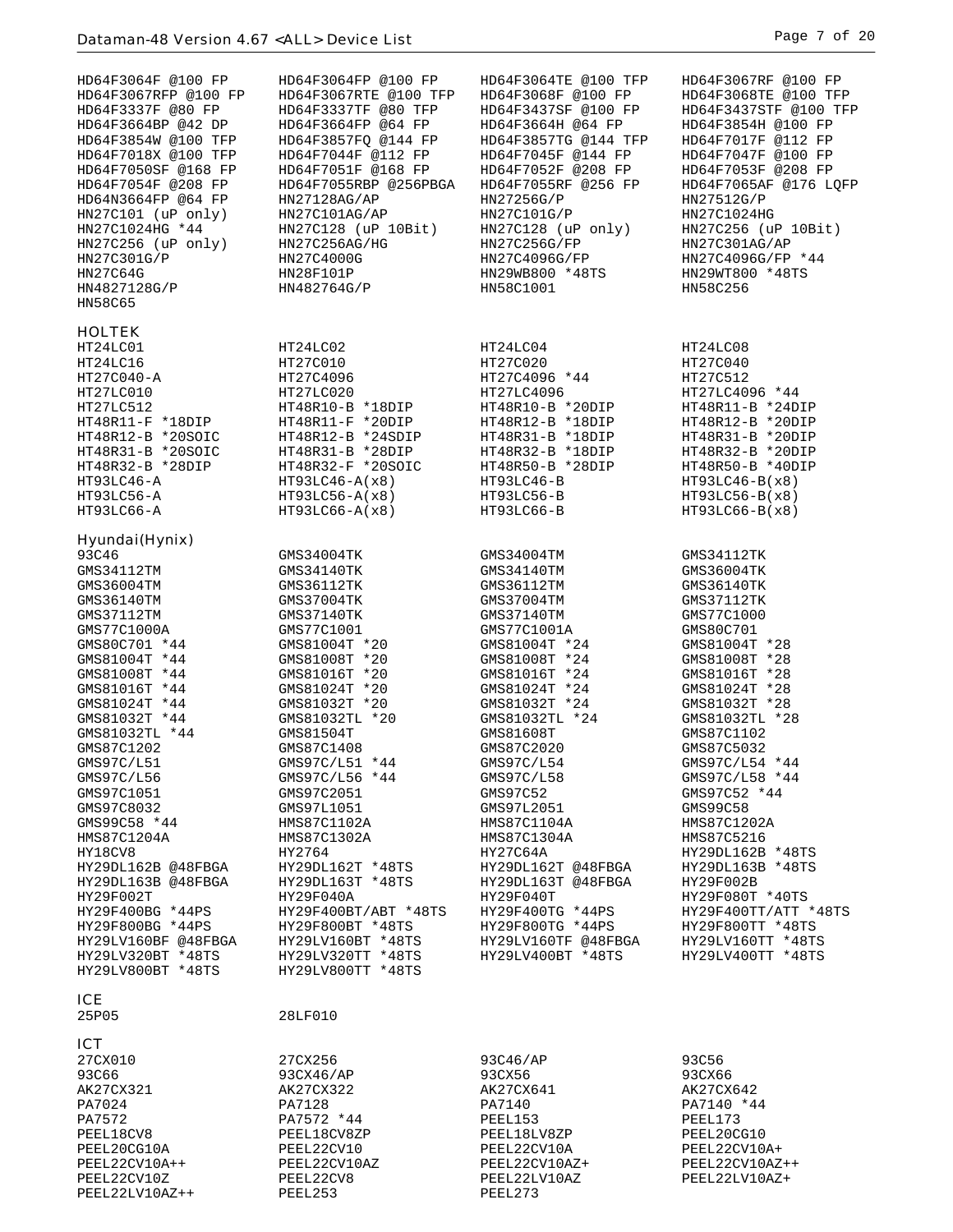Infineon.siemens

IM29F002B IM29F002T

| SABC515C-8E *80   | $SABC540U-1E *44$                                                              | $SABC541U-1E *44$ | SDA2516-5                    |
|-------------------|--------------------------------------------------------------------------------|-------------------|------------------------------|
| SDA2526-5         | SDA2546-5                                                                      | SDA2586-5         | SDA3526-5                    |
| SDA3546-5         | SDA3586-5                                                                      |                   |                              |
| Intel             |                                                                                |                   |                              |
| 27010             | 27128                                                                          | 27128A/B          | 2716                         |
| 27210             | 27210 *44                                                                      | 27256             | 2732                         |
| 27512             | 27513                                                                          | 2764              | 2764A                        |
| 27C010            | 27C010A                                                                        | 27C011            | 27C020                       |
| 27C040            | 27C100                                                                         | 27C128            | 27C210                       |
| 27C210 *44        | 27C220                                                                         | 27C220 *44        | 27C240                       |
| 27C240 *44        | 27C256                                                                         | 27C400            | 27C400 *44                   |
| 27C512            | 27C513                                                                         | 27C64             | 28C17A                       |
| 28F010            | 28F020                                                                         | 28F256A           | 28F512                       |
|                   | 5AC324                                                                         | 5AC324 *44        | 5C031                        |
| 5AC312<br>5C032   | 5C060                                                                          | 5C090             | 5C090 *44                    |
| 5C121             | 5C180 @68                                                                      | 85C060            | 85C090                       |
| 85C090 *44        | 85C220                                                                         | 85C22V10          | 8741/8741A                   |
| 8741AH            | 8742                                                                           | 8742AH            | 8742AH *44                   |
| 8744/H            | 8748/8748H                                                                     | 8749H             | 8751/H                       |
| 8751BH            | $8751BH$ $*44$                                                                 | 8751H-8           | 8752/H                       |
| 8752BH            | 8752BH *44                                                                     | 8755A             | 87C151SA                     |
| 87C151SA *44      | 87C151SB                                                                       | 87C151SB *44      |                              |
| 87C196KC @68      | 87C196KD @68                                                                   | 87C196KQ @68      | 87C196KB @68<br>87C196KR @68 |
| 87C196MC @84      | 87C196MH @84                                                                   | 87C251SA-B        | 87C251SA-B *44               |
| 87C251SB-A        | 87C251SB-A *44                                                                 | 87C251SB-B        | 87C251SB-B *44               |
| 87C251SP-B        | 87C251SP-B *44                                                                 | 87C251SQ-B        | 87C251SQ-B *44               |
| 87C256            | 87C257                                                                         | 87C42             | <b>87C51</b>                 |
| 87C51 *44         | 87C51FA                                                                        | 87C51FA *44       | 87C51FB                      |
| 87C51FB *44       | 87C51FC                                                                        | 87C51FC *44       | 87C52                        |
| 87C52 *44         | 87C54                                                                          | 87C54 *44         | 87C58                        |
| 87C58 *44         | 87L51FA *44                                                                    | 87L51FB *44       | 87L51FC *44                  |
| 87L52 *44         | 87L54 *44                                                                      | 87L58 *44         | DA28F016SA @56               |
| DA28F016SV @56    | DA28F320J5 @56                                                                 | DA28F640J5 @56    | DD28F032SA @56               |
| DT28F160F3B @56   | DT28F160F3T @56                                                                | DT28F160S3 @56    | DT28F160S5 @56               |
| DT28F320S3 @56    | DT28F320S5 @56                                                                 | DT28F800F3B @56   | DT28F800F3T @56              |
|                   |                                                                                | E28F002BV-T *40TS | E28F002BX/BL-B *40TS         |
|                   | E28F002BC-T *40TS E28F002BV-B *40TS<br>E28F002BX/BL-T *40TS E28F004B5-B *40TS  | E28F004B5-T *40TS | E28F004BV/BE-B *40TS         |
|                   | E28F004BV/BE-T *40TS E28F004BX/BL-B *40TS E28F004BX/BL-T *40TS E28F004S3 *40TS |                   |                              |
| E28F004S5/C *40TS | E28F008BE-B *40TS                                                              | E28F008BE-T *40TS | E28F008BV-B *40TS            |
| E28F008BV-T *40TS | E28F008S3 *40TS                                                                | E28F008S5/C *40TS | E28F008SA/SA-L *40TS         |
| E28F016S3 *40TS   | E28F016S5/C *40TS                                                              | E28F016SV @56     | E28F128J3A @56TS             |
|                   |                                                                                |                   |                              |

E28F320J3A @56TS E28F320J5 @56 E28F320J5 @56(NEW) E28F400B5-B \*48TS

E28F800CV/CE-B \*48TS E28F800CV/CE-T \*48TS E2l8F016SA @56 E82802AA \*40TS

N82802AC \*32PLCC

PA28F016S5/C \*44PS PA28F200B5-B \*44P PA28F200B5-T \*44P PA28F200BV-B \*44P

GE28F320W30B @56VFBGA GE28F320W30DB 56VFBGA GE28F320W30DT 56VFBGA<br>GE28F640W18B @56VFBGA GE28F640W18DB 56VFBGA GE28F640W18DT 56VFBGA

GT28F016B3-T @48BGA GT28F016S3 @40BGA<br>GT28F160B3-T @48BGA GT28F160C3B @48BGA

iN44FX740 @68<br>iPLD910 \*44

SABC501G-1E SABC501G-1E \*44 SABC504-2E \*44Q SABC505C \*44Q

SABC508A-4E \*64

DD28F032SA @56<br>DT28F160S5 @56 E28F004BV/BE-B \*40TS<br>TS E28F004S3 \*40TS E28F200B5-B \*48TS E28F200B5-T \*48TS E28F200BV-B @56 E28F200BV-T @56 E28F200BX/BL-B @56 E28F200BX/BL-T @56 E28F200CV-B \*48TS E28F200CV-T \*48TS  $E28F400B5-T$  \*48TS  $E28F400BX/BL-B$  @56  $E28F400BX/BL-T$  @56  $E28F800B5-B$  \*48TS  $E28F800CE-T$  \*48TS  $E28F800CE-T$  \*48TS E28F800B5-B \*48TS E28F800B5-T \*48TS E28F800CE-B \*48TS E28F800CE-T \*48TS E82802AC \*40TS F28F008SA/SA-L \*40 GE28F160B3B @48 VFBGA<br>GE28F160C3B @48 VFBGA GE28F160C3T @48 VFBGA GE28F320B3B @48 VFBGA GE28F160B3T @48 VFBGA GE28F160C3B @48 VFBGA GE28F160C3T @48 VFBGA GE28F320B3B @48 VFBGA<br>GE28F320B3T @48 VFBGA GE28F320C3B @48 VFBGA GE28F320C3T @48 VFBGA GE28F320J3A @48VFBGA GE28F320B3T @48 VFBGA GE28F320C3B @48 VFBGA GE28F320C3T @48 VFBGA GE28F320J3A @48VFBGA<br>GE28F320W18B @56VFBGA GE28F320W18DB 56VFBGA GE28F320W18DT 56VFBGA GE28F320W18T @56VFBGA GE28F320W18DT 56VFBGA GE28F320W18T @56VFBGA<br>GE28F320W30DT 56VFBGA GE28F320W30T @56VFBGA GE28F640W18B @56VFBGA GE28F640W18DB 56VFBGA GE28F640W18DT 56VFBGA GE28F640W18T @56VFBGA<br>GE28F640W30B @56VFBGA GE28F640W30DB 56VFBGA GE28F640W30DT 56VFBGA GE28F640W30T @56VFBGA GE28F640W30B @56VFBGA GE28F640W30DB 56VFBGA GE28F640W30DT 56VFBGA GE28F640W30T @56VFB<br>GT28F008B3-B @48BGA GT28F008B3-T @48BGA GT28F008S3 @40BGA GT28F008S5/C @40BGA GT28F008B3-B @48BGA GT28F008B3-T @48BGA GT28F008S3 @40BGA GT28F008S5/C @40BGA<br>GT28F016B3-B @48BGA GT28F016B3-T @48BGA GT28F016S3 @40BGA GT28F016S5/C @40BGA GT28F160B3-B @48BGA GT28F160B3-T @48BGA GT28F160C3B @48BGA GT28F160C3T @48BGA GT28F320B3-B @48BGA GT28F320B3-T @48BGA GT28F320C3B @48BGA GT28F320C3T @48BGA GT28F320D18B @56BGA GT28F320D18T @56BGA GT28F800B3-B @48BGA GT28F800B3-T @48BGA iPLD610 iPLD910 iPLD910 \*44 N82802AA \*32PLCC P27256 P27513 P2764A P27C128 P27C256 P27C64 P28F001BX-B P28F001BX-T P28F002BC-T P87C64 PA28F004S3 \*44PS PA28F004S5/C \*44PS PA28F008S5/C \*44PS P<br>PA28F008S3 \*44PS PA28F008S5/C \*44PS PA28F008SA/SA-L \*44P PA28F016S3 \*44PS PA28F008S3 \*44PS PA28F008S5/C \*44PS PA28F008SA/SA-L \*44P PA28F016S3 \*44PS PA28F200BV-T \*44P PA28F200BX/BL-B \*44P PA28F200BX/BL-T \*44P PA28F400B5-B \*44P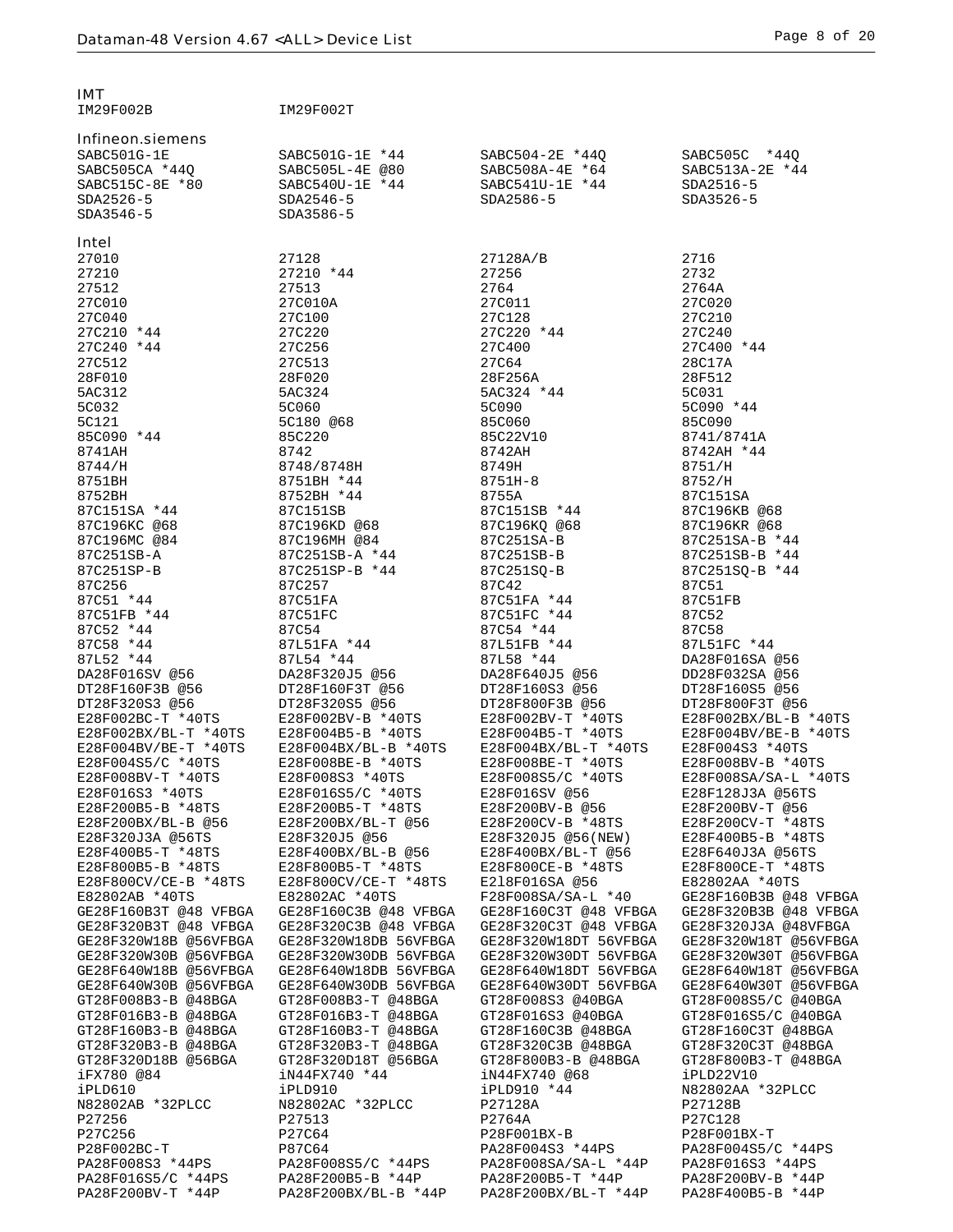| PA28F400B5-T *44P<br>PA28F400BX/BL-T *44P<br>PA28F800BV-T *44P<br>RC28F320C3B @64EBGA<br>RC28F800C3B @64EBGA<br>RD28F1604C3B @64BGA<br>RD28F3204W30B @80BGA<br>RD28F6408J3A @72BGA<br>RD28F6408W30T @80BGA<br>TE28F008B3-BA *40TS<br>TE28F016B3-T *40TS<br>TE28F160C3BA *48TS<br>TE28F160S5 @56<br>TE28F320C3T *48TS<br>TE28F400BV-T @56<br>TE28F800B3-BA *48TS<br>TE28F800C3BA *48TS                                                                                           | PA28F400BV-B *44P<br>PA28F800B5-B *44P<br>RC28F128J3A @64EBGA<br>RC28F320C3T @64EBGA<br>RC28F800C3T @64EBGA<br>RD28F1604C3T @64BGA<br>RD28F3204W30T @80BGA<br>RD28F6408W18B @80BGA<br>TE28F004B3-B *40TS<br>TE28F008B3-T *40TS<br>TE28F160B3-B *48TS<br>TE28F160C3T *48TS<br>TE28F320B3-B *48TS<br>TE28F400B3-B *48TS<br>TE28F400CV/CE-B *48TS<br>TE28F800B3-T *48TS<br>TE28F800C3T *48TS                                                                                                   | PA28F400BV-T *44P<br>PA28F800B5-T *44P<br>RC28F160C3B @64EBGA<br>RC28F320J3A @64EBGA<br>RD28F1602C3B @64BGA<br>RD28F3204C3B @64BGA<br>RD28F3208C3B @64BGA<br>RD28F6408W18T @80BGA<br>TE28F004B3-T *40TS<br>TE28F008B3-TA *40TS<br>TE28F160B3-T *48TS<br>TE28F160C3TA *48TS<br>TE28F320B3-T *48TS<br>TE28F400B3-T *48TS<br>TE28F400CV/CE-T *48TS<br>TE28F800B3-TA *48TS<br>TE28F800C3TA *48TS                                                                                                    | PA28F400BX/BL-B *44P<br>PA28F800BV-B *44P<br>RC28F160C3T @64EBGA<br>RC28F640J3A @64EBGA<br>RD28F1602C3T @64BGA<br>RD28F3204C3T @64BGA<br>RD28F3208C3T @64BGA<br>RD28F6408W30B @80BGA<br>TE28F008B3-B *40TS<br>TE28F016B3-B *40TS<br>TE28F160C3B *48TS<br>TE28F160S3 @56<br>TE28F320C3B *48TS<br>TE28F400BV-B @56<br>TE28F800B3-B *48TS<br>TE28F800C3B *48TS                                                                                                                              |
|---------------------------------------------------------------------------------------------------------------------------------------------------------------------------------------------------------------------------------------------------------------------------------------------------------------------------------------------------------------------------------------------------------------------------------------------------------------------------------|---------------------------------------------------------------------------------------------------------------------------------------------------------------------------------------------------------------------------------------------------------------------------------------------------------------------------------------------------------------------------------------------------------------------------------------------------------------------------------------------|-------------------------------------------------------------------------------------------------------------------------------------------------------------------------------------------------------------------------------------------------------------------------------------------------------------------------------------------------------------------------------------------------------------------------------------------------------------------------------------------------|------------------------------------------------------------------------------------------------------------------------------------------------------------------------------------------------------------------------------------------------------------------------------------------------------------------------------------------------------------------------------------------------------------------------------------------------------------------------------------------|
|                                                                                                                                                                                                                                                                                                                                                                                                                                                                                 |                                                                                                                                                                                                                                                                                                                                                                                                                                                                                             |                                                                                                                                                                                                                                                                                                                                                                                                                                                                                                 |                                                                                                                                                                                                                                                                                                                                                                                                                                                                                          |
| <b>ISSI</b><br>24C01<br>24C16<br>93C66<br>IS27HC512<br>$IS89C(E)54$ *44<br>IS89C(E)64 *44<br>IS89C52 *44<br>IS89LV51A *44                                                                                                                                                                                                                                                                                                                                                       | 24C02<br>27HC010<br>IS27C256<br>IS28F010<br>IS89C(E)58<br>IS89C51A<br>IS89C52A<br>IS89LV52A                                                                                                                                                                                                                                                                                                                                                                                                 | 24C04<br>93C46<br>IS27C512<br>IS28F020<br>IS89C(E)58 *44<br>IS89C51A *44<br>IS89C52A *44<br>IS89LV52A *44                                                                                                                                                                                                                                                                                                                                                                                       | 24C08<br>93C56<br>IS27HC256<br>IS89C(E)54<br>IS89C(E)64<br>IS89C52<br>IS89LV51A                                                                                                                                                                                                                                                                                                                                                                                                          |
| Lattice                                                                                                                                                                                                                                                                                                                                                                                                                                                                         |                                                                                                                                                                                                                                                                                                                                                                                                                                                                                             |                                                                                                                                                                                                                                                                                                                                                                                                                                                                                                 |                                                                                                                                                                                                                                                                                                                                                                                                                                                                                          |
| GAL16LV8/C/Z<br>GAL16V8D<br>GAL20RA10/B<br>GAL22LV10<br>GAL6001B<br>ispLSI1016 @44<br>ispLSI1024 @68<br>$ispLSI1032(OLD)$ @84<br>ispLSI2032E *44<br>$ispM4A5-32/32$ *44<br>$M4LV-32/32 *44$<br>PALCE 16V8H-15/4<br>PALCE 16V8H-7/5<br>PALCE 16V8Q-25<br>PALCE 20RA10/25/4<br>PALCE 20V8H-15<br>PALCE 20V8Q-15<br>PALCE 22V10H-10/5<br>PALCE 22V10H-25/4<br>PALCE 22V100-15/5<br>PALCE 24V10<br>PALCE 610-25<br>PALLV 22V10-10<br>PALLV16V8-10/5<br>pLSI1016 @44<br>pLSI1032 @84 | GAL16LV8D<br>GAL18V10/B<br>GAL20V8<br>GAL22V10/B/C/D<br>GAL6002B<br>ispLSI1016(OLD) *44<br>ispLSI1024(OLD) @68<br>$ispLSI1032E$ @84<br>ispLSI2064@84<br>$ispM4A5-64/32$ *44<br>$M4LV-64/32 *44$<br><b>PALCE 16V8H-25</b><br>PALCE 16V8Q-10/4<br>PALCE 16V80-25/4<br>PALCE 20RA10H<br>PALCE 20V8H-15/4<br>PALCE 20V8Q-15/4<br>PALCE 22V10H-15<br>PALCE 22V10H-5/5<br>PALCE 22V10Q-25<br>PALCE 26V12H<br>PALCE 610H-15<br>PALLV 22V10-15<br>PALLV16V8Z-25/5<br>pLSI1016E *44<br>pLSI1032E @84 | GAL16V8<br>GAL20LV8/C/Z<br>GAL20V8A/B/C/D/Z<br>GAL26CLV12<br>isp2064VE *44<br>ispLSI1016E *44<br>ispLSI1024E @68<br>$ispLSI2032$ *44<br>$ispM4A3-32/32$ *44<br>$M4-32/32$ *44<br>PALCE 16V8H-10/4<br>PALCE 16V8H-25/4<br>PALCE 16V8Q-15<br>PALCE 16V8Z-15/5<br>PALCE 20RA10Q-15<br>PALCE 20V8H-25<br>PALCE 20V8Q-25<br>PALCE 22V10H-15/4<br>PALCE 22V10H-7/5<br>PALCE 22V10Q-25/4<br>PALCE 26V12H/4<br><b>PALCE 610H-25</b><br>PALLV 22V10-7<br>PALLV16V8Z-30/4<br>pLSI1024 @68<br>pLSI2032 *44 | GAL16V8A/B/C/Z<br>GAL20LV8D<br>GAL20XV10<br>GAL26CV12/B/C<br>ispLSI1016 *44<br>ispLSI1016EA *44<br>ispLSI1032 @84<br>$ispLSI2032A$ *44<br>$ispM4A3-64/32$ *44<br>$M4-64/32$ *44<br>PALCE 16V8H-15<br>PALCE 16V8H-5/5<br>PALCE 16V8Q-15/4<br>PALCE 16V8Z-25/4<br>PALCE 20V8H-10<br>PALCE 20V8H-25/4<br>PALCE 20V8Q-25/4<br>PALCE 22V10H-25<br>PALCE 22V10Q-10/5<br>PALCE 22V10Z-25<br>PALCE 29MA16/4<br>PALCE 630H-15<br>PALLV 22V10Z-25<br>pLSI1016 *44<br>pLSI1024E @68<br>pLSI2064 @84 |
| Lucent(AT&T)<br>17128A                                                                                                                                                                                                                                                                                                                                                                                                                                                          | 1736A                                                                                                                                                                                                                                                                                                                                                                                                                                                                                       | 1765A                                                                                                                                                                                                                                                                                                                                                                                                                                                                                           |                                                                                                                                                                                                                                                                                                                                                                                                                                                                                          |
|                                                                                                                                                                                                                                                                                                                                                                                                                                                                                 |                                                                                                                                                                                                                                                                                                                                                                                                                                                                                             |                                                                                                                                                                                                                                                                                                                                                                                                                                                                                                 |                                                                                                                                                                                                                                                                                                                                                                                                                                                                                          |
| M.tec<br>TB29F013-B<br>TB29F043-B                                                                                                                                                                                                                                                                                                                                                                                                                                               | TB29F013-T<br>TB29F043-T                                                                                                                                                                                                                                                                                                                                                                                                                                                                    | TB29F023-B                                                                                                                                                                                                                                                                                                                                                                                                                                                                                      | TB29F023-T                                                                                                                                                                                                                                                                                                                                                                                                                                                                               |
| <b>Macronix</b><br>MX10FLCDPC<br>MX26C1000A<br>MX26C2000B<br>MX27C1000<br>MX27C1024/A/B<br>MX27C2000A<br>MX27C256<br>MX27C4096 *44<br>MX27C64<br>MX27L512<br>MX28F2000TP<br>MX28F2100T *48                                                                                                                                                                                                                                                                                      | MX10FMAXDPC<br>MX26C1000B<br>MX26C4000<br>MX27C1000A<br>MX27C1024/A/B *44<br>MX27C2000A(NEW ID)<br>MX27C4000<br>MX27C4100<br>MX27C8000<br>MX28F1000<br>MX28F2100B *44<br>MX28F4000                                                                                                                                                                                                                                                                                                          | MX10FMAXDQC *44<br>MX26C1024A<br>MX26C4000B<br>MX27C1000A(NEW ID)<br>MX27C1610<br>MX27C2048<br>MX27C4000A<br>MX27C4100 *44<br>MX27C8100<br>MX28F1000P<br>MX28F2100B *48<br>MX28F4000P                                                                                                                                                                                                                                                                                                           | MX25L4004 *32TS<br>MX26C1024A *40TS<br>MX26C512A<br>MX27C1001<br>MX27C2000<br>MX27C2048 *44<br>MX27C4096<br>MX27C512<br>MX27C8100 *44PS<br>MX28F2000P<br>MX28F2100T *44<br>MX29F001B                                                                                                                                                                                                                                                                                                     |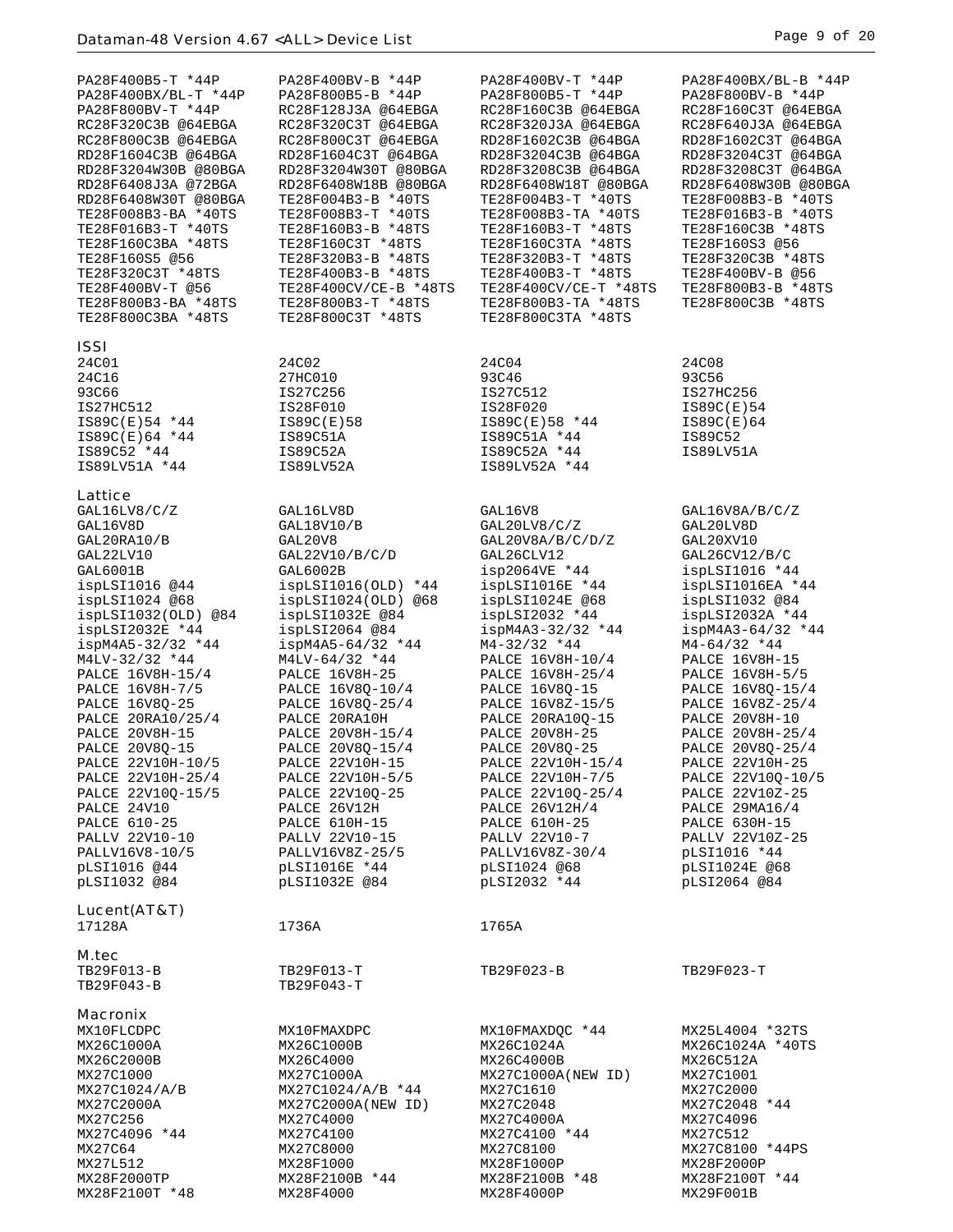| MX29F001T                      | MX29F002B/NB              | MX29F002T/NT                      | MX29F004B                     |
|--------------------------------|---------------------------|-----------------------------------|-------------------------------|
| MX29F004T                      | MX29F016 *44PS            | MX29F016 *48TS                    | MX29F022B/NB                  |
| MX29F022T/NT                   | MX29F040                  | MX29F080 *40TS                    | MX29F080 *44PS                |
| MX29F100B *44PS                | MX29F100B *48TS           | MX29F100T *44PS                   | MX29F100T *48TS               |
| MX29F1601 *44PS                | MX29F1610 *44PS           | MX29F1610 *48TS                   | MX29F1610A *44PS              |
| MX29F1610A *48TS               | MX29F1610B *48TS          | MX29F1611 *44PS                   | MX29F1615                     |
| MX29F200B *44PS                | MX29F200B *48TS           | MX29F200T *44PS                   | MX29F200T *48TS               |
| MX29F4000                      | MX29F400B *44PS           | MX29F400B *48TS                   | MX29F400T *44PS               |
| MX29F400T *48TS                | MX29F800B *44PS           | MX29F800B *48TS                   | MX29F800T *44PS               |
| MX29F800T *48TS                | MX29F8100 *44PS           | MX29F8100E *48TS                  | MX29F8101E *48TS              |
| MX29L160B *48TS                | MX29L160T *48TS           | MX29L1611 *44PS                   | MX29L1611 *48TS               |
| MX29L1611G                     | MX29L3211 *44PS           | MX29L3211 *48TS                   | MX29L8000B *40TS              |
| MX29L8000T *40TS               | MX29L8100B *48TS          | MX29L8100G                        | MX29L8100T *48TS              |
| MX29LV004B *32PLCC             | MX29LV004B *40TS          | MX29LV004T *32PLCC                | MX29LV004T *40TS              |
| MX29LV008B *40TS               | MX29LV008T *40TS          | MX29LV040                         | MX29LV081 *40TS               |
| MX29LV160B *44PS               | MX29LV160B *48TS          | MX29LV160T *44PS                  | MX29LV160T *48TS              |
| MX29LV320B *48TS               | MX29LV320T *48TS          | MX29LV400B *44PS                  | MX29LV400B *48TS              |
| MX29LV400T *44PS               | MX29LV400T *48TS          | MX29LV800B *44PS                  | MX29LV800B *48TS              |
| MX29LV800T *44PS               | MX29LV800T *48TS          | MX29LW160B *48TS                  | MX29LW160T *48TS              |
| MX29LW320B *48TS               | MX29LW320T *48TS          |                                   |                               |
|                                |                           |                                   |                               |
| <b>Microchip</b>               |                           |                                   |                               |
| 24AA01                         | 24AA02                    | 24AA04                            | 24AA08                        |
| 24AA128                        | 24AA16                    | 24AA164                           | 24AA174                       |
| 24AA256                        | 24AA64                    | 24AA65                            | 24C00                         |
| 24C01A                         | 24C02A                    | 24C04A                            | 24C08B                        |
| 24C16B                         | 24C32                     | 24C65                             | 24FC256                       |
| 24LC01B                        | 24LC024                   | 24LC025                           | 24LC02B                       |
| 24LC04B                        | 24LC08B                   | 24LC128                           | 24LC128 *14TSSOP              |
| 24LC164                        | 24LC16B                   | 24LC21                            | 24LC256                       |
| 24LC32                         | 24LC41                    | 24LC64                            | 24LC65                        |
| 24LCS52                        | 25AA040                   | 25AA640                           | 25C040                        |
| 25C080                         | 25C160                    | 25C320                            | 25LC040                       |
| 25LC640                        | 27256                     | 27C128                            | 27C256                        |
| 27C512                         | 27C513                    | 27C64                             | 27HC256                       |
| 27HC256L                       | 27HC64                    | 27HC64L                           | 28C04A                        |
| 28C16A                         | 28C17A                    | 28C64A                            | 28C64AF                       |
| 37LV128                        | 37LV36                    | 37LV65                            | 59C11                         |
| 85C72                          | 85C82                     | 85C92                             | 93C06                         |
| 93C46                          | 93C56                     | 93C56(x8)                         | 93C66                         |
| 93C66(x8)                      | 93C76                     | 93C76(x8)                         | 93C86                         |
| 93C86(x8)                      | 93LC46(x8)                | 93LC46/B                          | 93LC56(x8)                    |
| 93LC56/B                       | 93LC66(x8)                | 93LC66/B                          | 93LC76                        |
| 93LC76(x8)                     | 93LC86                    | 93LC86(x8)                        | 93LCS56                       |
| 93LCS66                        | AP7675                    | PIC12C508                         | PIC12C508A                    |
| PIC12C509                      | PIC12C509A                | PIC12C671                         | PIC12C672                     |
| PIC12CE518                     | PIC12CE519                | PIC12CE673                        | PIC12CE674                    |
| PIC14000                       | PIC16C432                 | PIC16C433                         | PIC16C505                     |
| PIC16C52                       | PIC16C52-LP               | PIC16C52-XT/-RC                   | PIC16C52/-HS                  |
| PIC16C54                       | PIC16C54A                 | PIC16C54B                         | PIC16C54C                     |
| PIC16C55                       | PIC16C55-LP               | PIC16C55-XT/-RC                   | $PIC16C55/-HS$                |
| PIC16C554                      | PIC16C556                 | PIC16C558                         | PIC16C55A                     |
| PIC16C56                       | PIC16C56-LP               | PIC16C56-XT/-RC                   | PIC16C56/-HS                  |
| PIC16C56A                      | PIC16C57                  | PIC16C57-LP                       | $PIC16C57-XT/-RC$             |
| PIC16C57/-HS                   | PIC16C57C                 | PIC16C58A                         | PIC16C58B                     |
| PIC16C61                       | PIC16C62                  | PIC16C620                         | PIC16C620A                    |
| PIC16C621                      | PIC16C621A                | PIC16C622                         | PIC16C622A                    |
| PIC16C62A                      | PIC16C62B                 | PIC16C63                          | PIC16C63A                     |
| PIC16C64                       | PIC16C64 *44              | PIC16C64 *440                     | PIC16C641                     |
| PIC16C642                      | PIC16C64A                 | PIC16C64A *44                     | PIC16C65                      |
| PIC16C65 *44                   | PIC16C65A                 | PIC16C65A *44                     | PIC16C65A *440                |
| PIC16C65B                      | PIC16C65B *44<br>PIC16C67 | PIC16C66                          | PIC16C661                     |
| PIC16C662<br>PIC16C71          | PIC16C710                 | PIC16C67 *44<br>PIC16C710 *20SSOP | PIC16C67 *44Q                 |
|                                |                           | PIC16C715                         | PIC16C711<br>PIC16C716        |
| PIC16C711 *20SSOP<br>PIC16C717 | PIC16C712<br>PIC16C72     |                                   |                               |
|                                |                           | PIC16C72A                         | PIC16C73                      |
| PIC16C73A<br>PIC16C74 *440     | PIC16C73B<br>PIC16C745    | PIC16C74<br>PIC16C74A             | PIC16C74 *44<br>PIC16C74A *44 |
| PIC16C74B                      | PIC16C74B *44             | PIC16C74B *44TQ                   | PIC16C76                      |
| PIC16C765                      | PIC16C765 *44             | PIC16C765 *44TQ                   | PIC16C77                      |
| PIC16C77 *44                   | PIC16C77 *440             | PIC16C770                         | PIC16C771                     |
| PIC16C773                      | PIC16C774                 | PIC16C774 *44                     | PIC16C774 *44TQ               |
| PIC16C84                       | PIC16C923 @64             | PIC16C923 @68                     | PIC16C924 @68                 |
| PIC16C925 @68                  | PIC16C926 @68             | PIC16CE623                        | PIC16CE624                    |
| PIC16CE625                     | PIC16F627                 | PIC16F628                         | PIC16F73                      |
| PIC16F74                       | PIC16F74 *44              | PIC16F76                          | PIC16F77                      |
|                                |                           |                                   |                               |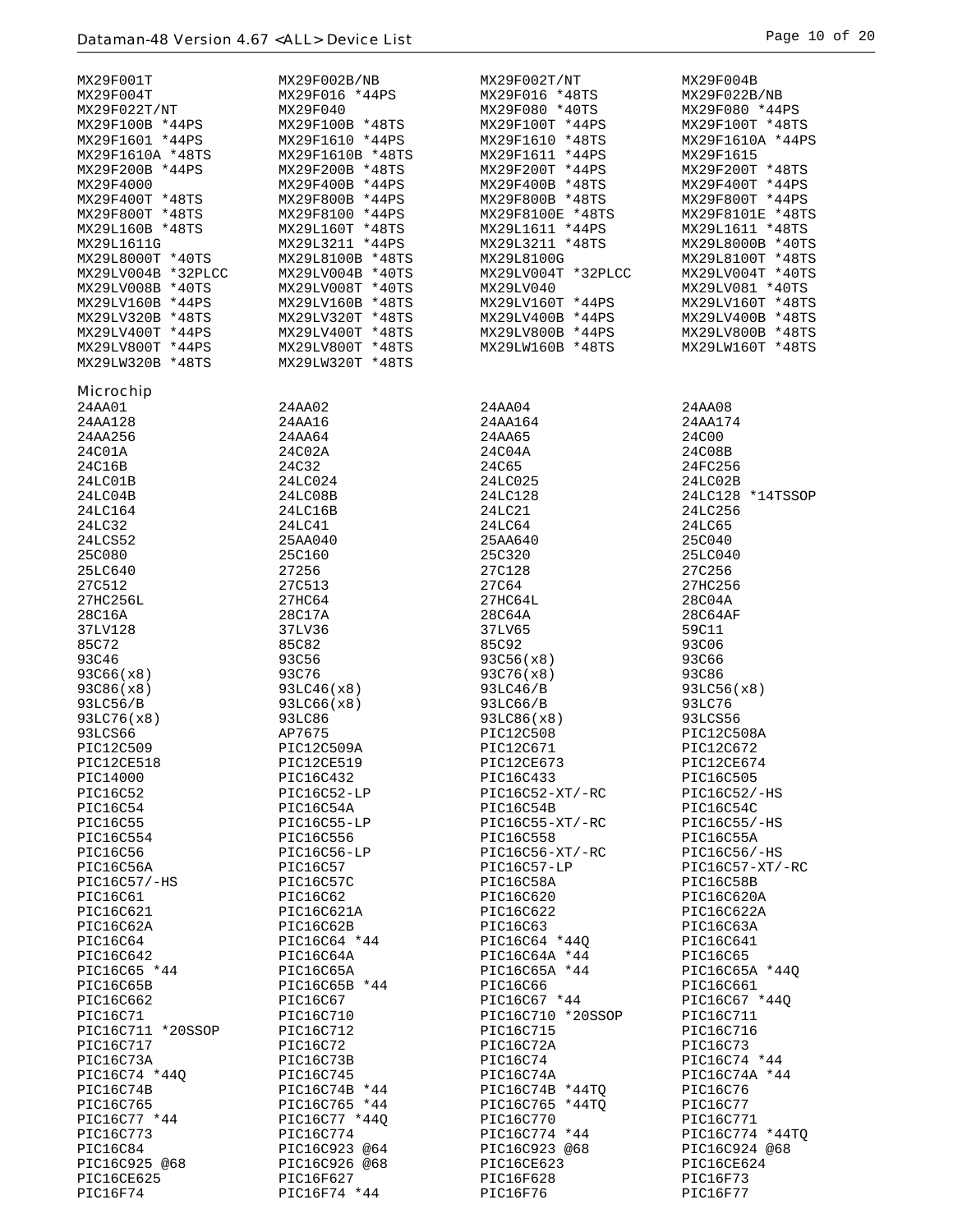| PIC16F77 *44                                 | PIC16F83                                     | PIC16F84                                     | PIC16F84A                                    |
|----------------------------------------------|----------------------------------------------|----------------------------------------------|----------------------------------------------|
| PIC16F870                                    | PIC16F871                                    | PIC16F871 *44                                | PIC16F871 *44Q                               |
| PIC16F872                                    | PIC16F873                                    | PIC16F874                                    | PIC16F874 *44                                |
| PIC16F874 *44Q                               | PIC16F876                                    | PIC16F877                                    | PIC16F877 *44                                |
| PIC16F877 *440<br>PIC17C42A                  | PIC16HV540<br>PIC17C42A *44                  | PIC17C42<br>PIC17C42A *44Q                   | PIC17C42 *44<br>PIC17C43                     |
| PIC17C43 *44                                 | PIC17C43 *44Q                                | PIC17C44                                     | PIC17C44 *44                                 |
| PIC17C752 @68                                | PIC17C756 @68                                | PIC17C756A @68                               | PIC18C242                                    |
| PIC18C252                                    | PIC18C442                                    | PIC18C442 *44                                | PIC18C452                                    |
| PIC18C452 *44                                | PIC18C658 @68                                | PIC18F242 *28SO                              | PIC18F242 28DIP                              |
| PIC18F248 *28SO                              | PIC18F248 28DIP                              | PIC18F252 *28SO                              | PIC18F252 28DIP                              |
| PIC18F258 *28SO                              | PIC18F258 28DIP                              | PIC18F442 *44                                | PIC18F442 *44TQ                              |
| PIC18F442 40DIP                              | PIC18F448 *44                                | PIC18F448 *44TQ                              | PIC18F448 40DIP                              |
| PIC18F452 *44                                | PIC18F452 *44TQ                              | PIC18F452 40DIP                              | PIC18F458 *44                                |
| PIC18F458 *44TO                              | PIC18F458 40DIP                              |                                              |                                              |
|                                              |                                              |                                              |                                              |
| Micron                                       |                                              |                                              |                                              |
| MT28F002B1VG-B *40TS<br>MT28F002B5VG-B *40TS | MT28F002B1VG-T *40TS<br>MT28F002B5VG-T *40TS | MT28F002B3VG-B *40TS                         | MT28F002B3VG-T *40TS<br>MT28F002C5VG-T *40TS |
| MT28F004B1VG-B *40TS                         | MT28F004B1VG-T *40TS                         | MT28F002C1VG-T *40TS<br>MT28F004B3VG-B *40TS | MT28F004B3VG-T *40TS                         |
| MT28F004B5VG-B *40TS                         | MT28F004B5VG-T *40TS                         | MT28F008B1VG-B *40TS                         | MT28F008B1VG-T *40TS                         |
| MT28F008B3VG-B *40TS                         | MT28F008B3VG-T *40TS                         | MT28F008B5VG-B *40TS                         | MT28F008B5VG-T *40TS                         |
| MT28F016S3 *40TS                             | MT28F016S5 *40TS                             | MT28F160C3B @48BGA                           | MT28F160C3T @48BGA                           |
| MT28F200B1SG-B *44P                          | MT28F200B1SG-T *44P                          | MT28F200B1WG-B *48TS                         | MT28F200B1WG-T *48TS                         |
| MT28F200B3SG-B *44PS                         | MT28F200B3SG-T *44PS                         | MT28F200B3WG-B *48TS                         | MT28F200B3WG-T *48TS                         |
| MT28F200B5SG-B *44PS                         | MT28F200B5SG-T *44PS                         | MT28F200B5WG-B *48TS                         | MT28F200B5WG-T *48TS                         |
| MT28F400B1SG-B *44P                          | MT28F400B1SG-T *44P                          | MT28F400B1WG-B *48TS                         | MT28F400B1WG-T *48TS                         |
| MT28F400B1WGBET *48TS                        | MT28F400B3SG-B *44PS                         | MT28F400B3SG-T *44PS                         | MT28F400B3WG-B *48TS                         |
| MT28F400B3WG-T *48TS                         | MT28F400B5SG-B *44PS                         | MT28F400B5SG-T *44PS                         | MT28F400B5WG-B *48TS                         |
| MT28F400B5WG-T *48TS                         | MT28F400B5WGTET *48TS                        | MT28F800B1SG-B *44P                          | MT28F800B1SG-T *44P                          |
| MT28F800B1WG-B *48TS                         | MT28F800B1WG-T *48TS                         | MT28F800B3SG-B *44PS                         | MT28F800B3SG-T *44PS                         |
| MT28F800B3WG-B *48TS                         | MT28F800B3WG-T *48TS                         | MT28F800B5SG-B *44PS                         | MT28F800B5SG-T *44PS                         |
| MT28F800B5WG-B *48TS                         | MT28F800B5WG-T *48TS                         | MT28F800B5WGBET *48TS                        |                                              |
| Mitsubishi                                   |                                              |                                              |                                              |
| M5L27128K                                    | M5L2716                                      | M5L27256K                                    | M5L2732                                      |
| M5L27512K                                    | M5L2764K                                     | M5M27128P                                    | M5M27256P                                    |
| M5M27512P                                    | M5M2764P                                     | M5M27C100K/P                                 | M5M27C101K/P                                 |
| M5M27C102K/P                                 | M5M27C102K/P *44                             | M5M27C128K                                   | M5M27C201K                                   |
| M5M27C202K                                   | M5M27C202K *44                               | M5M27C256AK                                  | M5M27C256K/P                                 |
| M5M27C401K                                   | M5M27C402K                                   | M5M27C402K *44                               | M5M27C512AP                                  |
| M5M28F101                                    | M5M28FB800VP *48TS                           | M5M28FT800VP *48TS                           | M5M29FB160AVP *48TS                          |
| M5M29FB800VP *48TS                           | M5M29FT160AVP *48TS                          | M5M29FT800VP *48TS                           | M5M29GB160BVP *48TS                          |
| M5M29GB320VP *48TS                           | M5M29GB800AVP *48TS                          | M5M29GT160BVP *48TS                          | M5M29GT320VP *48TS                           |
| M5M29GT800AVP *48TS                          | M6MG3D641S8TP @52TS                          | M6MGT321S4TP @52TS                           |                                              |
| MMI                                          |                                              |                                              |                                              |
| $PAL10H8/-2$                                 | $PAL10L8/-2$                                 | PAL12H6/-2                                   | PAL12L10                                     |
| $PAL12L6/-2$                                 | $PAL14H4/-2$                                 | $PAL14L4/-2$                                 | PAL16A4                                      |
| $PAL16C1/-2$                                 | $PAL16H2/-2$                                 | $PAL16L2/-2$                                 | PAL16L6                                      |
| $PAL16L8/A/A-2/A-4$                          | $PAL16L8B/B-2/B-4$                           | PAL16L8D                                     | PAL16L8H-15                                  |
| PAL16P8                                      | $PAL16R4/A/A-2/A-4$                          | $PAL16R4B/B-2/B-4$                           | PAL16R4D                                     |
| PAL16R4H-15                                  | $PAL16R6/A/A-2/A-4$                          | $PAL16R6B/B-2/B-4$                           | PAL16R6D                                     |
| PAL16R6H-15                                  | $PAL16R8/A/A-2/A-4$                          | $PAL16R8B/B-2/B-4$                           | PAL16R8D                                     |
| PAL16R8H-15                                  | PAL16RA8                                     | PAL16RP4                                     | PAL16RP6                                     |
| PAL16RP8                                     | PAL16X4                                      | PAL18L4                                      | PAL20C1                                      |
| <b>PAL20L10/A</b>                            | PAL20L2                                      | $PAL20L8A/A-2$                               | $PAL20L8B/B-2$                               |
| $PAL20R4A/A-2$                               | $PAL20R4B/B-2$                               | $PAL20R6A/A-2$                               | $PAL20R6B/B-2$                               |
| PAL20R8A/A-2                                 | $PAL20R8B/B-2$                               | <b>PAL20X10/A</b>                            | PAL20X4/A                                    |
| PAL20X8/A                                    |                                              |                                              |                                              |
| <b>Mosel Vitelic</b>                         |                                              |                                              |                                              |
| MF29F016/E *48TS                             | MF29F040A/P/J/E                              | MF29F200BA *48TS                             | MF29F200TA *48TS                             |
| MF29F400BA *48TS                             | MF29F400TA *48TS                             | MF29F800B/E *48TS                            | MF29F800T/E *48TS                            |
| MF29LV004B/E *40TS                           | MF29LV004T/E *40TS                           | MF29LV400B/E *48TS                           | MF29LV400T/E *48TS                           |
| MF29LV800B/E *48TS                           | MF29LV800T/E *48TS                           | MSU2952                                      | MSU2952 *44                                  |
| MSU2958                                      |                                              | V29C51001B                                   | V29C51001T                                   |
|                                              | MSU2958 *44                                  |                                              |                                              |
| V29C51002B                                   | V29C51002T                                   | V29C51004B                                   | V29C51004T                                   |
|                                              |                                              |                                              |                                              |
| Mostek                                       |                                              |                                              |                                              |
| 2716                                         |                                              |                                              |                                              |
|                                              |                                              |                                              |                                              |
| Motorola                                     |                                              |                                              |                                              |
| 2716<br>M29F800A3-T *48TS                    | M28F800A2-B *48TS<br>MC68705P3               | M28F800A2-T *48TS<br>MC68705P5               | M29F800A3-B *48TS<br>MC68705R3               |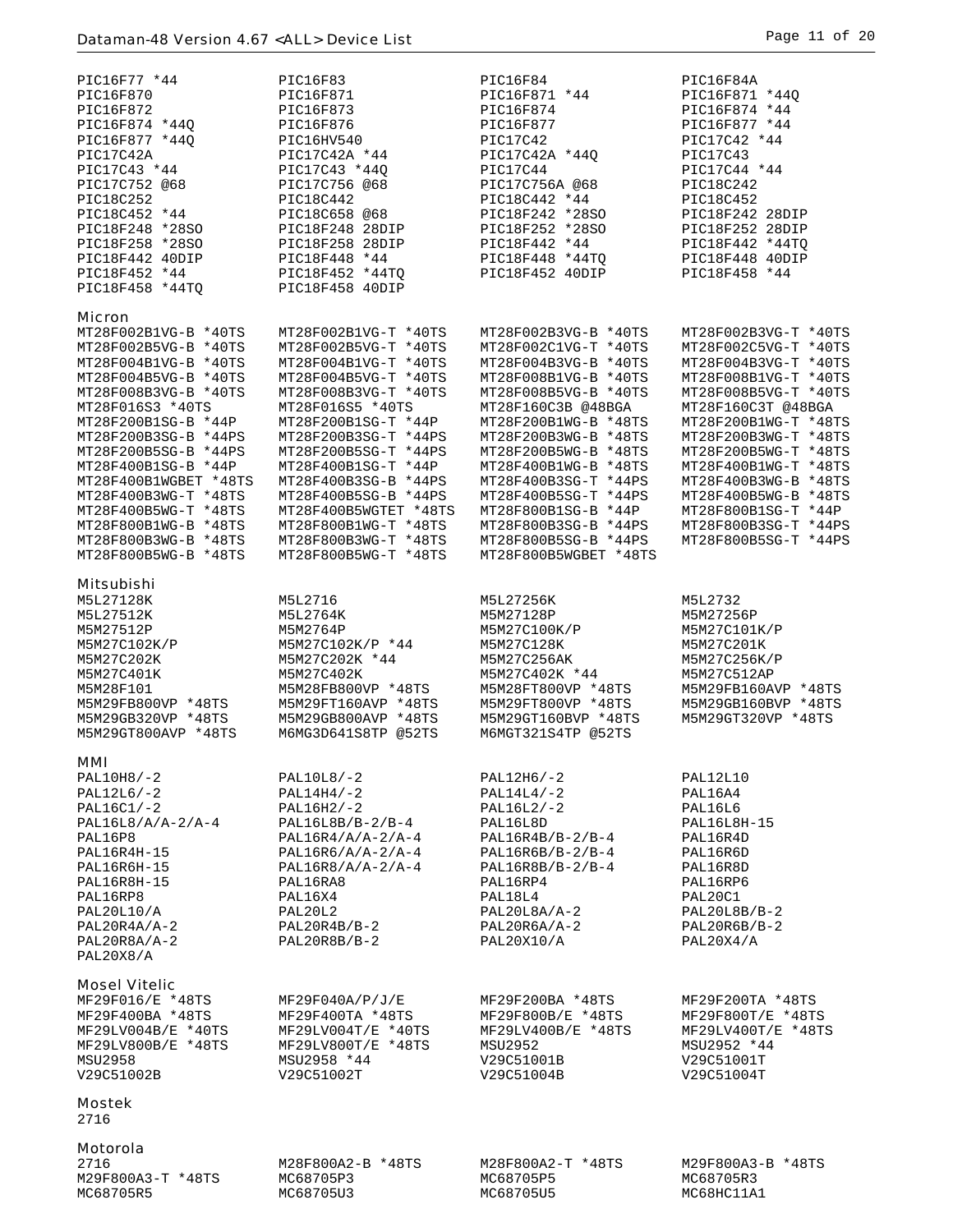| MC68HC11A1 @52<br>MC68HC11E9 @52<br>MC68HC11L6 @52<br>MC68HC705B16N @64<br>MC68HC705BD7<br>MC68HC705C4A *44<br>MC68HC705C8A *44<br>MC68HC705C9A<br>MC68HC705D9 *44<br>MC68HC705JJ7<br>MC68HC705P6 *28SO<br>MC68HC705SR3<br>MC68HC711D3 *44 | MC68HC11A8<br>MC68HC11F1 @68<br>MC68HC705B16 *52<br>MC68HC705B5 *52<br>MC68HC705BD7 *42<br>MC68HC705C8<br>MC68HC705C8A *440<br>MC68HC705C9A *44<br>MC68HC705J1A<br>MC68HC705JP7 *28SO<br>MC68HC705P6/A<br>MC68HC705SR3 *42<br>MC68HC711E20 @52 | MC68HC11A8 @52<br>MC68HC11K1 @84<br>MC68HC705B16 @64<br>MC68HC705BD3<br>MC68HC705BD9 *42<br>MC68HC705C8 *44<br>MC68HC705C9<br>MC68HC705C9A *44OFP<br>MC68HC705J2<br>MC68HC705K1<br>MC68HC705P9<br>MC68HC705X32 @64<br>MC68HC711E9 @52 | MC68HC11E1 @52<br>MC68HC11K4 @84<br>MC68HC705B16N @52<br>MC68HC705BD3 *42<br>MC68HC705C4A<br>MC68HC705C8A<br>MC68HC705C9 *44<br>MC68HC705D9<br>MC68HC705J2(J1EMUL)<br>MC68HC705KJ1<br>MC68HC705PL4/B<br>MC68HC711D3<br>MC68HC711K4 @84 |
|--------------------------------------------------------------------------------------------------------------------------------------------------------------------------------------------------------------------------------------------|------------------------------------------------------------------------------------------------------------------------------------------------------------------------------------------------------------------------------------------------|---------------------------------------------------------------------------------------------------------------------------------------------------------------------------------------------------------------------------------------|----------------------------------------------------------------------------------------------------------------------------------------------------------------------------------------------------------------------------------------|
| MC68HC711KA2 @68<br>MC68HC908AB32 @64QFP<br>MC68HC908BD48 *42SD<br>MC68HC908GP32<br>MC68HC908JB8 *28SO<br>MC68HC908JK3 *20SO<br>MC68HC908KX8                                                                                               | MC68HC711L6 @68<br>MC68HC908AS60A @52<br>MC68HC908BD48 *44OFP<br>MC68HC908GP32 *42SDIP<br>MC68HC908JB8 *44OFP<br>MC68HC908JL3<br>MCM68766                                                                                                      | MC68HC811E2<br>MC68HC908AZ60 @64QFP<br>MC68HC908GP20<br>MC68HC908GP32 *44QFP<br>MC68HC908JK1<br>MC68HC908JL3 *28SO<br>XC68HC705B32 *52                                                                                                | MC68HC811E2 @52<br>MC68HC908AZ60A @64QFP<br>MC68HC908GP20 *44OFP<br>MC68HC908JB8<br>MC68HC908JK3<br>MC68HC908KX2                                                                                                                       |
| <b>MYSON</b><br>MTV012E<br>MTV230M *44                                                                                                                                                                                                     | MTV112E                                                                                                                                                                                                                                        | MTV112E *44                                                                                                                                                                                                                           | MTV112M                                                                                                                                                                                                                                |
| <b>NEC</b><br>78P054<br>D2732D<br>uPD27128<br>uPD27C1000A<br>uPD27C1024 *44<br>uPD27C256<br>uPD27C4096<br>uPD27C8001                                                                                                                       | 8741A<br>D28C04<br>uPD27256<br>uPD27C1001A<br>uPD27C1024A<br>uPD27C256A<br>uPD27C512<br>uPD27HC65                                                                                                                                              | 8748H<br>D28C64<br>uPD2764<br>uPD27C1001D<br>uPD27C1024A *44<br>uPD27C4000<br>uPD27C64<br>uPD75P54                                                                                                                                    | D2716D<br>uPD17P012<br>uPD27C1000<br>uPD27C1024<br>uPD27C2001<br>uPD27C4001<br>uPD27C8000<br>uPD75P64                                                                                                                                  |
| <b>NexFlash</b><br>NX25F011B-3V *28TS<br>NX25F021B-3V *28TS<br>NX25F041B-3V *28TS<br>NX29F010                                                                                                                                              | NX25F011B-3V *8SO<br>NX25F021B-3V *8SO<br>NX25F041B-3V *8SO                                                                                                                                                                                    | NX25F011B-5V *28TS<br>NX25F021B-5V *28TS<br>NX25F041B-5V *28TS                                                                                                                                                                        | NX25F011B-5V *8SO<br>NX25F021B-5V *8SO<br>NX25F041B-5V *8SO                                                                                                                                                                            |
| <b>NOVATEK</b><br>NT68F62<br>NT68P61AU                                                                                                                                                                                                     | NT68F63<br>NT68P62                                                                                                                                                                                                                             | NT68F65                                                                                                                                                                                                                               | NT68P61A                                                                                                                                                                                                                               |
| 24C02/02L<br>25C040<br>93C06<br><b>93C66</b><br>93CS26<br>COP8780<br>COP87L20/40CJ<br>COP87L84BC<br>COP87L88Cxx<br>COP87L88Exx *44<br>COP87L88Hxx *44<br>COP87L88Rxx<br>COP8ACC728 *28SO<br>COP8AKC716                                     | 24C04/04L<br>25C160<br>93C26<br>93C86A<br>93CS46<br>COP8780 *44<br>COP87L20/40RJ<br>COP87L84Cxx<br>COP87L88Cxx *44<br>COP87L88Gxx<br>COP87L88Kxx<br>COP87L88Rxx *44<br>COP8AJC716<br>COP8AKC720                                                | 24C08<br>34C02<br>93C46<br>93C86A(x8)<br>93CS56<br>COP8781<br>COP87L22/42CJ<br>COP87L84Gxx<br>COP87L88EBV *44<br>COP87L88Gxx *44<br>COP87L88Kxx *44<br>COP8ACC720 *20SO<br>COP8AJC720<br>COP8AKC728                                   | 24C16<br>59C11<br>93C56<br>93CS06<br>93CS66<br>COP8782<br>COP87L22/42RJ<br>COP87L84Rxx<br>COP87L88Exx<br>COP87L88Hxx<br>COP87L88RBV *44<br>COP8ACC728<br>COP8AJC728<br>COP8CxC9 *44PLCC                                                |
| COP8CxE9 *44PLCC<br>COP8SAA720<br>COP8SAC720<br>COP8SGE720<br>COP8SGR720<br>DM2732<br>DM54/74S387<br>DM54/74S474<br>DM54/74S572<br>DM77/87S184<br>DM77/87S281<br>GAL20RA10<br>GAL22CV10<br>NM27C020<br>NM27C210 *44                        | COP8CxG9 *44PLCC<br>COP8SAA728<br>COP8SAC728<br>COP8SGE728<br>COP8SGR728<br>DM54/74S188<br>DM54/74S471<br>DM54/74S475<br>DM54/74S573<br>DM77/87S185<br>GAL16V8<br>GAL20V8<br>GAL22V10/B<br>NM27C040<br>NM27C256                                | COP8S/CxR9 *44PLCC<br>COP8SAB720<br>COP8SAC740<br>COP8SGE740<br>COP8SGR740<br>DM54/74S287<br>DM54/74S472<br>DM54/74S570<br>DM77/87S180<br>DM77/87S195<br>$GAL16V8 - 7/ - 10$<br>GAL20V8-7/-10<br>NM25C04<br>NM27C128<br>NM27C512      | COP8SAA716<br>COP8SAB728<br>COP8SAC744 *PLCC<br>COP8SGE744 *PLCC<br>COP8SGR744 *PLCC<br>DM54/74S288<br>DM54/74S473<br>DM54/74S571<br>DM77/87S181<br>DM77/87S280<br>GAL16V8A/QS<br>GAL20V8A/QS<br>NM27C010<br>NM27C210<br>NM27LC256     |
| NM27LC512                                                                                                                                                                                                                                  | NM27P040                                                                                                                                                                                                                                       | NMC27C010                                                                                                                                                                                                                             | NMC27C020                                                                                                                                                                                                                              |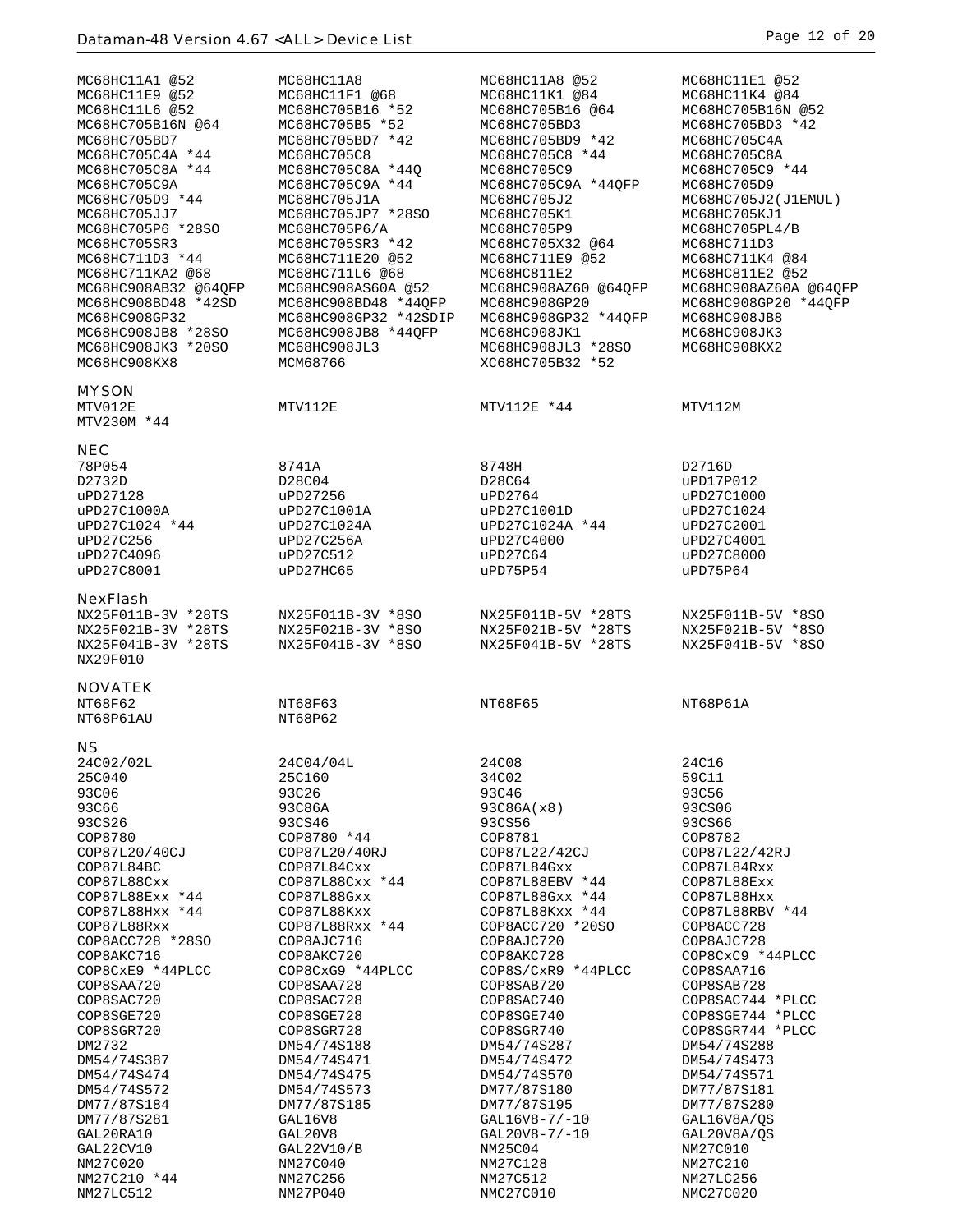| NMC27C1024                                                                                                                                                                                                                                                                                               | NMC27C1024 *44                                                                                                                                                                                                                                                                      | NMC27C128B                                                                                                                                                                                                                                                                                          | NMC27C128BN                                                                                                                                                                                                                                                                              |
|----------------------------------------------------------------------------------------------------------------------------------------------------------------------------------------------------------------------------------------------------------------------------------------------------------|-------------------------------------------------------------------------------------------------------------------------------------------------------------------------------------------------------------------------------------------------------------------------------------|-----------------------------------------------------------------------------------------------------------------------------------------------------------------------------------------------------------------------------------------------------------------------------------------------------|------------------------------------------------------------------------------------------------------------------------------------------------------------------------------------------------------------------------------------------------------------------------------------------|
| NMC27C128BQ                                                                                                                                                                                                                                                                                              | NMC27C128C                                                                                                                                                                                                                                                                          | NMC27C128CQ                                                                                                                                                                                                                                                                                         | NMC27C16B/BQ                                                                                                                                                                                                                                                                             |
| NMC27C2048                                                                                                                                                                                                                                                                                               | NMC27C2048 *44                                                                                                                                                                                                                                                                      | NMC27C210                                                                                                                                                                                                                                                                                           | NMC27C210 *44                                                                                                                                                                                                                                                                            |
| NMC27C240                                                                                                                                                                                                                                                                                                | NMC27C240 *44                                                                                                                                                                                                                                                                       | NMC27C256B                                                                                                                                                                                                                                                                                          | NMC27C256BN                                                                                                                                                                                                                                                                              |
| NMC27C256C                                                                                                                                                                                                                                                                                               | NMC27C256Q                                                                                                                                                                                                                                                                          | NMC27C32B/BQ                                                                                                                                                                                                                                                                                        | NMC27C512A                                                                                                                                                                                                                                                                               |
| NMC27C512AN                                                                                                                                                                                                                                                                                              | NMC27C64B                                                                                                                                                                                                                                                                           | NMC27C64BN                                                                                                                                                                                                                                                                                          | NMC27C64Q                                                                                                                                                                                                                                                                                |
| <b>NVM</b><br>3060                                                                                                                                                                                                                                                                                       |                                                                                                                                                                                                                                                                                     |                                                                                                                                                                                                                                                                                                     |                                                                                                                                                                                                                                                                                          |
| OKI<br>2716<br>MR27V1652D<br>MR27V3252D *44PS<br>MR27V452CZ<br>MR27V802D *44PS<br>MSM271024AS *44<br>MSM27256<br>MSM27512ZB-RS<br>MSM2764AZB-RS<br>MSM27C1000ZB<br>MSM27C1024AS *44<br>MSM27C1602CZ<br>MSM27C1655CZ @70<br>MSM27C256<br>MSM27C256ZB-RS<br>MSM27C401CZ<br>MSM27C64AS<br>MSM27C822ZB *44PS | 28C16<br>MR27V1652D *44PS<br>MR27V401D<br>MR27V6452D *44PS<br>MSM271024<br>MSM271024ZB<br>MSM27256AS<br>MSM2764<br>MSM2764RS<br>MSM27C1024<br>MSM27C128A<br>MSM27C1602CZ *44PS<br>MSM27C201CZ<br>MSM27C256H<br>MSM27C3202CZ *44PS<br>MSM27C402CZ<br>MSM27C802CZ<br>MSM27V1655CZ @70 | MR27V1602D<br>MR27V1652D *48TS<br>MR27V402D<br>MR27V801D<br>MSM271024 *44<br>MSM271024ZB *44<br>MSM27512<br>MSM2764A<br>MSM2764Z<br>MSM27C1024 *44<br>MSM27C128AS<br>MSM27C1652CZ<br>MSM27C2048<br>MSM27C256HZB<br>MSM27C3202CZ *48TS<br>MSM27C402CZ *44PS<br>MSM27C802CZ *44PS<br>MSM27V3255CZ @70 | MR27V1602D *44PS<br>MR27V3202D *44PS<br>MR27V402D *44PS<br>MR27V802D<br>MSM271024AS<br>MSM27128AS<br>MSM27512AS<br>MSM2764AS<br>MSM27C1000<br>MSM27C1024AS<br>MSM27C128AZB-RS<br>MSM27C1652CZ *44PS<br>MSM27C2048 *44<br>MSM27C256ZB<br>MSM27C3252CZ *44PS<br>MSM27C452CZ<br>MSM27C822ZB |
| <b>Philips(Signetics)</b><br>27C010                                                                                                                                                                                                                                                                      | 27C210                                                                                                                                                                                                                                                                              | 27C210 *44                                                                                                                                                                                                                                                                                          | 27C240                                                                                                                                                                                                                                                                                   |
| 27C240 *44                                                                                                                                                                                                                                                                                               | 27C256                                                                                                                                                                                                                                                                              | 27C512                                                                                                                                                                                                                                                                                              | 27C64A                                                                                                                                                                                                                                                                                   |
| 82LS135                                                                                                                                                                                                                                                                                                  | 82LS180                                                                                                                                                                                                                                                                             | 82LS181                                                                                                                                                                                                                                                                                             | 82S123                                                                                                                                                                                                                                                                                   |
| 82S126                                                                                                                                                                                                                                                                                                   | 82S129                                                                                                                                                                                                                                                                              | 82S130                                                                                                                                                                                                                                                                                              | 82S131                                                                                                                                                                                                                                                                                   |
| 82S135                                                                                                                                                                                                                                                                                                   | 82S137                                                                                                                                                                                                                                                                              | 82S137A                                                                                                                                                                                                                                                                                             | 82S137B                                                                                                                                                                                                                                                                                  |
| 82S140                                                                                                                                                                                                                                                                                                   | 82S141                                                                                                                                                                                                                                                                              | 82S147                                                                                                                                                                                                                                                                                              | 82S147A                                                                                                                                                                                                                                                                                  |
| 82S180                                                                                                                                                                                                                                                                                                   | 82S181                                                                                                                                                                                                                                                                              | 82S181A                                                                                                                                                                                                                                                                                             | 82S181B                                                                                                                                                                                                                                                                                  |
| 82S185                                                                                                                                                                                                                                                                                                   | 82S185A                                                                                                                                                                                                                                                                             | 82S185B                                                                                                                                                                                                                                                                                             | 82S191                                                                                                                                                                                                                                                                                   |
| 82S191A                                                                                                                                                                                                                                                                                                  | 82S191B                                                                                                                                                                                                                                                                             | 82S23                                                                                                                                                                                                                                                                                               | 85LPC762 *44                                                                                                                                                                                                                                                                             |
| 85LPC764 *44                                                                                                                                                                                                                                                                                             | 85LPC767 *44                                                                                                                                                                                                                                                                        | 85LPC769 *44                                                                                                                                                                                                                                                                                        | 87C055 *42 SDIP                                                                                                                                                                                                                                                                          |
| 87C451 @68                                                                                                                                                                                                                                                                                               | <b>87C51</b>                                                                                                                                                                                                                                                                        | 87C51 *44                                                                                                                                                                                                                                                                                           | 87C51FA                                                                                                                                                                                                                                                                                  |
| 87C51FA *44                                                                                                                                                                                                                                                                                              | 87C51FB                                                                                                                                                                                                                                                                             | 87C51FB *44                                                                                                                                                                                                                                                                                         | 87C51FC                                                                                                                                                                                                                                                                                  |
| 87C51FC *44                                                                                                                                                                                                                                                                                              | 87C51MA2 *44                                                                                                                                                                                                                                                                        | 87C51MB2 *44                                                                                                                                                                                                                                                                                        | 87C51MC2 *44                                                                                                                                                                                                                                                                             |
| 87C51RA+                                                                                                                                                                                                                                                                                                 | 87C51RA+ *44                                                                                                                                                                                                                                                                        | 87C51RB+                                                                                                                                                                                                                                                                                            | 87C51RB+ *44                                                                                                                                                                                                                                                                             |
| 87C51RC+                                                                                                                                                                                                                                                                                                 | 87C51RC+ *44                                                                                                                                                                                                                                                                        | 87C51RD+                                                                                                                                                                                                                                                                                            | 87C51RD+ *44                                                                                                                                                                                                                                                                             |
| 87C51Sx/Ux                                                                                                                                                                                                                                                                                               | 87C51Sx/Ux *44                                                                                                                                                                                                                                                                      | 87C52                                                                                                                                                                                                                                                                                               | 87C52 *44                                                                                                                                                                                                                                                                                |
| 87C524                                                                                                                                                                                                                                                                                                   | 87C524 *44                                                                                                                                                                                                                                                                          | 87C528                                                                                                                                                                                                                                                                                              | 87C528 *44                                                                                                                                                                                                                                                                               |
| 87C52Sx/Ux                                                                                                                                                                                                                                                                                               | 87C52Sx/Ux *44                                                                                                                                                                                                                                                                      | 87C54                                                                                                                                                                                                                                                                                               | 87C54 *44                                                                                                                                                                                                                                                                                |
| 87C54Sx/Ux                                                                                                                                                                                                                                                                                               | 87C54Sx/Ux *44                                                                                                                                                                                                                                                                      | 87C550                                                                                                                                                                                                                                                                                              | 87C550 *44                                                                                                                                                                                                                                                                               |
| 87C552 @68                                                                                                                                                                                                                                                                                               | 87C552SB @68                                                                                                                                                                                                                                                                        | 87C552UB @68                                                                                                                                                                                                                                                                                        | 87C554 @68                                                                                                                                                                                                                                                                               |
| 87C575                                                                                                                                                                                                                                                                                                   | 87C575 *44                                                                                                                                                                                                                                                                          | 87C58                                                                                                                                                                                                                                                                                               | 87C58 *44                                                                                                                                                                                                                                                                                |
| 87C592 @68                                                                                                                                                                                                                                                                                               | 87C652                                                                                                                                                                                                                                                                              | 87C652 *44                                                                                                                                                                                                                                                                                          | 87C654                                                                                                                                                                                                                                                                                   |
| 87C654 *44                                                                                                                                                                                                                                                                                               | 87C748                                                                                                                                                                                                                                                                              | 87C749                                                                                                                                                                                                                                                                                              | 87C750                                                                                                                                                                                                                                                                                   |
| 87C751                                                                                                                                                                                                                                                                                                   | 87C752                                                                                                                                                                                                                                                                              | 87LPC759                                                                                                                                                                                                                                                                                            | 87LPC760                                                                                                                                                                                                                                                                                 |
| 87LPC761                                                                                                                                                                                                                                                                                                 | 87LPC762                                                                                                                                                                                                                                                                            | 87LPC764                                                                                                                                                                                                                                                                                            | 87LPC767                                                                                                                                                                                                                                                                                 |
| 87LPC768                                                                                                                                                                                                                                                                                                 | 87LPC769                                                                                                                                                                                                                                                                            | 89C51BA *44                                                                                                                                                                                                                                                                                         | 89C51BP                                                                                                                                                                                                                                                                                  |
| 89C51RA+                                                                                                                                                                                                                                                                                                 | 89C51RA+ *44                                                                                                                                                                                                                                                                        | 89C51RA2BA *44                                                                                                                                                                                                                                                                                      | 89C51RA2BBD *44Q                                                                                                                                                                                                                                                                         |
| 89C51RA2BN                                                                                                                                                                                                                                                                                               | 89C51RB+                                                                                                                                                                                                                                                                            | 89C51RB+ *44                                                                                                                                                                                                                                                                                        | 89C51RB2BA *44                                                                                                                                                                                                                                                                           |
| 89C51RB2BBD *44Q                                                                                                                                                                                                                                                                                         | 89C51RB2BN                                                                                                                                                                                                                                                                          | 89C51RB2H                                                                                                                                                                                                                                                                                           | 89C51RB2H *44                                                                                                                                                                                                                                                                            |
| 89C51RC+                                                                                                                                                                                                                                                                                                 | 89C51RC+ *44                                                                                                                                                                                                                                                                        | 89C51RC2BA *44                                                                                                                                                                                                                                                                                      | 89C51RC2BBD *44Q                                                                                                                                                                                                                                                                         |
| 89C51RC2BN                                                                                                                                                                                                                                                                                               | 89C51RC2H                                                                                                                                                                                                                                                                           | 89C51RC2H *44                                                                                                                                                                                                                                                                                       | 89C51RD+                                                                                                                                                                                                                                                                                 |
| 89C51RD+ *44                                                                                                                                                                                                                                                                                             | 89C51RD2BA *44                                                                                                                                                                                                                                                                      | 89C51RD2BBD *44Q                                                                                                                                                                                                                                                                                    | 89C51RD2BN                                                                                                                                                                                                                                                                               |
| 89C51RD2H                                                                                                                                                                                                                                                                                                | 89C51RD2H *44                                                                                                                                                                                                                                                                       | 89C51UB                                                                                                                                                                                                                                                                                             | 89C51UB *44                                                                                                                                                                                                                                                                              |
| 89C51X2BA *44                                                                                                                                                                                                                                                                                            | 89C51X2BBD *44Q                                                                                                                                                                                                                                                                     | 89C51X2BN                                                                                                                                                                                                                                                                                           | 89C52BA *44                                                                                                                                                                                                                                                                              |
| 89C52BP                                                                                                                                                                                                                                                                                                  | 89C52UB                                                                                                                                                                                                                                                                             | 89C52UB *44                                                                                                                                                                                                                                                                                         | 89C52X2BA *44                                                                                                                                                                                                                                                                            |
| 89C52X2BBD *440                                                                                                                                                                                                                                                                                          | 89C52X2BN                                                                                                                                                                                                                                                                           | 89C54BA *44                                                                                                                                                                                                                                                                                         | 89C54BP                                                                                                                                                                                                                                                                                  |
| 89C54UB                                                                                                                                                                                                                                                                                                  | 89C54UB *44                                                                                                                                                                                                                                                                         | 89C54X2BA *44                                                                                                                                                                                                                                                                                       | 89C54X2BBD *440                                                                                                                                                                                                                                                                          |
| 89C54X2BN                                                                                                                                                                                                                                                                                                | 89C58BA *44                                                                                                                                                                                                                                                                         | 89C58BP                                                                                                                                                                                                                                                                                             | 89C58UB                                                                                                                                                                                                                                                                                  |
| 89C58UB *44                                                                                                                                                                                                                                                                                              | 89C58X2BA *44                                                                                                                                                                                                                                                                       | 89C58X2BBD *44Q                                                                                                                                                                                                                                                                                     | 89C58X2BN                                                                                                                                                                                                                                                                                |
| 89C60X2 *44                                                                                                                                                                                                                                                                                              | 89C60X2 *440                                                                                                                                                                                                                                                                        | 89C61X2 *44                                                                                                                                                                                                                                                                                         | 89C61X2 *440                                                                                                                                                                                                                                                                             |
| 89C660H                                                                                                                                                                                                                                                                                                  | 89C660H *44                                                                                                                                                                                                                                                                         | 89C662H                                                                                                                                                                                                                                                                                             | 89C662H *44                                                                                                                                                                                                                                                                              |
| 89C664H                                                                                                                                                                                                                                                                                                  | 89C664H *44                                                                                                                                                                                                                                                                         | 89C668H                                                                                                                                                                                                                                                                                             | 89C668H *44                                                                                                                                                                                                                                                                              |
| ABT22V10                                                                                                                                                                                                                                                                                                 | LVT22V10                                                                                                                                                                                                                                                                            | P3Z22V10                                                                                                                                                                                                                                                                                            | P5Z22V10                                                                                                                                                                                                                                                                                 |
| P87C51X2                                                                                                                                                                                                                                                                                                 | P87C51X2 *44                                                                                                                                                                                                                                                                        | P87C51X2 *44TQ                                                                                                                                                                                                                                                                                      | P87C52X2                                                                                                                                                                                                                                                                                 |

P87C52X2 \*44 P87C52X2 \*44TQ P87C54X2 P87C54X2 \*44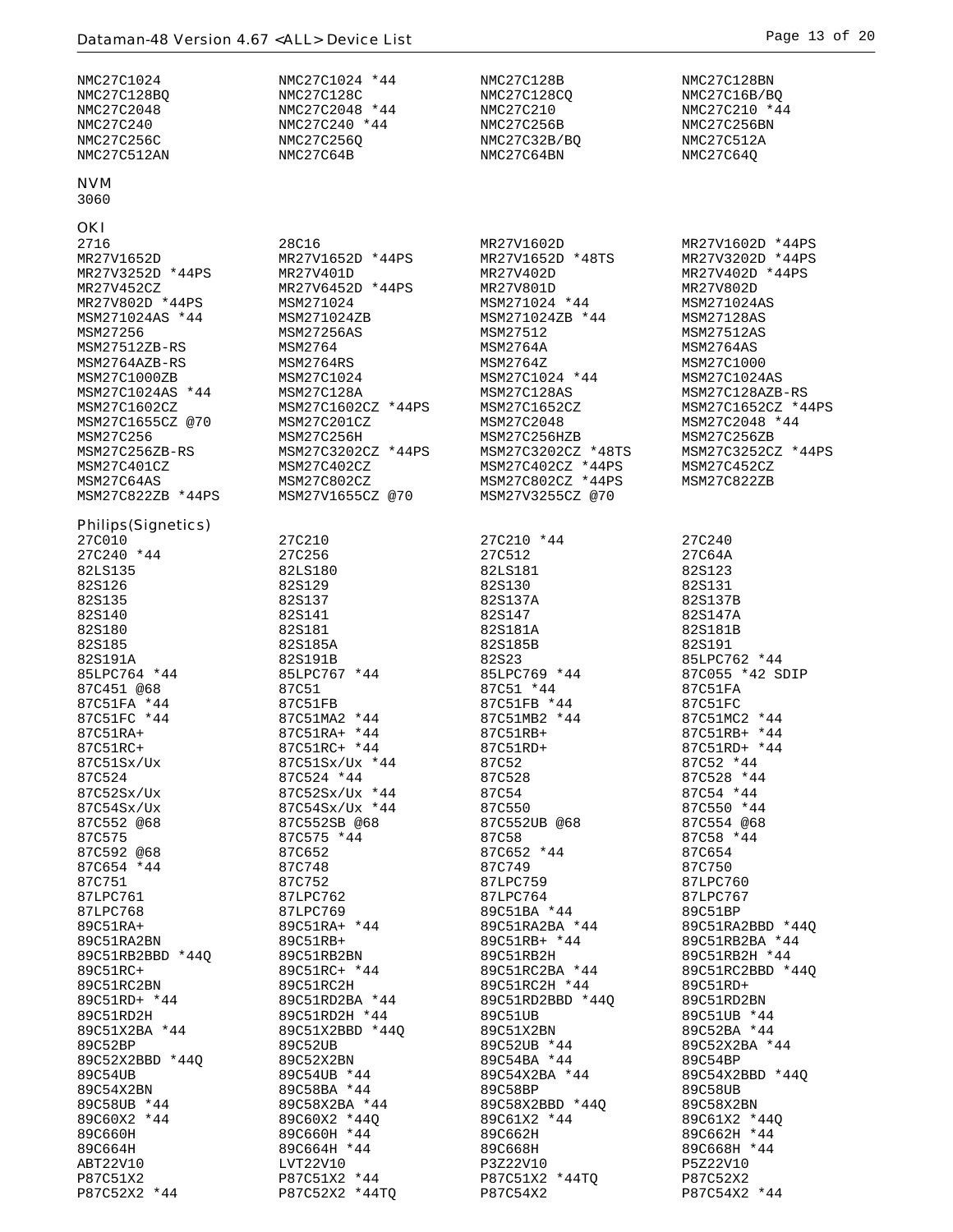| P87C54X2 *44TQ<br>P87C591 *44<br>P89C238 *44<br>P89C535 @44<br>P89C538 @44<br>P89C738 *44<br><b>PCF8594</b><br>PLC 18V8Z/I<br><b>PLS 104/A</b><br><b>PLS 153</b><br><b>PLS 159</b><br><b>PLS 168</b><br><b>PLUS 153</b><br>PLUS 16R8<br>PLUS 20R6<br>PLV2500 *44<br>PXA-G39 *44<br>PZ3032C/N *44<br>PZ5032C/N *44 | P87C58X2<br>P89C138<br>P89C52<br>P89C536 *44<br>P89C54<br>PCB2421<br><b>PHD 16N8</b><br><b>PLC 20V8</b><br><b>PLS 105/A</b><br>PLS 153A<br>PLS 159A<br><b>PLS 168A</b><br>PLUS 16L8<br>PLUS 173<br>PLUS 20R8<br>PLV5000 @68<br>$PXA-G49 *44$<br>PZ3064 *44<br>PZ5064 *44 | P87C58X2 *44<br>P89C138 *44<br>P89C52 *44<br>P89C536 @44<br>P89C54 *44<br>PCF85116<br>PL 22V10<br><b>PLC 22V8</b><br><b>PLS 151</b><br><b>PLS 155</b><br><b>PLS 167</b><br><b>PLS 173</b><br>PLUS 16R4<br>PLUS 20L8<br>PLUS 405<br>PLV5100 @68<br>PXAG37K *44<br>PZ3064 *84<br>PZ5064 *84 | P87C58X2 *44TO<br>P89C238<br>P89C535 *44<br>P89C538 *44<br>P89C738<br><b>PCF8582</b><br><b>PLC 16V8</b><br>PLQ22V10<br><b>PLS 152</b><br><b>PLS 157</b><br><b>PLS 167A</b><br><b>PLS 179</b><br>PLUS 16R6<br>PLUS 20R4<br><b>PLV 2500</b><br><b>PLV750</b><br>PZ3032 *44<br>PZ5032 *44<br>PZ5064C/N *44 |
|-------------------------------------------------------------------------------------------------------------------------------------------------------------------------------------------------------------------------------------------------------------------------------------------------------------------|--------------------------------------------------------------------------------------------------------------------------------------------------------------------------------------------------------------------------------------------------------------------------|-------------------------------------------------------------------------------------------------------------------------------------------------------------------------------------------------------------------------------------------------------------------------------------------|---------------------------------------------------------------------------------------------------------------------------------------------------------------------------------------------------------------------------------------------------------------------------------------------------------|
| <b>PMC</b><br>PM29F002B<br>PM29LV104RB<br>Pm39F512<br>Pm39LV512/R *32TS/W<br>Pm49FL004T *32TS/W<br>Pm49LP002T *32TS/W                                                                                                                                                                                             | PM29F002T<br>PM29LV104RT<br>$PM39LV010/R *32PLCC$<br>Pm49FL002T *32PLCC<br>Pm49FL008T *32PLCC                                                                                                                                                                            | PM29F004B<br>Pm37LV512<br>Pm39LV010/R *32TS/W<br>Pm49FL002T *32TS/W<br>Pm49FL008T *32TS/W                                                                                                                                                                                                 | PM29F004T<br>Pm39F010<br>$PM39LV512/R *32PLCC$<br>Pm49FL004T *32PLCC<br>Pm49LP002T *32PLCC                                                                                                                                                                                                              |
| <b>PSS</b><br><b>PS29FS001</b>                                                                                                                                                                                                                                                                                    | PS29LP001                                                                                                                                                                                                                                                                |                                                                                                                                                                                                                                                                                           |                                                                                                                                                                                                                                                                                                         |
| <b>PTC</b><br>PT28C020                                                                                                                                                                                                                                                                                            |                                                                                                                                                                                                                                                                          |                                                                                                                                                                                                                                                                                           |                                                                                                                                                                                                                                                                                                         |
| <b>ROHM</b><br>BR29F040<br><b>BR9016F</b><br>BR9040F<br>BR93LL46F/FV                                                                                                                                                                                                                                              | BR29F200T *48TS<br>BR9020<br>BR9080                                                                                                                                                                                                                                      | BR29F400T *48TS<br><b>BR9020F</b><br><b>BR9080F</b>                                                                                                                                                                                                                                       | BR9016<br>BR9040<br>BR93LC46F/FV                                                                                                                                                                                                                                                                        |
| Samsung<br>24L16<br>K8D3316UBM *48TS<br>K9F6408U0A *44TS<br>KM28C17<br>KM28U160B *48TS<br>KM29C010<br>KM29U128T *48TS<br>KM29V16000AT *44TS<br>KM5MU0820T *48TSS<br>S524C20D11<br>S524L50X51                                                                                                                      | 93C46<br>K8D3316UTM *48TS<br>K9F6408U0C *44TS<br>KM28C256<br>KM28U160T *48TS<br>KM29N040T *44TS<br>KM29U64000T *44TS<br>KM29W040AT *44TS<br>KM5MU0820T @48<br>S524C20D21<br>S524LB0X91                                                                                   | K8D3216UBM *48TS<br>K9F2808U0B *48TS<br>KM2817A<br>KM28DU160B @48BGA<br>KM28U800B *48TS<br>KM29N041T *44TS<br>KM29V040T *44TS<br>KM5MU0820B *48TSS<br>KM5MU1620B *48TSS<br>S524C80D41<br>S524LB0XB1                                                                                       | K8D3216UTM *48TS<br>K9F2808U0C *48TS<br>KM28C16<br>KM28DU160T @48BGA<br>KM28U800T *48TS<br>KM29N16000T/TS *44TS<br>KM29V041T *44TS<br>KM5MU0820B @48<br>KM5MU1620T *48TSS<br>S524C80D81                                                                                                                 |
| <b>SANYO</b><br>LC3MBW16541DT *48TSS<br>LE25FV401T<br>LE28DW8102T *48TSS<br>LE28F4001ATS *32TS/W<br>LE28FV1601T *40TS/W<br>LE28FV4101T *48TS                                                                                                                                                                      | LC3MDW32541DT *48TSS<br>LE25FV451T *32TS/W<br>LE28DW8163T *48TS<br>LE28F4001T *40TS/W<br>LE28FV1611T *48TS/W<br>LE28FV8001T *40TS/W                                                                                                                                      | LC3MDW81541DT *48TSS<br>LE28BW168T *48TSS<br>LE28F1101T *40TS/W<br>LE28FU2101T *48TS<br>LE28FV2001ATS *32TS/W<br>LE28FV8101T *48TS/W                                                                                                                                                      | LE25FV201T<br>LE28DW1621T *48TS<br>LE28F2001ATS *32TS/W<br>LE28FV1101T *40TS/W<br>LE28FV4001ATS *32TS/W<br>LE28FW2101T *48TS                                                                                                                                                                            |
| <b>SCENIX</b><br>SX18AC/DP<br>SX28AC/SO                                                                                                                                                                                                                                                                           | SX18AC/SO<br>SX28AC/SS                                                                                                                                                                                                                                                   | SX20AC/SS                                                                                                                                                                                                                                                                                 | SX28AC/DP                                                                                                                                                                                                                                                                                               |
| <b>SEEQ</b><br>27128<br>DQ2804A<br>DQ2864H<br>DQ28C65<br>DQ36C32                                                                                                                                                                                                                                                  | 27256<br>DQ2816A/5516A<br>DQ28C256<br>DQ28HC256/H                                                                                                                                                                                                                        | 2764<br>DQ2817A/5517A<br>DQ28C256A<br>DQ28HC64/H                                                                                                                                                                                                                                          | 27C256<br>DQ2864<br>DQ28C64/A<br>DQ36C16                                                                                                                                                                                                                                                                |
| <b>Seiko Epson</b><br>S1HOH324B2B1-PB *48TS<br>S1HOH328B2B2-PB *48TS<br>S1HOH646B2B3-PB *48TS                                                                                                                                                                                                                     | S1HOH324B2T1-PT *48TS<br>S1HOH328B2T2-PT *48TS<br>S1HOH646B2T3-PT *48TS                                                                                                                                                                                                  | S1HOH326B2B1-PB *48TS<br>S1HOH642B2B3-PB *48TS<br>S1HOH648B2B2-PB *48TS                                                                                                                                                                                                                   | S1HOH326B2T1-PT *48TS<br>S1HOH642B2T3-PT *48TS<br>S1HOH648B2T2-PT *48TS                                                                                                                                                                                                                                 |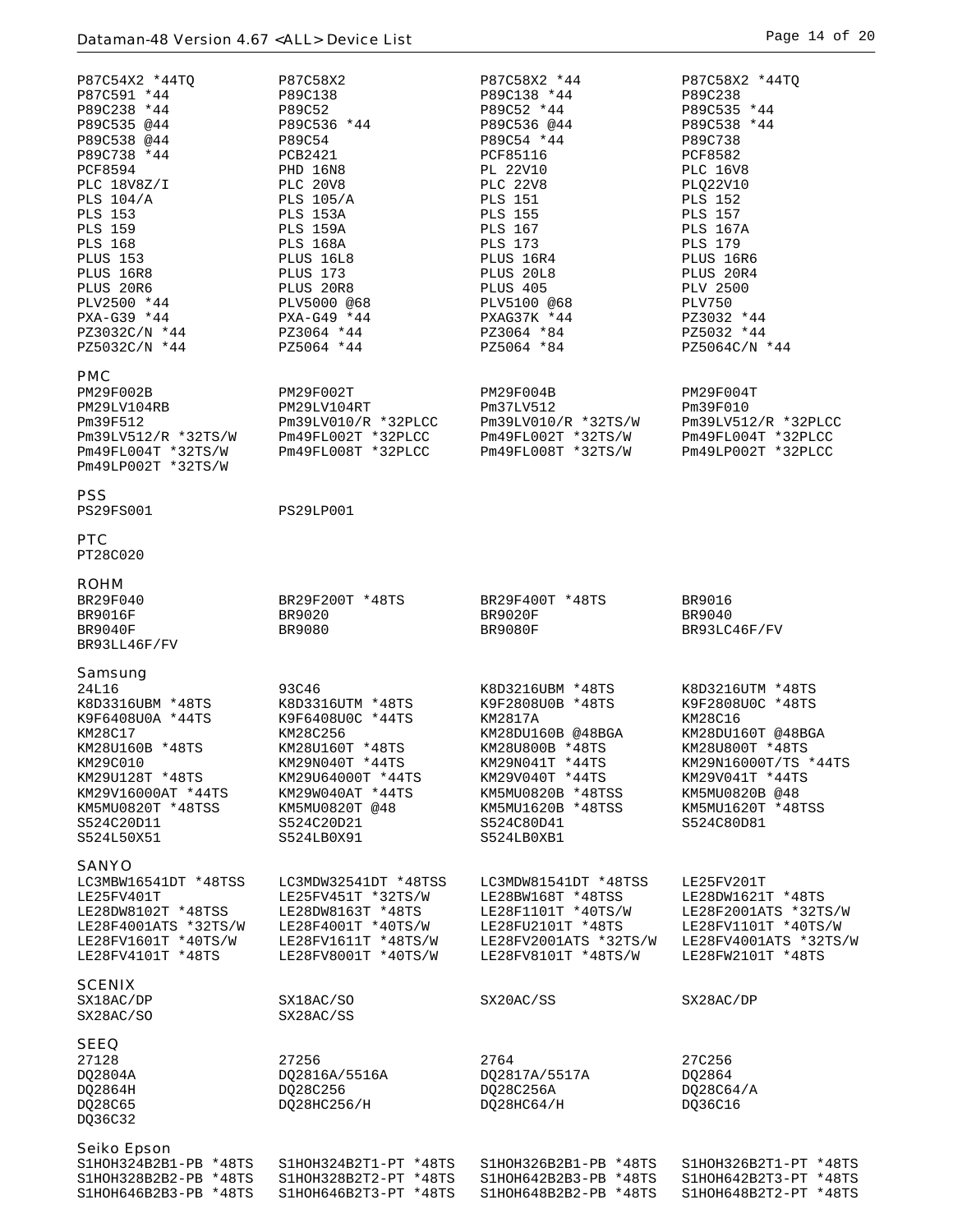| SHARP                           |                       |                      |                       |
|---------------------------------|-----------------------|----------------------|-----------------------|
| LH28F002SCN-L *44PS             | LH28F002SCT-L *40TS   | LH28F004BVE-B *40TS  | LH28F004BVE-T *40TS   |
| LH28F004BVT-B *40TS             | LH28F004BVT-T *40TS   | LH28F004SCN-L *44PS  | LH28F004SCT-L *40TS   |
| LH28F004SUT-L *40TS             | LH28F004SUT-N *40TS   | LH28F008BJE-B *40TS  | LH28F008BJT-TTLZ2     |
| LH28F008BVT-B *40TS             | LH28F008BVT-T *40TS   | LH28F008SA *40TS     | LH28F008SCHSD *48TSS  |
| LH28F008SCN-V *44PS             | LH28F008SCT-V *40TS   | LH28F016SA @56       | LH28F016SCN-T *44PS   |
| LH28F016SCT-T *40TS             | LH28F016SUT @56       | LH28F016SUT @56 X2   | LH28F020SUT-L *32TS   |
| LH28F020SUT-N *32TS             | LH28F020SUT-Z1 *32TS  | LH28F020SUU-N *32    | LH28F032SUT @56       |
|                                 |                       |                      |                       |
| LH28F032SUT @56 X2              | LH28F040SUTD-Z4 *40TS | LH28F160BGE-B *48TS  | LH28F160BGE-T *48TS   |
| LH28F160BJD-T                   | LH28F160BJE-B (16J06) | LH28F160BJE-BTLZD    | LH28F160BJE-T (16J02) |
| LH28F160BJE-TTLZE               | LH28F160BVE-B *48TS   | LH28F160BVE-T *48TS  | LH28F160S3 @64BGA     |
| LH28F160S3NS @56                | LH28F160S3T @56       | LH28F160S5 @64BGA    | LH28F160S5T @56       |
| LH28F160SKT @56                 | LH28F160SPN *44PS     | LH28F320BFE-PB *48TS | LH28F320BFE-PBTLZ2    |
| LH28F320BFE-PT *48TS            | LH28F320BFE-PTTLZ1    | LH28F320BFN-PTTLZH   | LH28F320BJD-T         |
| LH28F320BJE-PB *48TS            | LH28F320BJE-PB(OTP)   | LH28F320BJE-PT *48TS | LH28F320BJE-PT(OTP)   |
| LH28F320BJHE-PB(OTP)            | LH28F320BJHE-PT(OTP)  | LH28F320BJN-PTTLZC   | LH28F320BMHE-PT       |
| LH28F320S3 @56                  | LH28F320S3 @80 uBGA   | LH28F320S3TD @56     | LH28F320S5 @56        |
| LH28F400BGE-B *48TS             | LH28F400BGE-T *48TS   | LH28F400BGN-B *44PS  | LH28F400BGN-T *44PS   |
|                                 |                       |                      |                       |
| LH28F400BVE-B *48TS             | LH28F400BVE-T *48TS   | LH28F400SUE *48TS    | LH28F400SUE-L *48TS   |
| LH28F400SUHE-L *48TS            | LH28F400SUT-L *56TS   | LH28F400SUT-N *56TS  | LH28F640BFE-PB *48TS  |
| LH28F640BFE-PT *48TS            | LH28F640BFN-PB *44PS  | LH28F640BFN-PT *44PS | LH28F800BGE-B *48TS   |
| LH28F800BGE-T *48TS             | LH28F800BGN-B *44PS   | LH28F800BGN-T *44PS  | LH28F800BJE-B *48TS   |
| LH28F800BJE-PB(OTP)             | LH28F800BJE-PT(OTP)   | LH28F800BJE-T *48TS  | LH28F800BVE-B *48TS   |
| LH28F800BVE-T *48TS             | LH28F800BVN-T *44PS   | LH28F800SGE *48TS    | LH28F800SGN *44PS     |
| LH28F800SUT @56                 | LH28F800SUT @56 X2    | LRS13011 *40TSS      | LRS13021 *40TSS       |
| LRS1306(1338A) *48TSS           | LRS1316A @72BGA       | LRS1331 (Minato)     | LRS1331 @72BGA        |
| LRS1337 (Minato)                | LRS1337 @72BGA        | LRS1340 (Minato)     | LRS1340 @72BGA        |
| LRS1341 @72BGA                  | LRS1342 @72BGA        | LRS1356 (Minato)     | LRS1356 @72BGA        |
| LRS1357 (Minato)                | LRS1357 @72BGA        | LRS1358 (Minato)     | LRS1358 @72BGA        |
|                                 |                       |                      |                       |
| LRS1360C @72BGA                 | LRS1362 (Minato)      | LRS1362 @72BGA       | LRS1363 (Minato)      |
| LRS1363 @72BGA                  | LRS1364 (Minato)      | LRS1364 @72BGA       | LRS1365 (Minato)      |
| LRS1365 @72BGA                  | LRS1370 @72BGA        | LRS1378 @72BGA       | LRS1388 @72BGA        |
| PWB16M x1A                      | PWB16M x2A            | PWB32M x1A           | PWB32M x2A            |
| PWB8M x1A                       | PWB8M x1D             | PWB8M x2A            | PWB8M x2D             |
| <b>Simtek</b><br>STK11C68 *28SO |                       |                      |                       |
|                                 |                       |                      |                       |
|                                 |                       |                      |                       |
| <b>SONY</b>                     |                       |                      |                       |
|                                 |                       |                      |                       |
| CXK27C1000                      | CXK27C1001            | CXK27C256            | CXK27C512             |
|                                 |                       |                      |                       |
| <b>SST</b>                      |                       |                      |                       |
| 25VF010                         | 25VF020               | 25VF040              | 25VF512               |
| 27SF010                         | 27SF020               | 27SF256              | 27SF512               |
| 27VF010                         | 27VF020               | 27VF040              | 27VF512               |
| 28EE011                         | 28SF040A              | 28VF040              | 29EE010               |
| <b>29EE011</b>                  | <b>29EE020</b>        | 29EE512              | 29LE010               |
| 29LE020                         | 29LE512               | 29SF010              | 29SF010 *32TS/W       |
| 29SF020                         | 29SF020 *32TS/W       | 29SF040              | 29SF040 *32TS/W       |
| 29SF512                         | 29SF512 *32TS/W       | 29VF010              | 29VF010 *32TS/W       |
|                                 |                       |                      |                       |
| 29VF020                         | 29VF020 *32TS/W       | 29VF040              | 29VF040 *32TS/W       |
| 29VF512                         | 29VF512 *32TS/W       | 31LF021 *32TS/W      | 31LF041 *40TS/W       |
| 32HF162 *48TS                   | 32HF162 @48TBGA       | 32HF164 *48TS        | 32HF802 @48TBGA       |
| 36VF1601 *48TS                  | 36VF1602 *48TS        | 37VF010              | 37VF020               |
| 37VF040                         | 37VF512               | 38VF166 *48TS        | 39LF100 *40TS         |
| 39LF200A *48TS                  | 39LF400A *48TS        | 39LF400A @48BGA      | 39LF800A *48TS        |
| 39LF800A @48BGA                 | 39SF010/A             | 39SF020/A            | 39SF020P              |
| 39SF040                         | 39SF040P              | 39SF512/A            | 39VF010               |
| 39VF016Q *40TS                  | 39VF020               | 39VF020P             | 39VF040               |
| 39VF040P                        | 39VF040Q *40TS        | 39VF080Q *40TS       | 39VF100 *40TS         |
| 39VF160 *48TS                   | 39VF160 @48BGA        | 39VF160Q *48TS       | 39VF1600 @48BGA       |
| 39VF200A *48TS                  | 39VF400 *48TS         | 39VF400A *48TS       | 39VF400A @48BGA       |
| 39VF4000 *48TS                  | 39VF512               | 39VF800 *48TS        | 39VF800A *48TS        |
|                                 |                       |                      |                       |
| 39VF800A @48BGA                 | 39VF800Q *48TS        | 49LF002              | 49LF002A              |
| 49LF002A *32TS/W                | 49LF003A              | 49LF004              | 49LF004A              |
| 49LF004A *32TS/W                | 49LF008A              | 49LF008A *32TS/W     | 49LF008A *40TS        |
| 49LF020                         | 49LF040               | 49LF040A             | 49LF040A *32TS/W      |
| 49LF080A                        | 49LF080A *32TS/W      | 89C54                | 89C54 *44             |
| 89C58                           | 89C58 *44             | 89F54                | 89F54 *44             |
| 89F58                           | 89F58 *44             | PH28LF040            | PH28SF040             |
| SST45VF010 *8SO                 | SST45VF020 *8SO       | SST45VF512 *8SO      |                       |
|                                 |                       |                      |                       |
| ST.                             |                       |                      |                       |
| 24C02A                          | 24C04                 | 24C08                | 24C16                 |
| 2716                            | 2732                  | 28F411 *40TS         | 35080                 |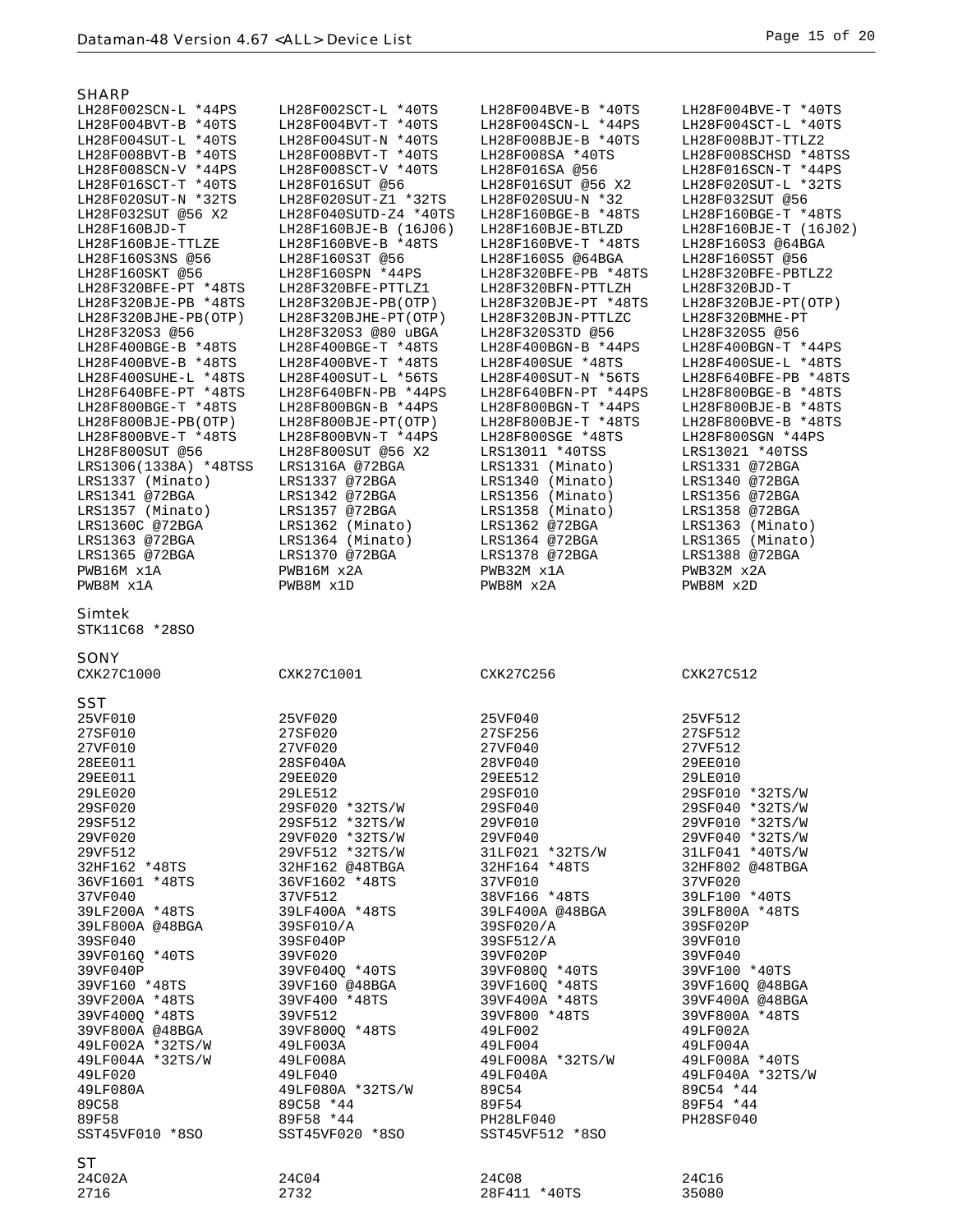| 93C46A               | 93C46A(x8)           | 93C56             | 93C56(x8)         |
|----------------------|----------------------|-------------------|-------------------|
| <b>93C86</b>         | 93C86(x8)            | 93CS46            | 93CS47            |
| 93CS56               | 93CS57               | 93CS66            | 93CS67            |
| GAL16V8              | GAL16V8/AS/S         | GAL20V8           | GAL20V8/AS/S      |
| M24128               | M24256               | M24C32            | M24C64            |
| M25P05               | M25P10               | M25P20            | M26C201           |
| M27128A              | M27256               | M27512            | M2764             |
| M2764A               | M27C1000             | M27C1001          | M27C1024          |
| M27C1024 *44         | M27C160              | M27C160 *44PS     | M27C2001          |
| M27C201              | M27C202              | M27C202 *44       | M27C256B          |
| M27C320 *44PS        | M27C320 *48TS        | M27C322           | M27C4001          |
| M27C4002             | M27C4002 *44         | M27C405           | M27C512           |
| M27C516 *44          | M27C64A              | M27C800           | M27C800 *44PS     |
| M27C801              | M27V101              | M27V160           | M27V160 *44PS     |
| M27V201              | M27V322              | M27V401           | M27V402           |
| M27V402 *44          | M27V800              | M27V800 *44PS     | M27W201           |
| M27W402              | M27W402 *44          | M28C64C           | M28F101           |
| M28F102              | M28F201              | M28F256           | M28F410 *44P      |
| M28F420 *44P         | M28F512              | M28W160B *48TS    | M28W160BB *48TS   |
| M28W160BT *48TS      | M28W160CB *48TS      | M28W160CT *48TS   | M28W160T *48TS    |
| M28W320CB *48TS      | M28W320CB @48BGA     | M28W320CT *48TS   | M28W320CT @48BGA  |
| M28W800B *48TS       | M28W800BB *48TS      | M28W800BT *48TS   | M28W800T *48TS    |
| M29F002BB/BNB        | M29F002BT/BNT        | M29F010B          | M29F040           |
| M29F040B             | M29F080A *40TS       | M29F080A *44PS    | M29F100B *44PS    |
| M29F100B *48TS       | M29F100T *44PS       | M29F100T *48TS    | M29F102B *40      |
| M29F102B *44         | M29F102BB *40        | M29F102BB *44     | M29F105B *40TSW   |
| M29F160BB *48TS      | M29F160BT *48TS      | M29F200B *44PS    | M29F200B *48TS    |
| M29F200T *44PS       | M29F200T *48TS       | M29F400B/BB *44PS | M29F400B/BB *48TS |
| $M29F400T/BT * 44PS$ | M29F400T/BT *48TS    | M29F800AB *44PS   | M29F800AB *48TS   |
| M29F800AT *44PS      | M29F800AT *48TS      | M29W004B/BB *40TS | M29W004T/BT *40TS |
| M29W008AB *40TS      | M29W008AT *40TS      | M29W008B *40TS    | M29W008T *40TS    |
| M29W010B             | M29W022BB            | M29W022BT         | M29W040           |
| M29W160BB *44PS      | M29W160BB *48TS      | M29W160BT *44PS   | M29W160BT *48TS   |
| M29W160DB *44PS      | M29W160DB *48TS      | M29W160DT *44PS   | M29W160DT *48TS   |
| M29W166T *48TS       | M29W320DB *48TS      | M29W320DT *48TS   | M29W400B/BB *44PS |
| M29W400B/BB *48TS    | $M29W400T/BT * 44PS$ | M29W400T/BT *48TS | M29W800AB *44PS   |
| M29W800AB *48TS      | M29W800AT *44PS      | M29W800AT *48TS   | M29W800B *44PS    |
| M29W800B *48TS       | M29W800DB *48TS      | M29W800DT *48TS   | M29W800T *44PS    |
| M29W800T *48TS       | M34C02               | M39208 *32TS/W    | M39432 *40TS      |
| M48T02               | M48T12               | M48Z02            | M48Z12            |
| M50FW020 *32PLCC     | M50FW040 *32PLCC     | M50FW040 *40TS    | M50FW080 *32PLCC  |
| M50FW080 *40TS       | M50LPW020 *32PLCC    | M50LPW040 *32PLCC | M50LPW040 *40TS   |
| M50LPW080 *32PLCC    | M50LPW080 *40TS      | M87C257           | M87C257 *32       |
| M95010               | M95020               | M95040            | M95080            |
| M95128               | M95160               | M95256            | M95320            |
| M95640               | ST24E64D             | ST24FC21          | ST24FW21          |
| ST24LC21B            | ST24LW21             | ST25E64D          | ST27128A          |
| ST27256              | ST2764A              | ST27C256          | ST62E01C          |
| ST62E10              | ST62E15              | ST62E18C          | ST62E20           |
| ST62E20B             | ST62E20C             | ST62E25           | ST62E25B          |
| ST62E25C             | ST62E28C             | ST62E30B          | ST62E60           |
| ST62E60B             | ST62E60C             | ST62E62B          | ST62E62C          |
| ST62E65              | ST62E65B             | ST62E65C          | ST62T00           |
| ST62T00C             | ST62T01C             | ST62T03           | ST62T03C          |
| ST62T08              | ST62T08C             | ST62T09           | ST62T09C          |
| ST62T10              | ST62T10C             | ST62T15           | ST62T15C          |
| ST62T18C             | ST62T20              | ST62T20B          | ST62T20C          |
| ST62T25              | ST62T25B             | ST62T25C          | ST62T28C          |
| ST62T30B             | ST62T52B             | ST62T52C          | ST62T53           |
| ST62T53B             | ST62T53C             | ST62T55           | ST62T55B          |
| ST62T55C             | ST62T60              | ST62T60B          | ST62T60BB6        |
| ST62T60C             | ST62T62B             | ST62T62C          | ST62T63           |
| ST62T63B             | ST62T63C             | ST62T65           | ST62T65B          |
| ST62T65BB6           | ST62T65C             | STV0680           | TS27C256          |
| TS27C64/A            | Z86E21               |                   |                   |
| <b>SyncMos</b>       |                      |                   |                   |
| F29C31004B           | F29C31004T           | F29C31400T *48TS  | F29C51001B        |
| F29C51001T           | F29C51002B           | F29C51002T        | F29C51004B        |
| F29C51004T           | S29C51004B           | S29C51004T        | SM2964            |
| SM2964 *44           | SM2965               | SM2965 *44        | SM59164           |
| SM59164 *44          | SM59264              | SM59264 *44       | SM5964            |
| SM5964 *44           | SM7908               | SM7908 *44        | SM79164           |
| SM79164 *44          | SM7932               | SM7932 *44        | SM7964            |
| SM7964 *44           | SM8951               | SM8951 *44        | SM8951 *440       |
| SM89516              | SM89516 *44          | SM89516 *440      | SM89516A          |
|                      |                      |                   |                   |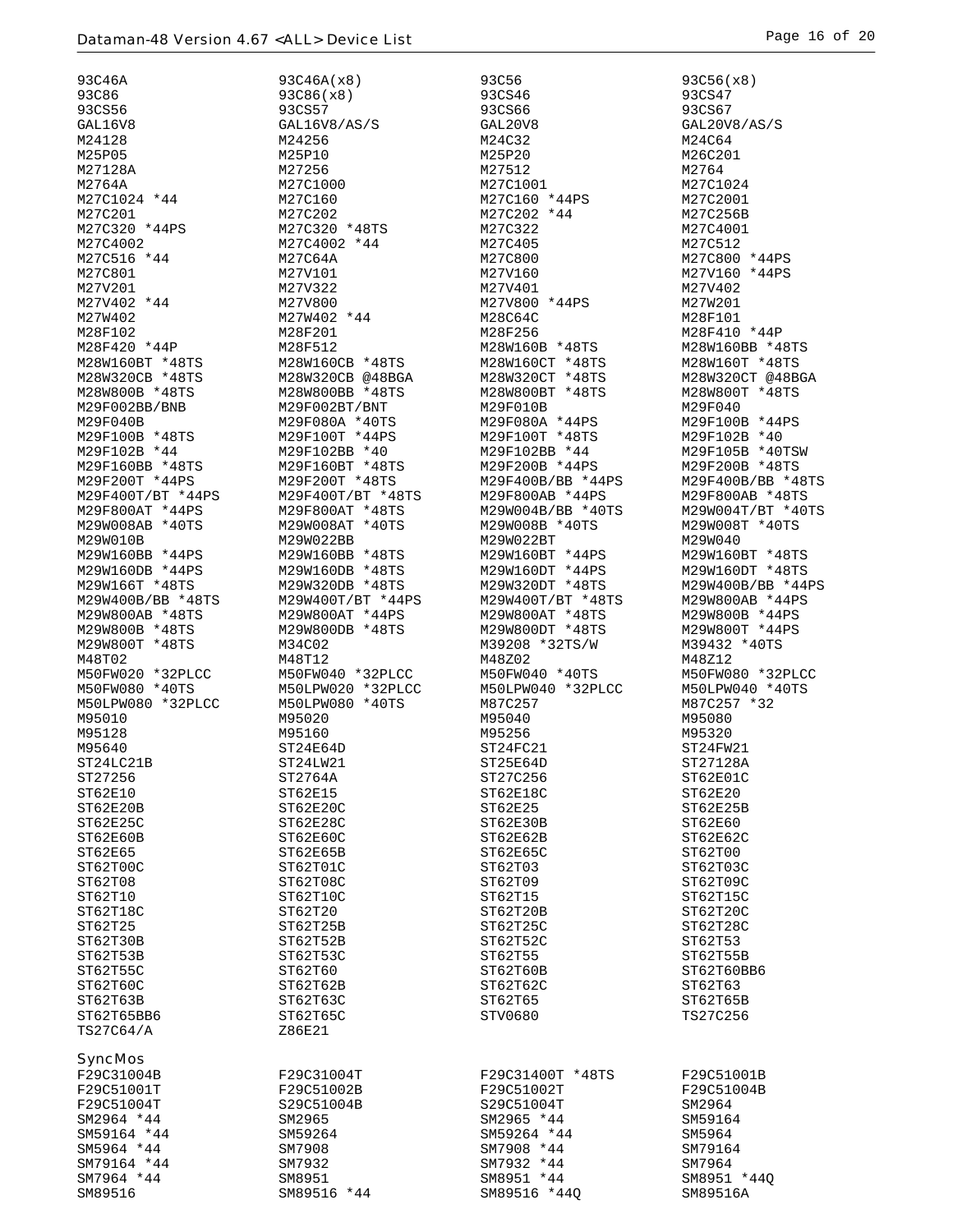| SM89516A *44                              | SM89516A *440                             | SM8951A                                 | SM8951A *44                              |
|-------------------------------------------|-------------------------------------------|-----------------------------------------|------------------------------------------|
| SM8951A *440                              | SM8952<br>SM8952A *44                     | SM8952 *44<br>SM8952A *44Q              | SM8952 *44Q                              |
| SM8952A<br>SM8954 *44                     | SM8954 *44Q                               | SM8958                                  | SM8954<br>SM8958 *44                     |
| SM8958 *440                               | SM8958A                                   | SM8958A *44                             | SM8958A *44Q                             |
|                                           |                                           |                                         |                                          |
| <b>Syntek</b>                             |                                           |                                         |                                          |
| STK97DV03A                                | STK99110N18                               | STK99110N20                             | STK99120N28                              |
| <b>TEMIC</b>                              |                                           |                                         |                                          |
| T87C5101                                  | T87C5101 *28                              | T89C51RD2                               | T89C51RD2 *44                            |
| T89C51RD2 *44Q                            | TS87C51RB2                                | TS87C51RB2 *44                          | TS87C51RC2                               |
| TS87C51RC2 *44                            | TS87C51RD2                                | TS87C51RD2 *44                          | TS87C51U2                                |
| TS87C51U2 *44<br>TS87C54X2 *44            | TS87C52X2<br>TS87C58X2                    | TS87C52X2 *44<br>TS87C58X2 *44          | TS87C54X2<br>TSC71RAX2                   |
| TSC71RAX2 *44                             | TSC71RBX2                                 | TSC71RBX2 *44                           | TSC71RCX2                                |
| TSC71RCX2 *44                             | TSC71RDX2                                 | TSC71RDX2 *44                           | TSC87251G1 *44                           |
| TSC87251G1A                               | TSC87251G1A *44                           | TSC87251G2D                             | TSC87251G2D *44                          |
| <b>TSC87C51</b>                           | TSC87C51 *44                              | <b>TSC87C52</b>                         | TSC87C52 *44                             |
| <b>TSC87C54</b>                           | TSC87C54 *44                              | <b>TSC87C58</b>                         | TSC87C58 *44                             |
| ΤI                                        |                                           |                                         |                                          |
| CPAL22V10Z(T)                             | CPAL22V10Z(ZP)                            | EP1800 @68                              | EP1810 @68                               |
| EP1830 @68                                | EP330                                     | EP610                                   | EP630                                    |
| <b>EP900</b>                              | EP910                                     | EP910 *44                               | $EP910-T$                                |
| EP910-T *44<br>$PAL16R8A/A-2$             | $PAL16L8A/A-2$<br>PAL20L8A                | $PAL16R4A/A-2$<br>PAL20R4A              | $PAL16R6A/A-2$<br>PAL20R6A               |
| PAL20R8A                                  | SE370C6C2A                                | SMJ27C256                               | SMJ27C512                                |
| TBP18S030                                 | TBP18S42                                  | TBP18SA030                              | TBP18SA42                                |
| <b>TBP28L22</b>                           | <b>TBP28L42</b>                           | TBP28LA22                               | TBP28P42                                 |
| TBP28S42                                  | TBP28SA42                                 | TIB82S105/A/B                           | TIB82S167                                |
| TIBPAD16N8-7                              | TIBPAD18N8-6                              | TIBPAL16L8-10                           | TIBPAL16L8-12                            |
| TIBPAL16L8-15<br>TIBPAL16R4-10            | TIBPAL16L8-25<br>TIBPAL16R4-12            | TIBPAL16L8-5<br>TIBPAL16R4-15           | TIBPAL16L8-7<br>TIBPAL16R4-25            |
| TIBPAL16R4-5                              | TIBPAL16R4-7                              | TIBPAL16R6-10                           | TIBPAL16R6-12                            |
| TIBPAL16R6-15                             | TIBPAL16R6-25                             | TIBPAL16R6-5                            | TIBPAL16R6-7                             |
| TIBPAL16R8-10                             | TIBPAL16R8-12                             | TIBPAL16R8-15                           | TIBPAL16R8-25                            |
| TIBPAL16R8-5                              | TIBPAL16R8-7                              | TIBPAL20L10                             | TIBPAL20L8-10                            |
| TIBPAL20L8-12<br>TIBPAL20L8-7             | TIBPAL20L8-15<br>TIBPAL20R4-10            | TIBPAL20L8-25<br>TIBPAL20R4-12          | TIBPAL20L8-5<br>TIBPAL20R4-15            |
| TIBPAL20R4-25                             | TIBPAL20R4-5                              | TIBPAL20R4-7                            | TIBPAL20R6-10                            |
| TIBPAL20R6-12                             | TIBPAL20R6-15                             | TIBPAL20R6-25                           | TIBPAL20R6-5                             |
| TIBPAL20R6-7                              | TIBPAL20R8-10                             | TIBPAL20R8-12                           | TIBPAL20R8-15                            |
| TIBPAL20R8-25                             | TIBPAL20R8-5                              | TIBPAL20R8-7                            | TIBPAL20X10                              |
| TIBPAL20X4<br>TIBPAL22V10-15B             | TIBPAL20X8<br>TIBPAL22V10-7               | TIBPAL22V10<br>TIBPAL22V10A             | TIBPAL22V10-10<br>TIBPAL22VP10           |
| TIBPAL22VP10-20                           | TIBPAL22VP10-25                           | TMS27128                                | <b>TMS2764</b>                           |
| TMS27C010A                                | TMS27C020                                 | TMS27C040                               | <b>TMS27C128</b>                         |
| TMS27C210                                 | TMS27C210 *44                             | TMS27C210A                              | TMS27C210A *44                           |
| TMS27C240                                 | TMS27C240 *44                             | TMS27C256                               | TMS27C512                                |
| <b>TMS27C64</b><br>TMS27PC040             | TMS27P64<br>TMS27PC128                    | TMS27PC010<br>TMS27PC210                | TMS27PC010A<br>TMS27PC210 *44            |
| TMS27PC256                                | TMS27PC512                                | TMS27PC64                               | TMS28F002Ax-B *40TS                      |
| TMS28F002Ax-T *40TS                       | TMS28F004Ax-B *40TS                       | TMS28F004Ax-T *40TS                     | TMS28F008Sx-B *40TS                      |
| TMS28F008Sx-T *40TS                       | <b>TMS28F010</b>                          | TMS28F200Ax-B *44P                      | TMS28F200Ax-B *48TS                      |
| TMS28F200Ax-T *44P                        | TMS28F200Ax-T *48TS                       | TMS28F400Ax-B *44P                      | TMS28F400Ax-B *48TS                      |
| TMS28F400Ax-T *44P<br>TMS28F800Sx-B *48TS | TMS28F400Ax-T *48TS<br>TMS28F800Sx-T *44P | <b>TMS28F512</b><br>TMS28F800Sx-T *48TS | TMS28F800Sx-B *44P<br>TMS29F008B *40TS   |
| TMS29F008T *40TS                          | TMS29F040                                 | TMS29F800B *44PS                        | TMS29F800B *48TS                         |
| TMS29F800T *44PS                          | TMS29F800T *48TS                          | TMS29LF/LV040                           | TMS29LF008B *40TS                        |
| TMS29LF008T *40TS                         | TMS29LF800B *44PS                         | TMS29LF800B *48TS                       | TMS29LF800T *44PS                        |
| TMS29LF800T *48TS                         | <b>TMS320E15</b>                          | <b>TMS320E17</b>                        | TMS320E25 @68                            |
| TMS370C6C2A<br>TMS370C742A                | TMS370C712A<br>TMS370C742A *44            | TMS370C722A<br><b>TMS87C110</b>         | TMS370C722A *44<br><b>TMS87C510</b>      |
|                                           |                                           |                                         |                                          |
| Toshiba                                   |                                           |                                         |                                          |
| TC24512                                   | TC5332202P                                | TC541000AF                              | TC541000J                                |
| TC541000P                                 | TC541001J                                 | TC541001P                               | TC54256AF                                |
| TC54256AP<br>TC571000AD                   | TC544000P<br>TC571000D                    | TC54512AP<br>TC571001AD                 | TC54H1024P<br>TC571001D                  |
| TC571024D                                 | TC571024D *44                             | TC5716200D                              | TC57256                                  |
| TC57256D                                  | TC574000D                                 | TC574000DI                              | TC574096D                                |
| TC574200D                                 | TC578200D                                 | TC57H1024AD                             | TC57H1024AD *44                          |
| TC57H1024D                                | TC57H1024D *44                            | TC57H256D                               | TC58F400F *44PS                          |
| TC58F400FT *48TS<br>TC58FVB008FT *40TS    | TC58F401F *44PS<br>TC58FVB016FT *40TS     | TC58F401FT *48TS<br>TC58FVB160FT *48TS  | TC58FVB004FT *40TS<br>TC58FVB321FT *48TS |
|                                           |                                           |                                         |                                          |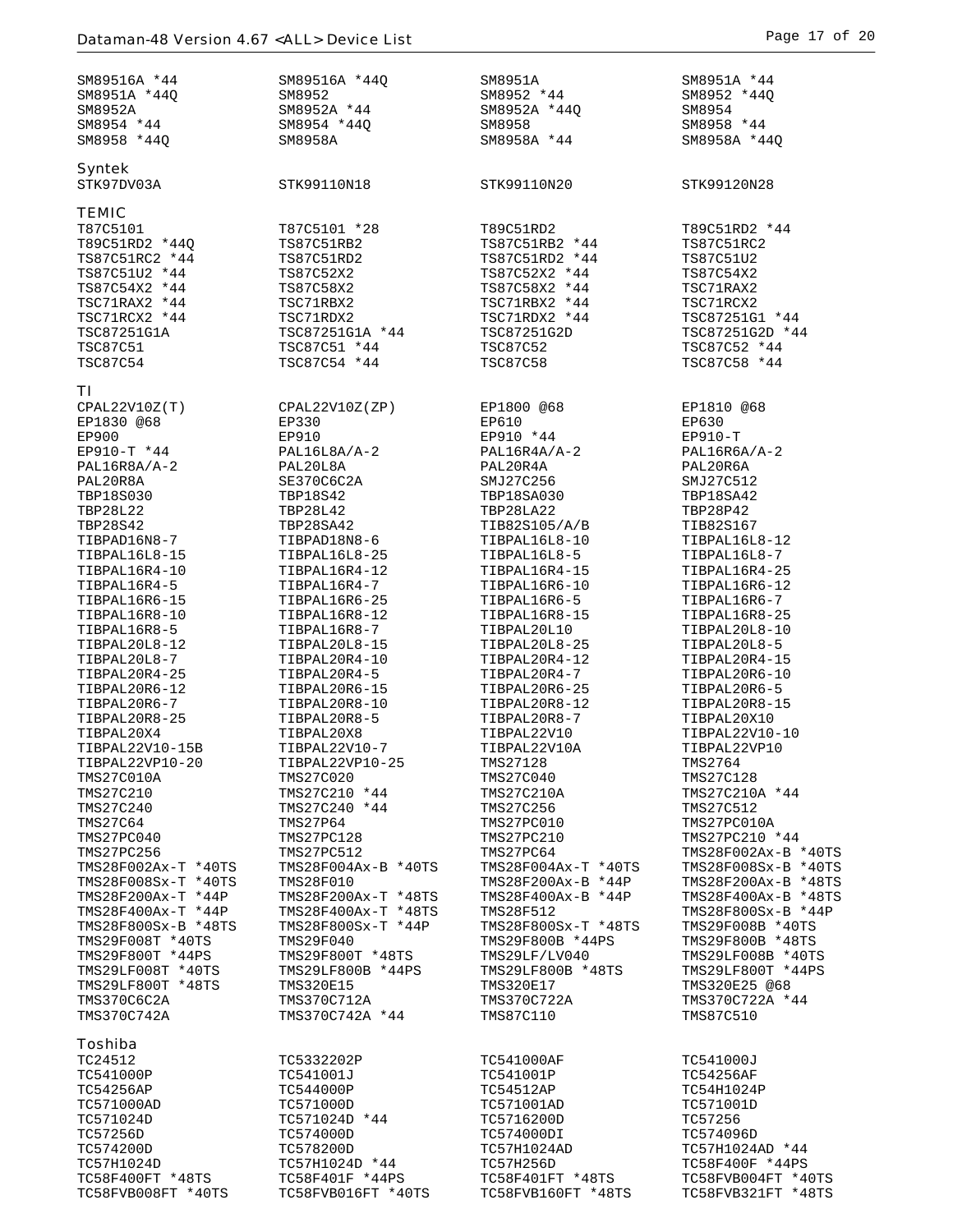| TC58FVB400F *44PS<br>TC58FVB800FT *48TS<br>TC58FVT160FT *48TS<br>TC58FVT641FT *48TS<br>TH50VSF2580AASB @BGA<br>TMM24128A<br><b>TMM2464A</b><br>TMM27128ADI<br>TMM27256A<br>TMM27256D<br>TMM27512AD<br>TMM2764<br>TMM2764D                                                                                                                                                                                                                        | TC58FVB400FT *48TS<br>TC58FVT004FT *40TS<br>TC58FVT321FT *48TS<br>TC58FVT800F *44PS<br>TH50VSF2581AASB @BGA<br>TMM24256A<br>TMM27128<br>TMM27128D<br>TMM27256AD<br>TMM27256DI<br>TMM27512ADI<br><b>TMM2764A</b><br>TMM2764DI                                                                                                                                                                                       | TC58FVB641FT *48TS<br>TC58FVT008FT *40TS<br>TC58FVT400F *44PS<br>TC58FVT800FT *48TS<br>TH50VSF3680AASB @BGA<br>TMM24256B<br>TMM27128A<br>TMM27128DI<br>TMM27256ADI<br>TMM2732<br>TMM27512D<br>TMM2764AD<br>TX1940FDAF @100LQFP                                                                                                                                                                                                    | TC58FVB800F *44PS<br>TC58FVT016FT *40TS<br>TC58FVT400FT *48TS<br>TC58V32AFT *44TS<br>TH50VSF3681AASB @BGA<br>TMM24512A<br>TMM27128AD<br>TMM27256<br>TMM27256BDI<br>TMM27512<br>TMM27512DI<br>TMM2764ADI                                                                                                                                                                                                                          |
|--------------------------------------------------------------------------------------------------------------------------------------------------------------------------------------------------------------------------------------------------------------------------------------------------------------------------------------------------------------------------------------------------------------------------------------------------|--------------------------------------------------------------------------------------------------------------------------------------------------------------------------------------------------------------------------------------------------------------------------------------------------------------------------------------------------------------------------------------------------------------------|-----------------------------------------------------------------------------------------------------------------------------------------------------------------------------------------------------------------------------------------------------------------------------------------------------------------------------------------------------------------------------------------------------------------------------------|----------------------------------------------------------------------------------------------------------------------------------------------------------------------------------------------------------------------------------------------------------------------------------------------------------------------------------------------------------------------------------------------------------------------------------|
| <b>UMC</b><br>UM68P60                                                                                                                                                                                                                                                                                                                                                                                                                            | UM68P61                                                                                                                                                                                                                                                                                                                                                                                                            | UM68P61A                                                                                                                                                                                                                                                                                                                                                                                                                          |                                                                                                                                                                                                                                                                                                                                                                                                                                  |
| USI<br>29F321B *48TS<br>29F325B *48TS                                                                                                                                                                                                                                                                                                                                                                                                            | 29F322B *48TS<br>29F326B *48TS                                                                                                                                                                                                                                                                                                                                                                                     | 29F323B *48TS                                                                                                                                                                                                                                                                                                                                                                                                                     | 29F324B *48TS                                                                                                                                                                                                                                                                                                                                                                                                                    |
| <b>UTRON</b><br>UT23C16100<br>UT23C8100                                                                                                                                                                                                                                                                                                                                                                                                          | UT23C32100                                                                                                                                                                                                                                                                                                                                                                                                         | UT23C64100                                                                                                                                                                                                                                                                                                                                                                                                                        | UT23C8001                                                                                                                                                                                                                                                                                                                                                                                                                        |
| <b>Versachips</b><br>V87C54                                                                                                                                                                                                                                                                                                                                                                                                                      | V87C54 *44                                                                                                                                                                                                                                                                                                                                                                                                         | V87C58                                                                                                                                                                                                                                                                                                                                                                                                                            | V87C58 *44                                                                                                                                                                                                                                                                                                                                                                                                                       |
| VLSI<br>VT27C256                                                                                                                                                                                                                                                                                                                                                                                                                                 | VT27C512                                                                                                                                                                                                                                                                                                                                                                                                           | VT27C64                                                                                                                                                                                                                                                                                                                                                                                                                           |                                                                                                                                                                                                                                                                                                                                                                                                                                  |
| Waferscale<br>WS27C010L<br><b>WS27C210L</b><br><b>WS27C512F</b><br>WS57C010F<br><b>WS57C191B</b><br>WS57C291<br>WS57C43B<br>WS57C49<br>WS57C512F<br><b>WS57C71C</b>                                                                                                                                                                                                                                                                              | WS27C040L<br>WS27C210L *44<br><b>WS27C512L</b><br>WS57C128F<br>WS57C191C<br><b>WS57C291B</b><br><b>WS57C43C</b><br>WS57C49B<br>WS57C51B                                                                                                                                                                                                                                                                            | <b>WS27C128F</b><br>WS27C256F<br>WS27C64F<br>WS57C128FB<br><b>WS57C256F</b><br>WS57C291C<br>WS57C45<br>WS57C49C<br><b>WS57C51C</b>                                                                                                                                                                                                                                                                                                | WS27C128L<br><b>WS27C256L</b><br>WS27C64L<br>WS57C191<br><b>WS57C256FB</b><br>WS57C43<br>WS57C45C<br>WS57C51<br>WS57C64F                                                                                                                                                                                                                                                                                                         |
| Weltrend<br>STSL82933                                                                                                                                                                                                                                                                                                                                                                                                                            |                                                                                                                                                                                                                                                                                                                                                                                                                    |                                                                                                                                                                                                                                                                                                                                                                                                                                   |                                                                                                                                                                                                                                                                                                                                                                                                                                  |
| Winbond<br>W27C010<br>W27C512<br>W27E020<br>W27E4096 *40<br>W27F512<br>W28J160BT *48TS<br>W28V400BT *48TS<br>W29C040<br>W29EE512<br>W39L040<br>W45B012 *8SON<br>W45D041 *28TS<br>W49F201T *48TS<br>W49L401 *48TS<br>W49V002F<br>W77E516F *44Q<br>W77E532P *44<br>W78E354<br>W78E365P *44<br>W78E378P *44<br>W78E516BF *44Q<br><b>W78E51B</b><br>W78E52<br>W78E52F<br>W78E54BF<br><b>W78E58</b><br>W78E58F/M *44Q<br>W78E65F *44Q<br>W78E858P *44 | W27C020<br>W27C520 *20SO<br>W27E040<br>W27E512/P<br>W27L010<br>W28J160TT *48TS<br>W28V400TT *48TS<br>W29C101 *40TS<br>W39F010<br>W39L512<br>W45B512 *32PLCC<br>W49F002U<br>W49L102P *44PS<br>W49V002<br>W49V002FA *32PLCC<br>W77E516P *44<br>W77E58<br>W78E354 @68<br><b>W78E374E</b><br>W78E51<br>W78E516BP *44<br>W78E51BF<br>W78E52B<br>W78E52P<br>W78E54BP<br>W78E58B<br>W78E58P *44<br>W78E65P *44<br>W78LE51 | W27C020M<br>W27C520 *20TSSOP<br>W27E257/P<br>W27F010<br>W27L520 *20SO<br>W28J800BT *48TS<br>W29C011A<br>W29C102 *40TS<br>W39L010<br>W39V040FA<br>W45B512 *8SON<br>W49F102P *44<br>W49L102Q *40TS<br>W49V002A *32PLCC<br>W49V002FA *32TS/W<br>W77E532<br>W77E58F *44Q<br>W78E365<br>W78E378<br>W78E516<br>W78E516F *44Q<br>W78E51BP<br>W78E52BF<br>W78E54<br>W78E54F/M *44Q<br>W78E58BF *440<br>W78E62P *44<br>W78E858<br>W78LE51F | W27C257<br>W27E010<br>W27E4096<br>W27F256<br>W27L520 *20TSSOP<br>W28J800TT *48TS<br>W29C020C<br><b>W29EE011</b><br>W39L020<br>W45B012 *32PLCC<br>W45D041 *28SO<br>W49F1020 *40<br>W49L201T *48TS<br>W49V002A *32TS/W<br>W77E516<br>W77E532F *44Q<br>W77E58P *44<br>W78E365F *44Q<br>W78E378E<br>W78E516B<br>W78E516P *44<br>W78E51P<br>W78E52BP<br>W78E54B<br>W78E54P *44<br>W78E58BP *44<br>W78E65<br>W78E858F *44Q<br>W78LE51P |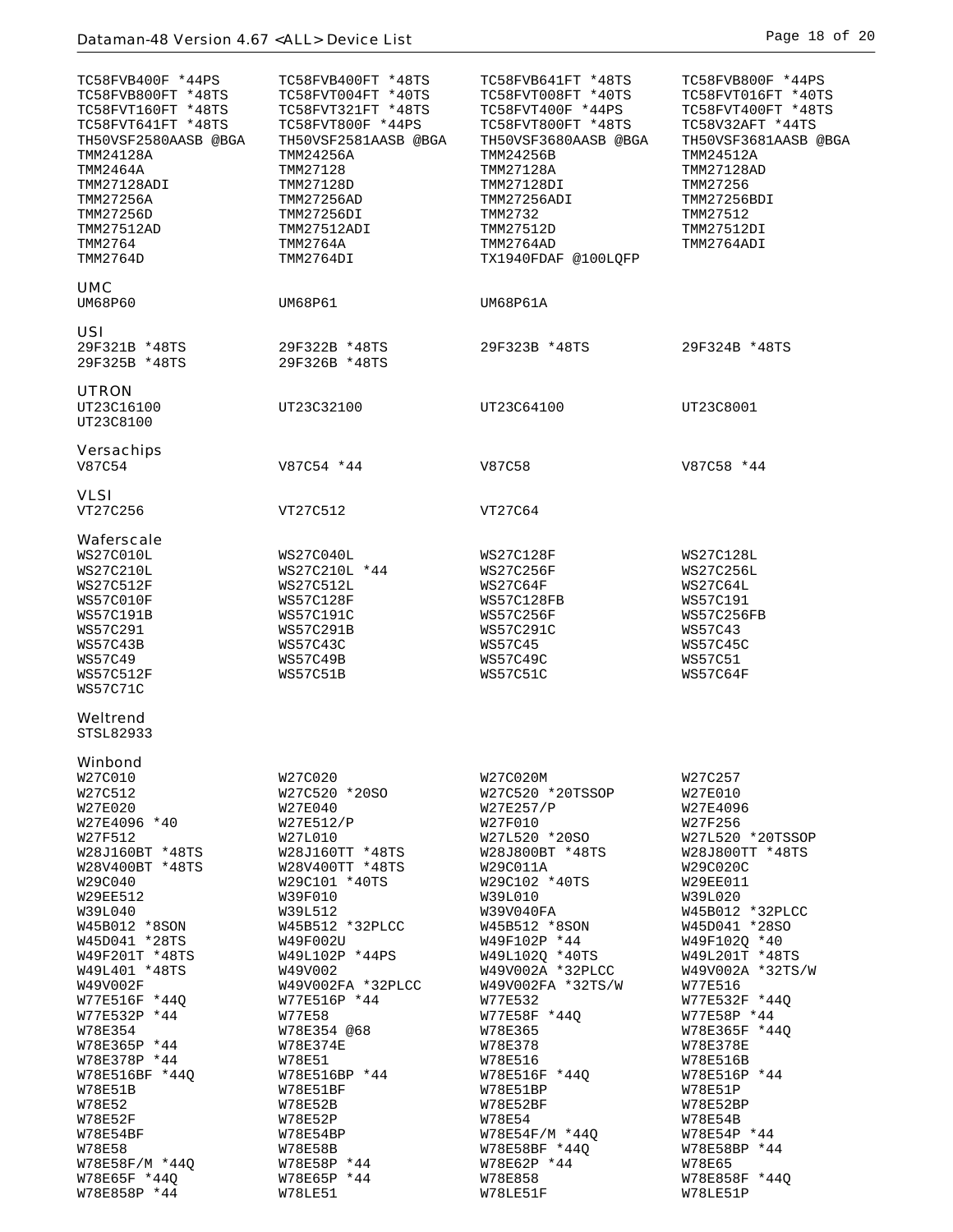| <b>W78LE52</b><br>W78LE54F<br>W78LE58P *44                                                                                                                                                                                                                                                                                                                                                                                                                                                                                                                       | W78LE52F<br>W78LE54P<br>W78LE812                                                                                                                                                                                                                                                                                                                                                                                                                                                                                                     | W78LE52P<br><b>W78LE58</b><br>W78LE812F *44Q                                                                                                                                                                                                                                                                                                                                                                                                                                                                                               | W78LE54<br>W78LE58F *44Q<br>W78LE812P *44                                                                                                                                                                                                                                                                                                                                                                                                                                               |
|------------------------------------------------------------------------------------------------------------------------------------------------------------------------------------------------------------------------------------------------------------------------------------------------------------------------------------------------------------------------------------------------------------------------------------------------------------------------------------------------------------------------------------------------------------------|--------------------------------------------------------------------------------------------------------------------------------------------------------------------------------------------------------------------------------------------------------------------------------------------------------------------------------------------------------------------------------------------------------------------------------------------------------------------------------------------------------------------------------------|--------------------------------------------------------------------------------------------------------------------------------------------------------------------------------------------------------------------------------------------------------------------------------------------------------------------------------------------------------------------------------------------------------------------------------------------------------------------------------------------------------------------------------------------|-----------------------------------------------------------------------------------------------------------------------------------------------------------------------------------------------------------------------------------------------------------------------------------------------------------------------------------------------------------------------------------------------------------------------------------------------------------------------------------------|
| Xicor<br>X20C04<br>X22C10<br>X24022<br>X24645<br>X24C04<br>X24F008<br>X25040<br>X25057<br>X25138<br>X25640<br>X25F008<br>X25F128<br>X28C010<br>X28HC256                                                                                                                                                                                                                                                                                                                                                                                                          | X20C16<br>X22C12<br>X24164<br>X24C01<br>X24C08<br>X24F016<br>X25041<br>X25080<br>X25160<br>X25642<br>X25F016<br>X2804A<br>X28C256<br>X28HC64                                                                                                                                                                                                                                                                                                                                                                                         | X2210<br>X24001<br>X24165<br>X24C01A<br>X24C16<br>X24F032<br>X25043<br>X25097<br>X25320<br>X25650<br>X25F032<br>X2816A/B<br>X28C512<br>X28VC256                                                                                                                                                                                                                                                                                                                                                                                            | X2212<br>X24012<br>X24325<br>X24C02<br>X24C44<br>X24F064<br>X25045<br>X25128<br>X25401<br>X25C02<br>X25F064<br>X2864A<br>X28C64<br>X4C105                                                                                                                                                                                                                                                                                                                                               |
| X84041                                                                                                                                                                                                                                                                                                                                                                                                                                                                                                                                                           | X88C64                                                                                                                                                                                                                                                                                                                                                                                                                                                                                                                               |                                                                                                                                                                                                                                                                                                                                                                                                                                                                                                                                            |                                                                                                                                                                                                                                                                                                                                                                                                                                                                                         |
| <b>Xilinx</b><br>1701<br>1701L *20<br>1702LVC *44QFP<br>17128<br>17128L<br>1718L<br>17256L<br>1736D<br>17512L *20SO<br>1765E *20<br><b>17S05</b><br>17S100XL<br>17S150XL<br>17S20XL<br>17S40<br>17S40XL *20SO<br>XC17S100A *20SO<br>XC17S150A *20SO<br>XC17S15A *20SO<br>XC17S200A *20SO<br>XC17S300A *20SO<br>XC17S30A *20SO<br>XC17S50A *20SO<br>XC17V01 *20SO<br>XC17V02 *20SO<br>XC17V04 *20SO<br>XC17V16 *44<br>XC18V02 *44<br>XC18V256 *20<br>XC18V512 *20PLCC<br>XC7236A *44<br>XC7272A @84<br>XC7336/0 *44<br>XC7372 @68<br>XC9536 *44<br>XCR3032A *44VQ | 1701 *20<br>1701L *20SO<br>1704L<br>17128D<br>17128X/EL<br>17256D<br>17256X/EL<br>1736E<br>1765<br>1765L<br>17S05L<br>17S100XL *20SO<br>17S150XL *20SO<br><b>17S30</b><br>17S40 *20SO<br>17S50XL<br>XC17S100A *44<br>XC17S150A *44<br>XC17S15A *44<br>XC17S200A *44<br>XC17S300A *44<br>XC17S30A *44<br>XC17S50A *44<br>XC17V01 *44<br>XC17V02 *44<br>XC17V04 *44<br>XC18V01 *20PLCC<br>XC18V02 *44VQ<br>XC18V256 *20SO<br>XC18V512 *20SO<br>XC7272 @68<br>XC73108 @100<br>XC7354 *44<br>XC7372 @84<br>XC9536XL *44<br>XCR3032XL *44 | 1701 *20SO<br>1702L<br>1704L *44<br>17128E<br>17128X/EL *20<br>17256E<br>17256X/EL *20<br>17512L<br>1765D<br>1765X/EL<br>17S05XL<br>17S10L<br>17S20<br>17S30L<br>17S40L<br>17S50XL *20SO<br>XC17S100A *VQ44<br>XC17S150A *VQ44<br>XC17S15A *VQ44<br>XC17S200A *VQ44<br>XC17S300A *VQ44<br>XC17S30A *VQ44<br>XC17S50A *VQ44<br>XC17V01 *VQ44<br>XC17V02 *VO44<br>XC17V04 *VQ44<br>XC18V01 *20SO<br>XC18V04 *44<br>XC18V256 *44<br>XC18V512 *44VO<br>XC7272 @84<br>XC73108 @84<br>XC7354 @68<br>XC95108 @100Q<br>XC9572 *44<br>XCR3064XL *44 | 1701L<br>1702L *44<br>1704LVC *44QFP<br>17128E *20<br>1718D<br>17256E *20<br>1736A<br>17512L *20<br>1765E<br>1765X/EL *20<br><b>17S10</b><br>17S10XL<br>17S20L<br>17S30XL<br>17S40XL<br>XC17S100A<br>XC17S150A<br>XC17S15A<br>XC17S200A<br>XC17S300A<br>XC17S30A<br>XC17S50A<br>XC17V01<br>XC17V02<br>XC17V04<br>XC17V08 *44<br>XC18V01 *44VO<br>XC18V04 *44VQ<br>XC18V256 *440<br>XC7236 *44<br>XC7272A @68<br>XC7318 *44<br>XC7372 @100<br>XC95108 @84<br>XC9572 @84<br>XQ1701LCC *44 |
| <b>YMC</b><br>Y25F05                                                                                                                                                                                                                                                                                                                                                                                                                                                                                                                                             |                                                                                                                                                                                                                                                                                                                                                                                                                                                                                                                                      |                                                                                                                                                                                                                                                                                                                                                                                                                                                                                                                                            |                                                                                                                                                                                                                                                                                                                                                                                                                                                                                         |
| <b>Zilog</b><br>Z86733<br>Z86E02 SL1903<br>Z86E04 PEC/SEC<br>Z86E06<br>Z86E08 SL186X<br>Z86E11 *44<br>Z86E125<br>Z86E134<br>Z86E142 *44TQ<br>Z86E144 *44TQ<br>Z86E146 *44TQ<br>Z86E23                                                                                                                                                                                                                                                                                                                                                                            | Z86743<br>Z86E02 SL1925<br>Z86E04 SL186X<br>Z86E07<br>Z86E08 SL1903<br>Z86E122<br>Z86E126<br>Z86E135<br>Z86E143<br>Z86E145<br>Z86E18<br>Z86E23 *44                                                                                                                                                                                                                                                                                                                                                                                   | Z86743 *44<br>Z86E03<br>Z86E04 SL1903<br>Z86E08<br>Z86E08 SL1925<br>Z86E123<br>Z86E132<br>Z86E136<br>Z86E143 *44TQ<br>Z86E145 *44TQ<br>Z86E21<br>Z86E30                                                                                                                                                                                                                                                                                                                                                                                    | Z86E02 SL186X<br>Z86E04<br>Z86E04 SL1925<br>Z86E08 PEC/SEC<br>Z86E11<br>Z86E124<br>Z86E133<br>Z86E142<br>Z86E144<br>Z86E146<br>Z86E21 *44<br>Z86E30 SL187X                                                                                                                                                                                                                                                                                                                              |
| Z86E31                                                                                                                                                                                                                                                                                                                                                                                                                                                                                                                                                           | Z86E31 SL187X                                                                                                                                                                                                                                                                                                                                                                                                                                                                                                                        | Z86E33                                                                                                                                                                                                                                                                                                                                                                                                                                                                                                                                     | Z86E34                                                                                                                                                                                                                                                                                                                                                                                                                                                                                  |